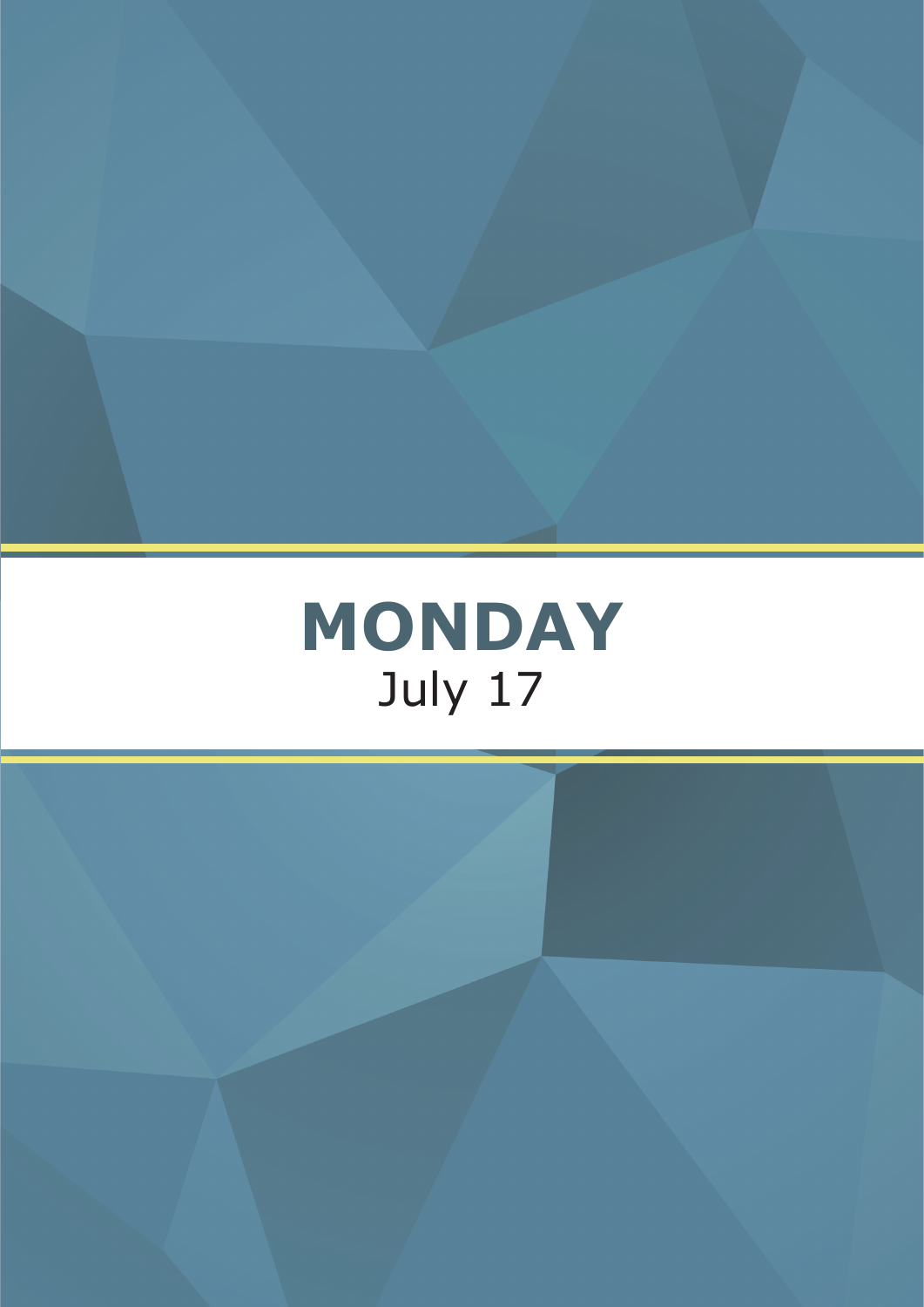|       | Tomaszewski<br>Auditorium 214                                                                                                                                 | S303                                                                          | S305                                                                      | S306                                                                   |
|-------|---------------------------------------------------------------------------------------------------------------------------------------------------------------|-------------------------------------------------------------------------------|---------------------------------------------------------------------------|------------------------------------------------------------------------|
| 8.30  | Keynote 1                                                                                                                                                     |                                                                               |                                                                           |                                                                        |
|       | P. Smith;<br>Chair: M. Bond                                                                                                                                   |                                                                               |                                                                           |                                                                        |
| 9.30  | <b>BREAK</b>                                                                                                                                                  | <b>BREAK</b>                                                                  | <b>BREAK</b>                                                              | <b>BREAK</b>                                                           |
| 9.45  |                                                                                                                                                               | <b>Invited Symposium 1</b>                                                    | Symposium 1                                                               | Paper session 1                                                        |
|       |                                                                                                                                                               | Europe's culture(s)                                                           | Value of children                                                         | Culture and<br>organization                                            |
|       |                                                                                                                                                               | Chair:<br>V. Benet-Martinez,<br>Discussant:<br>P. Boski                       | Chairs: K. Lubiewska,<br>G. Trommsdorf<br>Discussant:<br>F. van de Vijver | Chair:<br>J. Więckowska                                                |
| 11.15 | <b>BREAK</b>                                                                                                                                                  | <b>BREAK</b>                                                                  | <b>BREAK</b>                                                              | <b>BREAK</b>                                                           |
| 11.30 | Keynote 2<br>M. Bennett;<br>Chair:                                                                                                                            |                                                                               |                                                                           |                                                                        |
|       | G. Trommsdorff                                                                                                                                                |                                                                               |                                                                           |                                                                        |
| 12.30 |                                                                                                                                                               |                                                                               | <b>LUNCH</b>                                                              |                                                                        |
| 2.00  | <b>Invited</b>                                                                                                                                                | <b>Symposium 2</b>                                                            | Symposium 3                                                               | Symposium 4                                                            |
|       | <b>Symposium 2</b><br>Çiğdem Kağıtçıbaşı<br><b>Memorial</b><br>Symposium                                                                                      | Religiosity in modern<br>society<br>Chairs:                                   | The benefits of<br>compassionate<br>goals in the<br>workplace             | Youth in cultural<br>transition                                        |
|       | Convenors:<br>Z. Aycan & Y.<br>Poortinga                                                                                                                      | D. Simunovic, M.<br><b>Jakubowska</b><br>Discussant:<br>K. Boehnke            | Chair:<br>F. Montani<br>Discussant:<br>S. Glazer                          | Chair:<br>O. Oznobishin<br>Discussant:<br>D. Roer-Strier               |
| 3.30  |                                                                                                                                                               | <b>BREAK</b>                                                                  | <b>BREAK</b>                                                              | <b>BREAK</b>                                                           |
|       |                                                                                                                                                               | <b>Invited Symposium 3</b>                                                    | Symposium 5                                                               | Symposium 6                                                            |
|       |                                                                                                                                                               | <b>Cultures</b><br>and religions:<br>Muslim - majority<br>relations in Europe | Culture and survey<br>response styles<br>Chairs:<br>H. van Herk,          | <b>Acculturation</b><br>strategies<br>Chair: E. Murdock<br>Discussant: |
|       |                                                                                                                                                               | Chair: V. Saroglou                                                            | P. Smith                                                                  | V. Benet-Martinez                                                      |
|       |                                                                                                                                                               |                                                                               | Discussant:<br>M. Bond                                                    |                                                                        |
| 5.15  | <b>BREAK</b>                                                                                                                                                  | <b>BREAK</b>                                                                  | <b>BREAK</b>                                                              | <b>BREAK</b>                                                           |
| 5.30  | Round table discussion.                                                                                                                                       |                                                                               |                                                                           |                                                                        |
|       | What can we do to let cultural psychology have a larger influence<br>on the macro-social reality? Moderator: F. van de Vijver<br>(Tomaszewski Auditorium 214) |                                                                               |                                                                           |                                                                        |
| 8.30  | Evening Boat Cruise on Wisła River and Dancing Beach Party at La Playa.                                                                                       |                                                                               |                                                                           |                                                                        |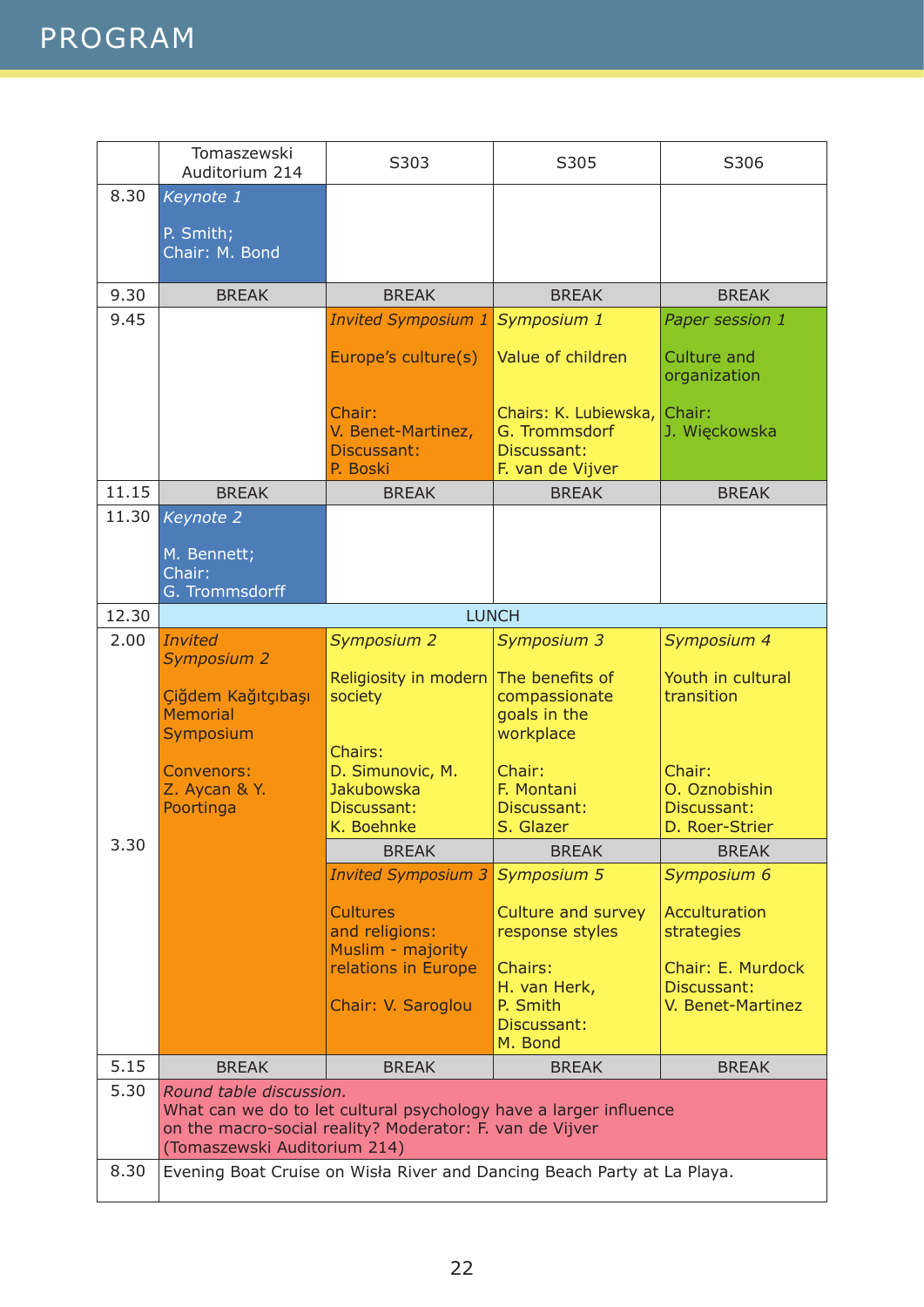| S302                                  | S203                       | S226                                | S202                               |              |
|---------------------------------------|----------------------------|-------------------------------------|------------------------------------|--------------|
|                                       |                            |                                     |                                    | 8.30         |
|                                       |                            |                                     |                                    |              |
|                                       |                            |                                     |                                    |              |
|                                       |                            |                                     |                                    |              |
| <b>BREAK</b>                          | <b>BREAK</b>               | <b>BREAK</b>                        | <b>BREAK</b>                       | 9.30         |
| <b>Paper Session 2</b>                | <b>Paper Session 3</b>     | <b>Paper Session 4</b>              | <b>Paper Session 5</b>             | 9.45         |
|                                       |                            |                                     |                                    |              |
| <b>Stereotypes</b><br>& prejudice 1   | <b>Bicultural identity</b> | The state<br>and migration          | Youth in cultural<br>perspective 1 |              |
| Chair: V. Alperovich                  | Chair: Ł. Kmiotek          | Chair:                              | Chair: B. Alishev                  |              |
|                                       |                            | D. Janicka-Mierzwa                  |                                    |              |
|                                       |                            |                                     |                                    |              |
| <b>BREAK</b>                          | <b>BREAK</b>               | <b>BREAK</b>                        | <b>BREAK</b>                       | 11.15        |
|                                       |                            |                                     |                                    | 11.30        |
|                                       |                            |                                     |                                    |              |
|                                       |                            |                                     |                                    |              |
|                                       |                            |                                     |                                    |              |
|                                       |                            | <b>LUNCH</b>                        |                                    | 12.30        |
| <b>Paper Session 7</b>                | <b>Paper Session 8</b>     | Paper Session 6                     |                                    | 2.00         |
|                                       | <b>Acculturation 1</b>     | Multiculturalism                    |                                    |              |
| Stereotypes and<br>prejudice 2        |                            | and tolerance 1                     |                                    |              |
|                                       |                            |                                     |                                    |              |
|                                       |                            |                                     |                                    |              |
| Chair:                                | Chair: V. Chirkov          | Chair:                              |                                    |              |
| M. Kaźmierczak                        |                            | V. Gamsakhurdia                     |                                    |              |
|                                       |                            |                                     |                                    |              |
| <b>BREAK</b>                          | <b>BREAK</b>               | <b>BREAK</b>                        | <b>BREAK</b>                       | 3.30         |
| Symposium 7                           | Paper Session 9            | Paper Session 10                    |                                    |              |
|                                       |                            |                                     |                                    |              |
| <b>Attitudes</b><br>in unsteady times | <b>Acculturation 2</b>     | Multiculturalism<br>and tolerance 2 |                                    |              |
|                                       |                            |                                     |                                    |              |
| Chairs: B. Boer,                      | Chair: V. Chirkov          | Chair: R. Araujo                    |                                    |              |
| K. Hanke                              |                            |                                     |                                    |              |
|                                       |                            |                                     |                                    |              |
|                                       |                            |                                     |                                    |              |
| <b>BREAK</b>                          | <b>BREAK</b>               | <b>BREAK</b>                        | <b>BREAK</b>                       | 5.15<br>5.30 |
|                                       |                            |                                     |                                    |              |
|                                       |                            |                                     |                                    |              |
|                                       |                            |                                     |                                    |              |
|                                       |                            |                                     |                                    | 8.30         |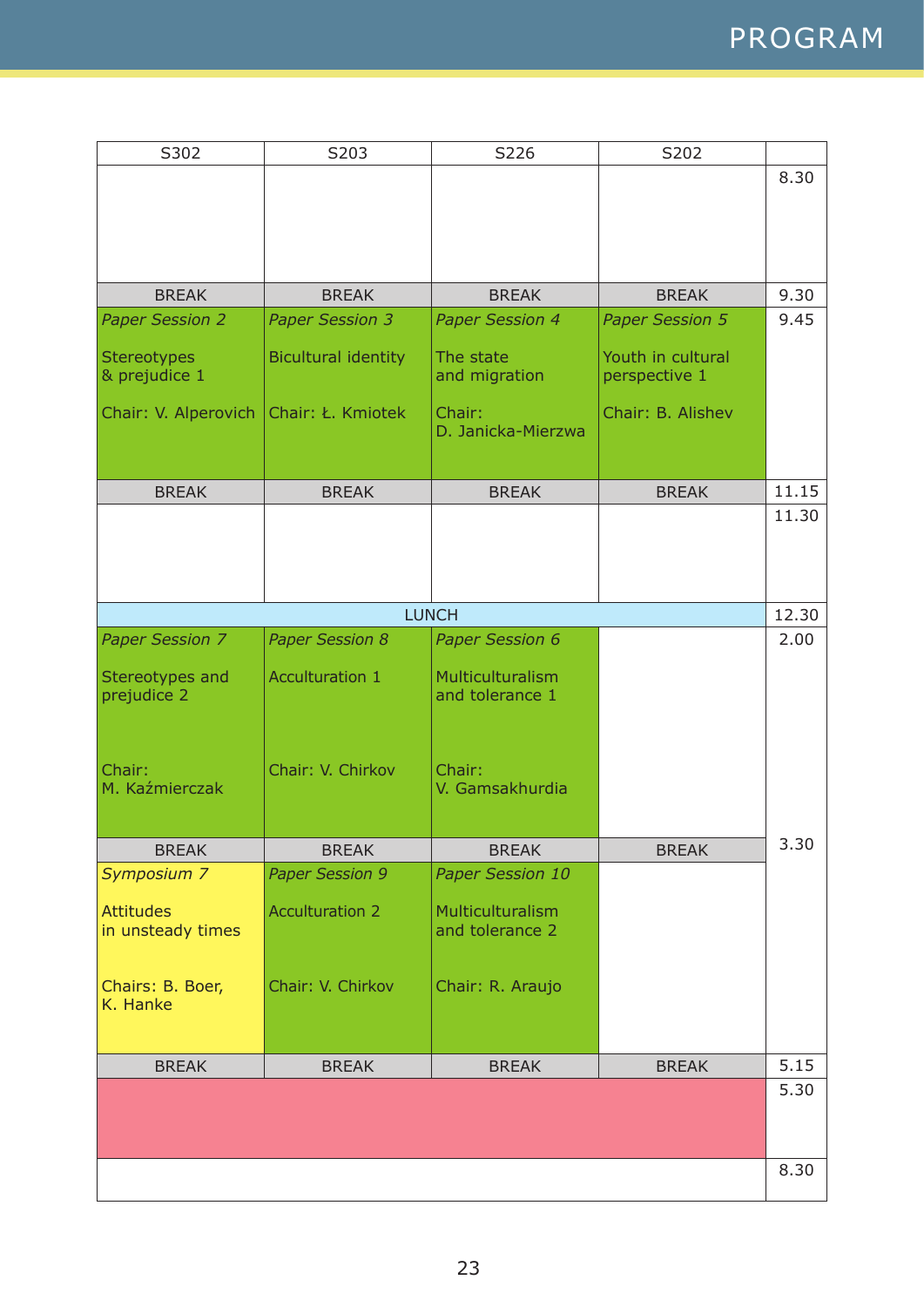MONDAY, JULY 17

MONDAY.JULY I7

 KEYNOTE 1 Tomaszewski Auditorium 214

### **What does it mean to be a European? – The challenge of diversity**

Speaker: P. Smith *University of Sussex, UK*

Chair: M. Bond Hong Kong Technical University, Hong Kong

### **9:45 - 11:15**

### INVITED SYMPOSIUM 1

Room: S303

### **Europe's culture (s): Negotiating cultural meanings, values, and identities in the European context**

Chair: V. Benet-Martinez *Universitat Pompeu Fabra, Spain*

Discussant: P. Boski *SWPS University of Social Sciences and Humanities, Poland*

### **1. Who are the contemporary carriers of the values and self-construals that are distinctively European?**

P. B. Smith, V. Vignoles *University of Sussex, UK*

### **2. Two countries in crisis: Economic inequality in the EU and disidentification with Europe**

K. Petkanopoulou<sup>1</sup>, A. Sánchez-Rodríguez<sup>1</sup>, G. Willis<sup>1</sup>, X. Chryssochoou<sup>2</sup>, R. Rodríguez-Bailón<sup>1</sup> *1 University of Granada, Spain 2 Panteion University of Social and Political Sciences, Greece*

### **3. Religion and national identification in Europe: Comparing Muslim youth in Belgium, England, Germany, the Netherlands and Sweden**

F. Fleischmann<sup>1</sup>, K. Phalet<sup>2</sup> *1University of Utrecht, Netherlands 2University of Leuven, Belgium*

### **4. Content and structure of immigrants' social networks as a window into intercultural relations in catalonia**

L. Repke, V. Benet-Martinez *Universitat Pompeu Fabra, Spain*

### SYMPOSIUM 1 Room: S305

## **Value of children and intergenerational**

Chair: K. Lubiewska<sup>1</sup>, G. Trommsdorff<sup>2</sup> *1 Kazimierz Wielki University, Poland 2 Constanz University, Germany*

Discussant: F. J. R. van de Vijver *Tilburg University, Netherlandas*

**relations** 

### **1. Transmission of independence and interdependence values across three generations in Estonia, Germany and Russia**

K. Kasearu<sup>1</sup>, P.Tõugu<sup>1</sup>, T.Tulviste<sup>1</sup>, I.Albert<sup>2</sup> *1University of Tartu, Estonia 2University of Luxembourg, Luxembourg*

### **2. Fathers' and mothers' value of children and socialization values: results from an italian study**

D. Barni<sup>1</sup>, F. Danioni<sup>2</sup> *1LUMSA University, Italy 2Catholic University of Milan, Italy*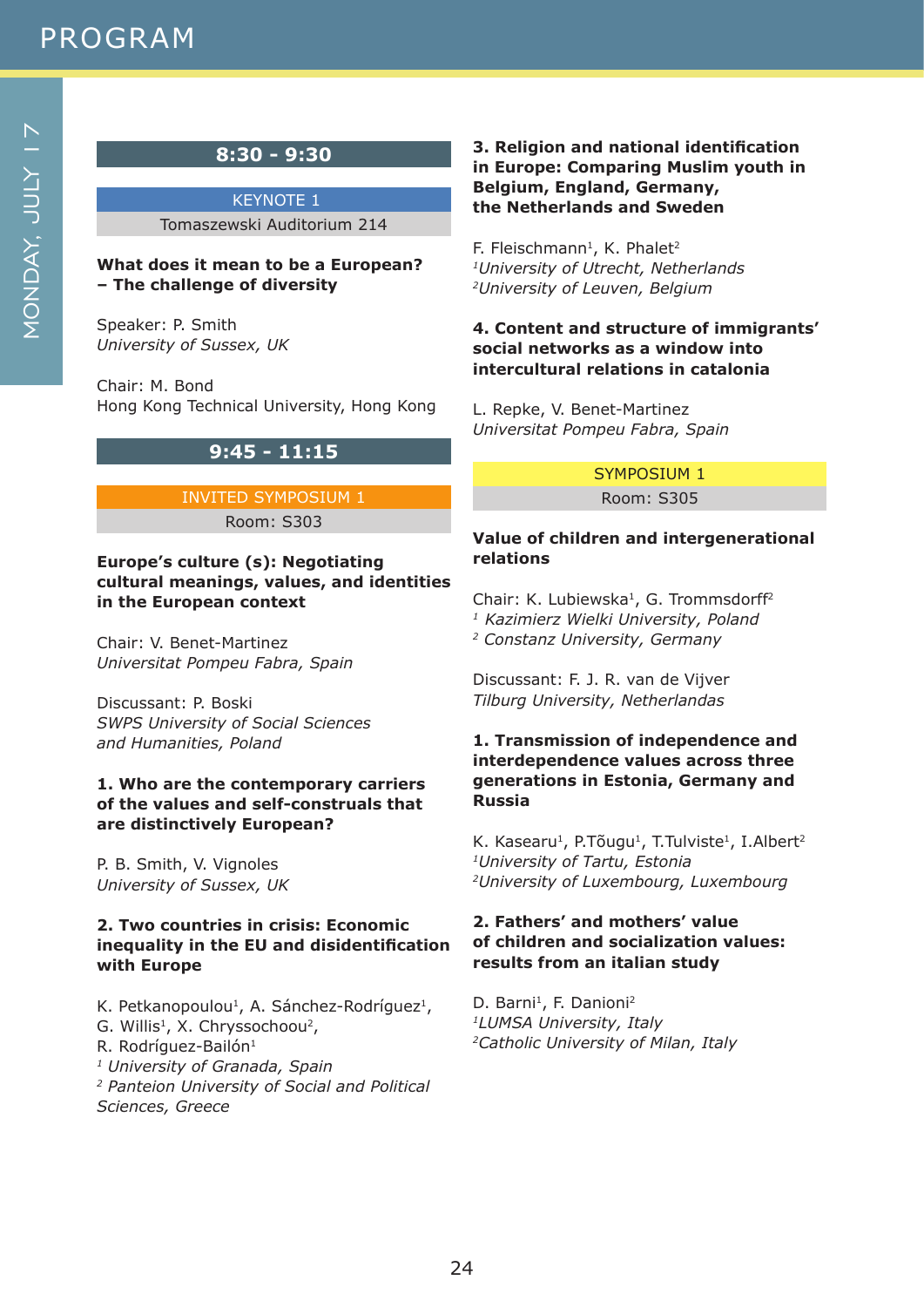K. Lubiewska<sup>1</sup>, K. Głogowska<sup>1</sup>, R. Derbis<sup>2</sup> *1Kazimierz Wielki University, Poland 2Opole University, Poland*

**4. Controlling for culture-specific response bias in the value-of-children study: The calibrated sigma method and ipsatization procedures**

B. Mayer, W. Siegenthaler *University of Bern, Switzerland*

**3. Intracultural context** 

**of attachment in adolescence**

### **5. "It is in giving that we receive, isn't it?" – Intergenerational family solidarity, reciprocity and subjective well-being in the context of migration**

I. Albert, S. Barros Coimbra, D. Ferring *University of Luxembourg, Luxembourg*

### PAPER SESSION 1

Room: S306

### **Culture and organization**

Chair: J. Więckowska *Emic Lab, Poland*

### **1. Does organizational cultural tightness matter in organization?**

M. Ozbek *Gumushane University, Turkey*

### **2. Organizational logics: Multicultural context**

V. Khotinets *Udmurt State University, Russia*

### **3. Withdrawal behaviour and counterproductive work behaviour of employees: Leadership as the fulcrum**

W. Żółć *National University of Singapore, Singapore*

### **effectiveness of cooperation in Indian - Polish teams in a multinational company**

J. Verma<sup>1</sup>, A. Chodynicka<sup>2</sup>, J. Więckowska<sup>2</sup> *1 Patna Universtiy, India 2 Emic Lab, Poland*

### **5. Exploring socio-cultural factors in stress and coping experience: A cross-cultural study**

A. Krishna *Vasanta College, India*

### PAPER SESSION 2

Room: S302

### **Stereotypes and prejudice, Part 1**

Chair: V. Alperovich *Southern Federal University, Russia*

### **1. «Friend» and «alien» metaphors as cognitive predictor of the phenomena «hate speech» and «discrimination»**

V. Alperovich *Southern Federal University, Russia*

### **2. The stereotype content model: testing cross-group and regional comparability of warmth and competence assessments**

M. Wiemer<sup>1</sup>, P. Kotzur<sup>1</sup>, F. Asbrock<sup>2</sup>, U. Wagner<sup>1</sup> *1 Philipps University Marburg, Germany 2 Chemnitz University of Technology, Germany*

### **3. Information linking basic human values to attitudes as a moderator of value-attitude relations**

V. Ponizovskiy *BIGSSS, Germany*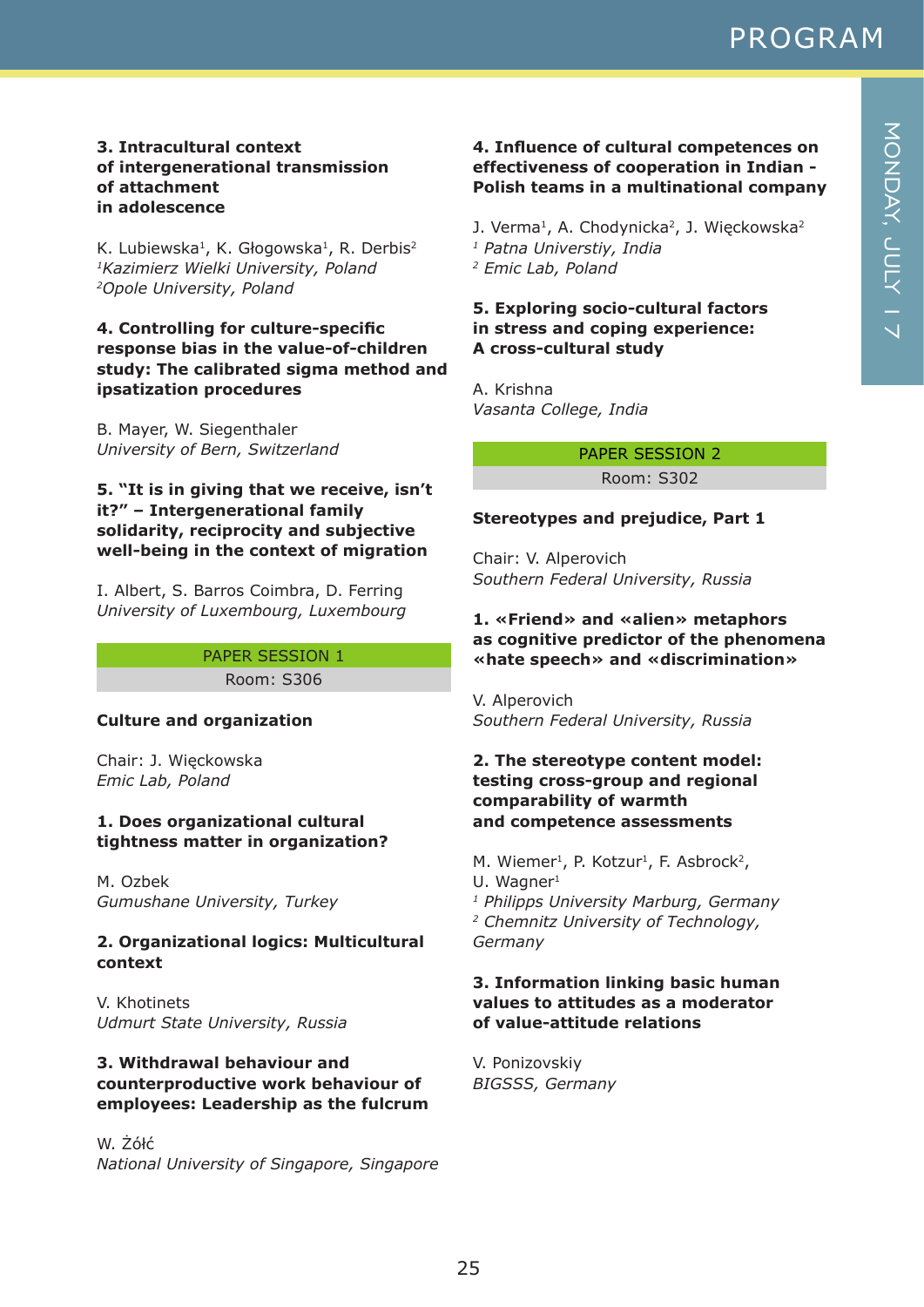A. Dorrough, B. Siem, A. Gloeckner *University of Hagen, Germany*

### **5. Place memory and intergroup relations. Evidence from Poland and Israel**

A. Wnuk<sup>1</sup>, T. Oleksy<sup>1</sup>, M. Lewicka<sup>2</sup> *1 University of Warsaw, Poland 2 Nicolaus Copernicus University, Poland*

### PAPER SESSION 3

Room: S203

### **Bicultural identity**

Chair: Ł. Kmiotek *SWPS University of Social Sciences and Humanities, Poland*

### **1. The immigration flow from the Slavic East: The effect of language on Ukrainian-Polish cultural identity among SWPS University Students**

Ł. Kmiotek *SWPS University of Social Sciences and Humanities, Poland*

### **2. Social change and shifting identities and values among Bedouin in southern Israel**

T. Abu-Aleon<sup>1</sup>, M. Weinstock<sup>1</sup>, A. Manago<sup>2</sup>, P. Greenfield<sup>3</sup> *1 Ben-Gurion University of the Negev, Israel 2 Western Washington University, USA 3 UCLA, USA*

### **3. Contextual qualification of the association between biculturalism and adjustment among Mexican -American youth**

M. Safa, R. White, N. Mahrer, M. Pasco, G. Knight *Arizona State University, USA*

### **4. The importance of parental culture maintenance and sociolinguistic identity for well-being in Javanese, Batak, and Chinese adolescents in Indonesia**

B. Sari, A. Chasiotis, M. Bender, F. J. R. van de Vijver *Tilburg University, Netherlands*

### **5. Child language brokers: Young people as mediators of the cultural contact zone in multicultural settings**

H. Iqbal<sup>1</sup>, S. Crafter<sup>2</sup> *1 University College London, UK 2 The Open University, UK*

### PAPER SESSION 4

Room: S226

### **The state and migration**

Chair: D. Janicka-Mierzwa *SWPS University of Social Sciences and Humanities, Poland*

### **1. Refugees in Internet and Social Media - Poland vs Germany case**

D. Janicka-Mierzwa *SWPS University of Social Sciences and Humanities, Poland*

### **2. Multiculturalism and teacher education: perspectives of Jewish and Arab pre-service teachers and teacher educators**

E. Nahhas *The Academic Arab College For Education, Israel*

### **3. Social workers' contribution to success in lives of young Moroccan-Dutch**

Y. Azghari<sup>1</sup>, F. J. R. van de Vijver<sup>2</sup>, E. Hooghiemstra3 *1 Tilburg & Avans University, Netherlands 2 Tilburg University, Netherlands 3Tilburg School of Social and Behavioral Sciences, Netherlands*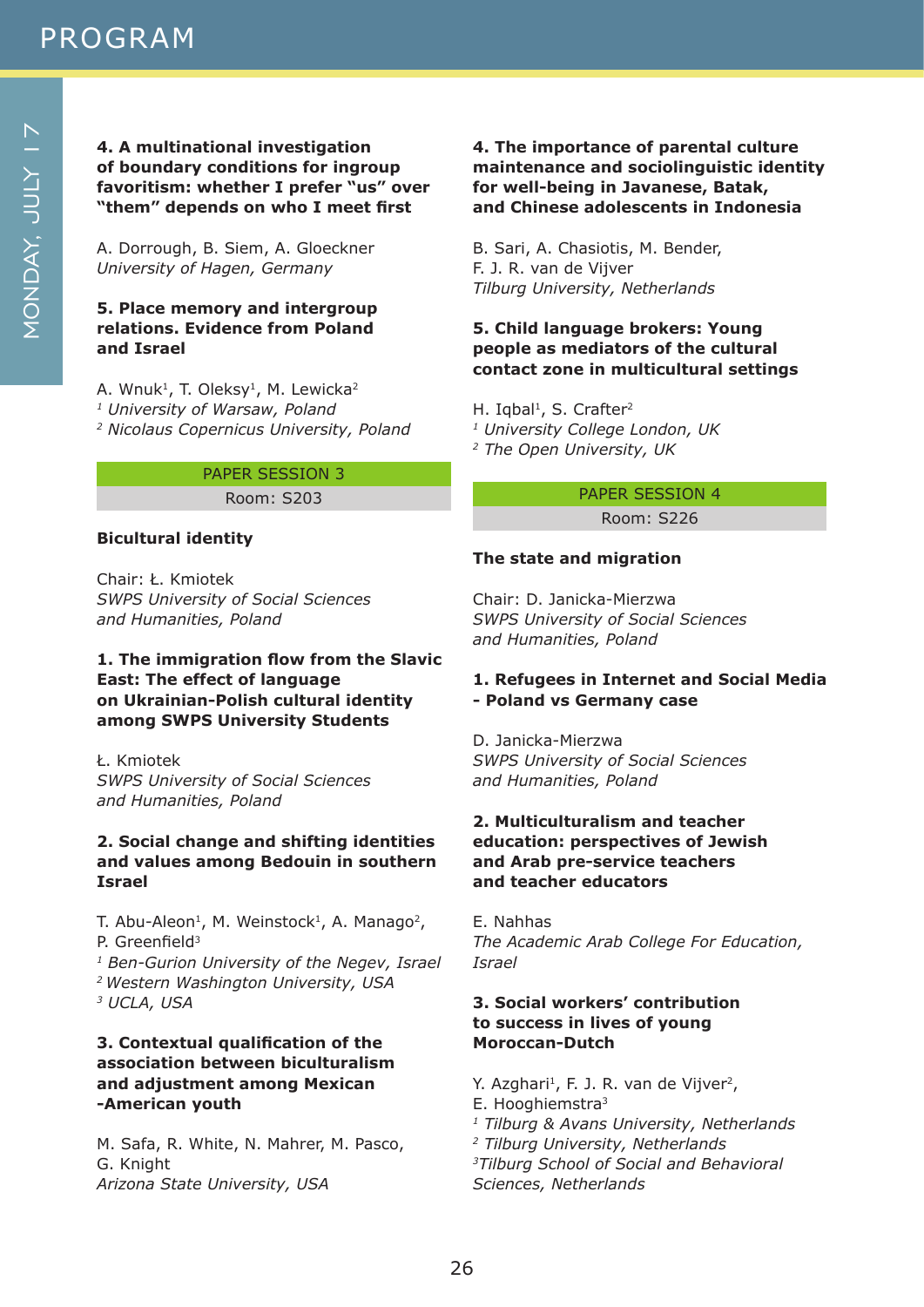### **4. The role of state policies and inclusiveness of host culture in adjusting to gender equality – the case of Polish migrants in Norway**

N. Kosakowska-Berezecka<sup>1</sup>, M. Żadkowska<sup>1</sup>, T. Besta<sup>1</sup>, T. Szlendak<sup>3</sup> *1 University of Gdansk, Poland 2 Nicolaus Copernicus University, Poland*

### **5. Social cognitions and cultural dimensions in romanian educational environment**

A. Gavreliuc, D. Gavreliuc *West University, Romania*

### PAPER SESSION 5

Room: S202

### **Youth in cultural perspective. Part 1**

Chair: B. Alishev *Kazan Federal University, Russia*

### **1. Satisfaction with life of Russian youth in the conditions of economic recession**

B. Alishev *Kazan Federal University, Russia*

### **2. When is openness to cultural diversity advantageous for youth well-being? The role of integrative self-construal**

E. Sahin, D. Güngör *Yasar University, Turkey*

### **3. Values as predictors of attitudes toward, and contact with, immigrants among emerging adults**

S. Walsh<sup>1</sup>, E. Tartakovsky<sup>2</sup>, M. Shifter Weber<sup>1</sup> *1 Bar Ilan University, Israel 2 Tel Aviv University, Israel*

### **4. Portuguese emerging adults in the United Kingdom: A qualitative study of their cultural identity and acculturation orientations**

D. Farcas, M. Gonçalves *Lisbon University Institute (ISCTE-IUL), Portugal*

### **11:30 - 12:30**

#### KEYNOTE 2

Tomaszewski Auditorium 214

### **The deconstruction of relativism: Ethicality in worlds of alternative facts**

Speaker: M. Bennett *Intercultural Development Research Institute Portland, Italy*

Chair: G. Trommsdorff *Konstanz University, Germany*

### 12:30 – 2:00 LUNCH BREAK

### **2:00 – 5:15**

### INVITED SYMPOSIUM 2

Tomaszewski Auditorium 214

### **Çiğdem Kağıtçıbaşı Memorial Symposium**

Convenors: Z. Aycan<sup>1</sup>, Y. Poortinga<sup>2</sup> *1 Koç University, Turkey 2 Tilburg University, Netherlands*

### **Part 1. Çiğdem Kağıtçıbaşı as a Role Model to psychologists in the "majority world": Her personality, conviction, mentorship.**

Z. Aycan *Koç University, Turkey*

H. Keller *Münster University, Germany*

P. Smith *University of Sussex, UK*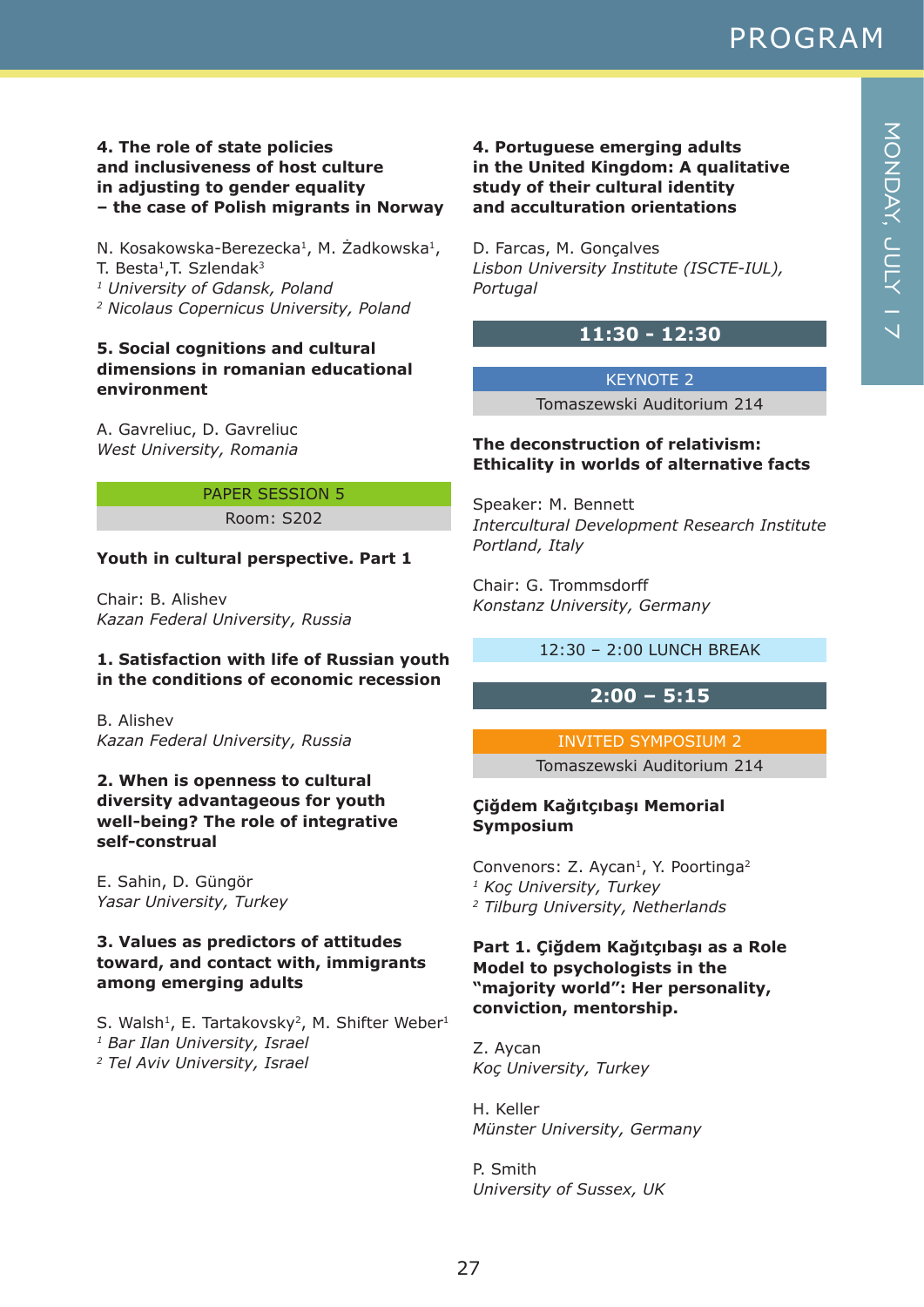J. Berry

*Queens University, Canada National Research University Higher School of Economics, Russia*

Elif Kagitcibasi & Ece Pidik *Profesor Kağıtçıbaşı's family members*

**Part 2. Çiğdem Kağıtçıbaşı as a Scientist: Her theories and empirical research.** 

### **1. Autonomous-Related Self: Theory and measurement**

N. Baydar *Koç University, Turkey*

### **2. Family change model and migration**

D. Güngör<sup>1</sup>, K. Phalet<sup>2</sup>, *<sup>1</sup> Yaşar University, Turkey, 2 University of Leuven, Belgium*

### **Part 3. Çiğdem Kağıtçıbaşı as a Social Policy Advocate: Her contributions to practice and intervention programs.**

H. Ozuygun<sup>1</sup>, B. Başkurt<sup>2</sup> *1 ACEV (Mother-Child Education Foundation), Turkey 2 PERGEL Project, (Positive Development in Early Adolescence), Turkey*

### **Part 4. Çiğdem Kağıtçıbaşı as a Citizen to IACCP**

F. van de Vijver, Y. Poortinga *1 Tilburg University, Netherlands*

### **2:00 – 3:30**

SYMPOSIUM 2

Room: S303

### **Religiosity in modern society - impact on intergroup relations**

Chairs: D. Simunovic, M. Jakubowska *Bremen International Graduate School of Social Sciences, Germany*

Discussant: K. Boehnke *Jacobs University Bremen, Germany*

### **1. Stereotypes between Atheists and People of faith across countries**

U. Kuehnen<sup>1</sup>, M. Jakubowska<sup>2</sup>, D. Simunovic<sup>2</sup> *1 Jacobs University Bremen, Germany 2 Bremen International Graduate School of Social Sciences, Germany*

### **2. Relationship between perceived threat and elicited emotions towards atheists and theists in Poland**

M. Jakubowska<sup>1</sup>, U. Kuehnen<sup>2</sup>, D. Simunovic<sup>1</sup> *1 Bremen International Graduate School of Social Sciences, Germany 2 Jacobs University Bremen, Germany*

### **3. A third religiosity - Religious identification as a moderator of the impact of religious belief on behaviour and attitudes**

D. Simunovic *Jacobs University Bremen, Germany*

### **4. Why religion is different? Findings from a vignette study in Russia using eight real-life cross-cutting social categories**

L. Grigoryan *Bremen International Graduate School of Social Sciences, Germany*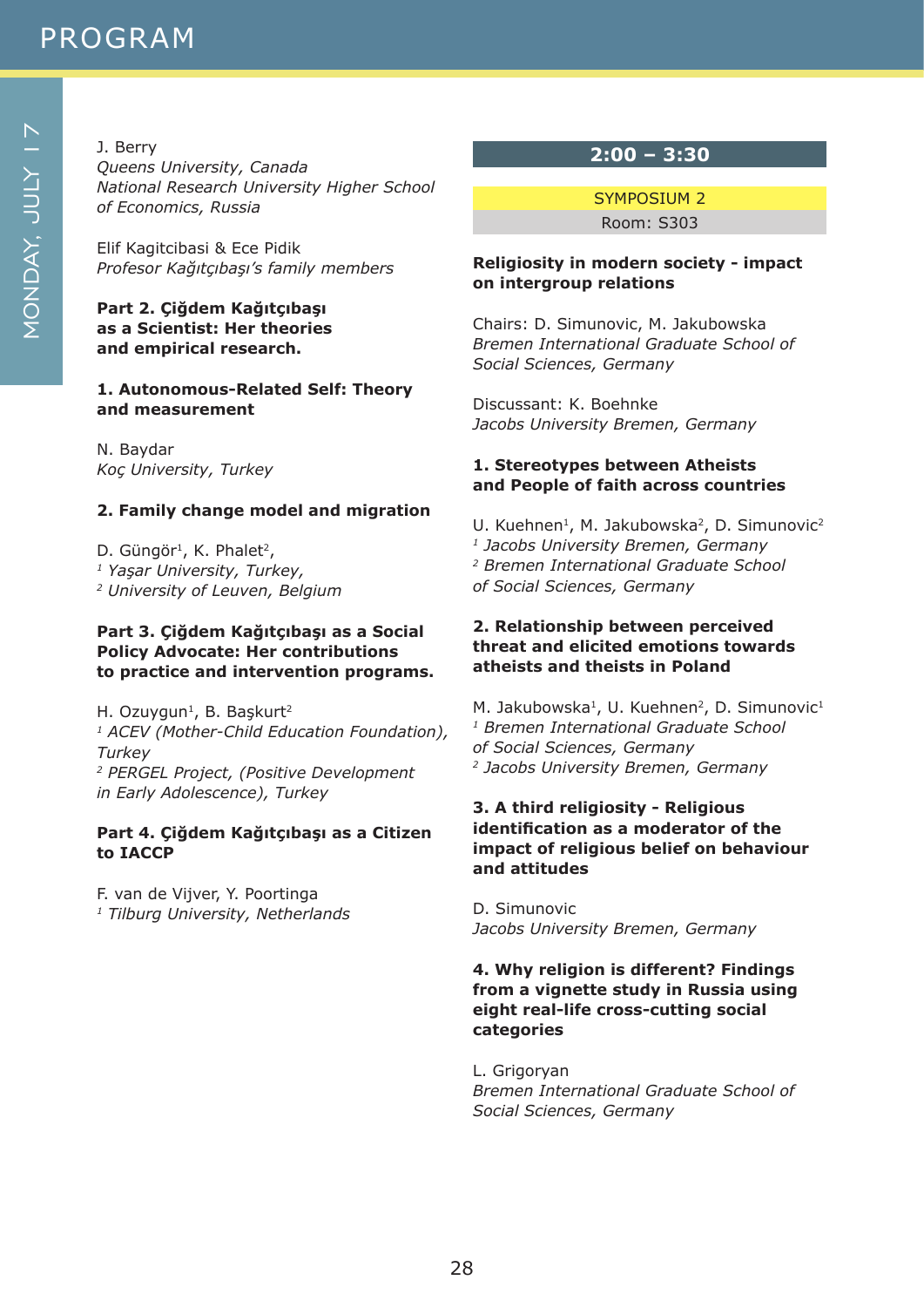### SYMPOSIUM 3

Room: S305

### **The benefits of compassionate goals in the workplace: Empirical insights across countries**

Chair: F. Montani *Montpellier Business School, France*

Discussant: S. Glazer *University of Baltimore, USA*

### **1. Compassionate goals and innovative behavior in France and Colombia: The moderating effect of organizational innovation practices**

F. Montani<sup>1</sup>, J. P. Roman-Calderon<sup>2</sup> *1 Montpellier Business School, France 2 Universidad EAFIT, Colombia*

### **2. On the wellbeing of innovative Brazilian and Colombian employees: A moderated mediation study**

C. Torres<sup>1</sup>, J. P. Roman-Calderon<sup>2</sup> *1 University of Brasilia, Brazil 2 Universidad EAFIT, Colombia*

### **3. Implementing others' and one's ideas at work: Interaction effects of innovation-related self-efficacy and compassionate goals**

M. C. Ferreira<sup>1</sup>, H. Mendoça<sup>2</sup>, C. Torres<sup>3</sup>, F. Courcey<sup>4</sup>, V. Dagenais-Desmarais<sup>5</sup> *1 Salgado de Oliveira University, Brazil 2 Pontifícia Universidade Católica de Goiás, Brazil*

*3 University of Brasilia, Brazil*

### *4 Université de Sherbrooke, Canada*

*5 Université de Montréal, Canada*

### **4. Compassionate goals, innovation and well-being in Brazilian and Portuguese organizations: The mediating role of social safeness**

A. J. Silva<sup>1</sup>, M. C. Ferreira<sup>2</sup>, H. Mendoca<sup>3</sup> *1 ISCTE - Instituto Universitário de Lisboa, Portugal*

*2 Salgado de Oliveira University, Brazil 3 Pontifícia Universidade Católica de Goiás, Brazil*

### SYMPOSIUM 4

Room: S306

### **Youth in cultural transition: Implications for psychological adjustment**

Chair: O. Oznobishin *University of Haifa, Israel*

Discussant: D. Roer-Strier *The Hebrew University of Jerusalem, Israel*

### **1. The psychological adaption of young immigrants from the former soviet Union to Israel: The case of language and culture brokering**

Y. Ponizovsky-Bergelson<sup>1</sup>, A. Kosner<sup>2</sup> *1 The Hebrew University of Jerusalem, Israel 2 Ariel University, Israel*

### **2. Culture brokering and self-perceptions among Russian-Israeli youth: The role of parental competence and bonding**

O. Oznobishin, J. Kurman *University of Haifa, Israel*

### **3. Resilience factors as moderators of the relationship between immigration difficulties and psychological distress and suicidal ideation among emerging adult immigrants in Israel**

S. D. Walsh, L. Amrani *Bar Ilan University, Israel*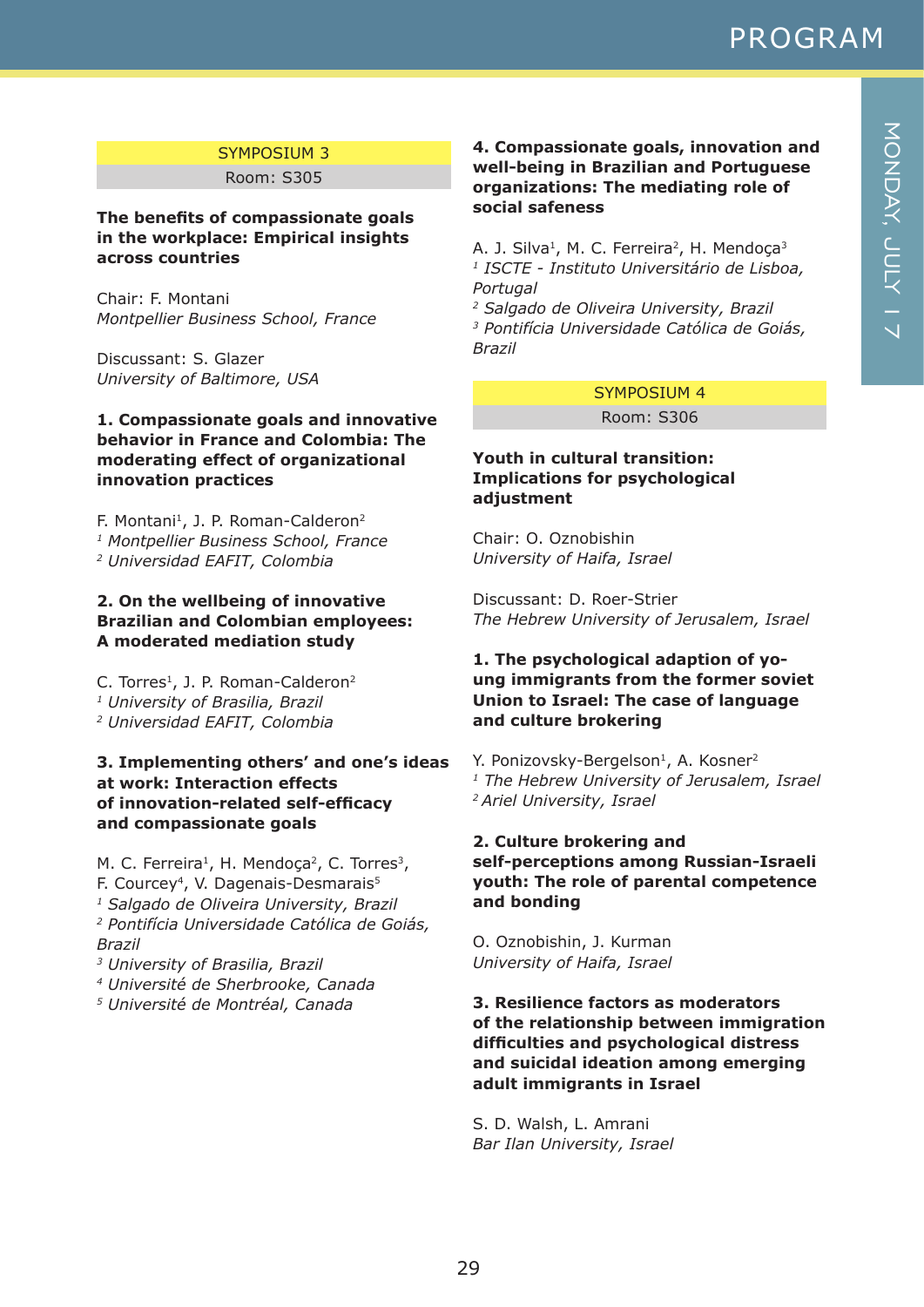### **4. \"Mom, you\'d better shut up\": Language brokering and parental responsibility in cultural transition**

L. Yakhnich *Beit Berl Academic College, Israel*

### PAPER SESSION 6

Room: S226

### **Multiculturalism and tolerance. Part 1**

Chair: V. Gamsakhurdia *Ivane Javakhishvili Tbilisi State University, Georgia*

### **1. Multicultural competence as a condition of formation of multicultural tolerance in Belarusian students**

T. Charches. *Maxim Tank Belarusian State Pedagogical University, Belarus*

### **2. The role of personality traits and personal values for cultural intelligence among international students**

J. Taušová, M. Bender, F. van de Vijver *Tilburg University, Netherlands*

### **3. What role does Europe play? Placing national identity within the context of a high school exchange into a wider geopolitical framework**

R. Arant, K. Boehnke *Jacobs University Bremen, Germany*

### **4. The research of cohabitation and interrelation between main religious and ethnic identities in Georgia**

V. Gamsakhurdia *Ivane Javakhishvili Tbilisi State University, Georgia*

### PAPER SESSION 7

Room: S302

### **Stereotypes and prejudice. Part 2**

Chair: M. Kaźmierczak *University of Gdańsk, Poland*

### **1. Religiousness of Polish students as a predictor of attitudes towards Syrian refugees**

P. Pawlicka, M. Kaźmierczak, N. Korcz, M. Lipowska *University of Gdańsk, Poland*

### **2. National identity and attitudes to migrants and multiculturalism: the case of Hungarian teachers**

L. L. Nguyen, A. Boreczky *Eötvös Loránd University, Hungary*

### **3. Violence against migrants in Mexico**

Martinez Lanz, P., Gen, F., González, I., Moreno, D., Ravelo D., Alanís C., E.P. *Universidad Anahuac, Mexico*

### **4. Effects of situational variables on the attitudes of young people towards ethnic lookism: discrimination of members of ethnic-cultural groups**

V. Labunskaya *Southern Federal University, Russia*

### **5. Ethnolookism - phenomenon of modern society**

D. Pogontseva *Southern Federal University, Russia*

> PAPER SESSION 8 Room: S203

### **Acculturation. Part 1**

Chair: V. Chirkov *University of Saskatchewan, Canada*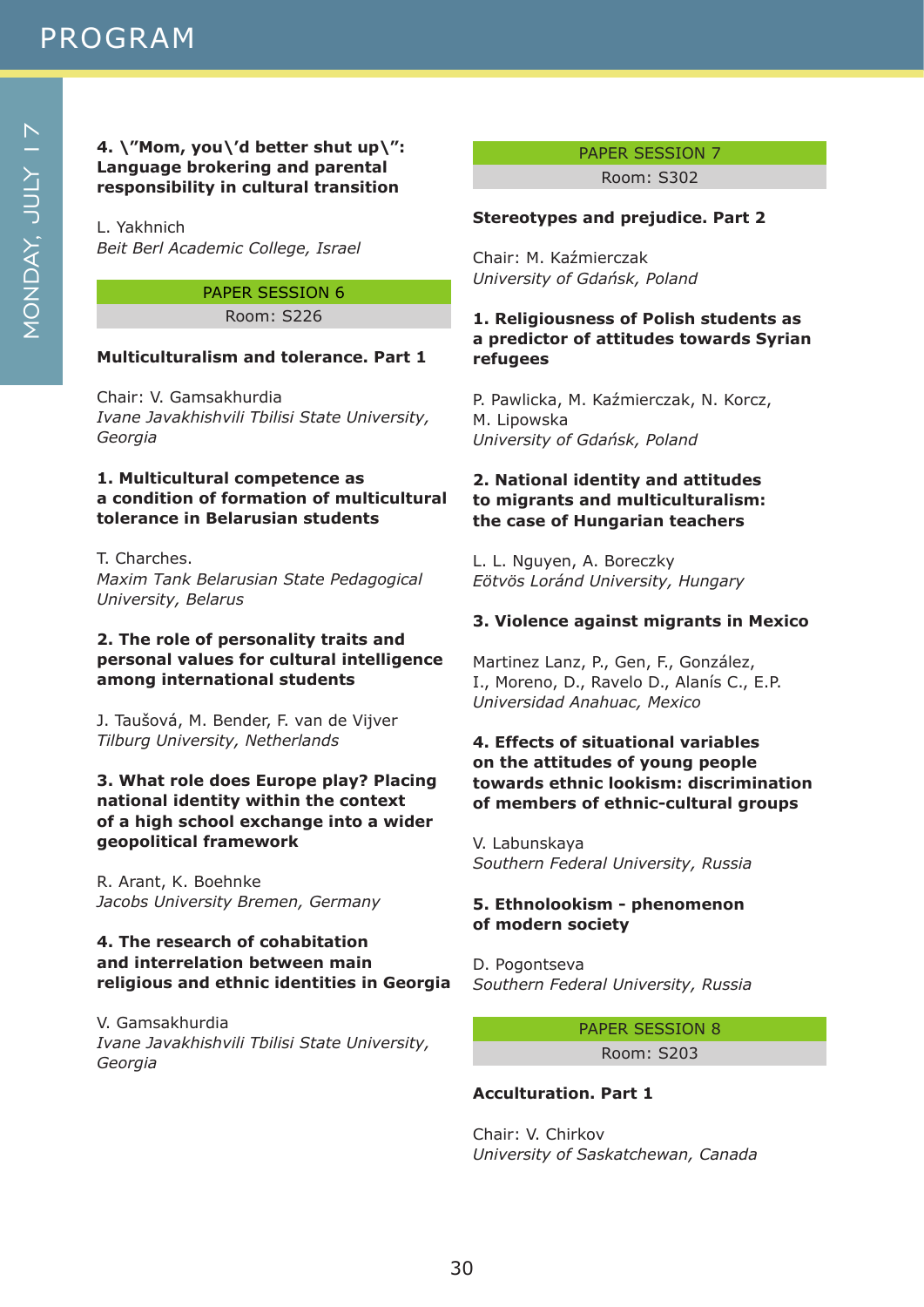### **1. Culture adaptation in Dubai: The Indian perspective**

S. Vazirani Mangnani,

C. Carmona Rodriguez, N. Hernaiz-Agreda, I. López-Francés, M. Benlloch-Sanchis *University of Valencia, Spain*

### **2. Acculturation orientation of immigrants in Georgia and the role of majority group (host society) attitudes**

M. Despotashvili *Tbilisi State University, Georgia*

### **3. Existential episode in the life of migrants**

H. Baranouskaya *Academy of Postgraduate Education, Belarus*

### **4. The effects of reverse culture shock during home visits amongst Chinese international students.**

D. Lan, L. De Pretto *University of Nottingham Malaysia Campus, Malaysia*

### **3:45 – 5:15**

### INVITED SYMPOSIUM 3

Room: S303

**Cultures and religions: Understanding Muslim - majority relations in secularized Europe**

Chair: V. Saroglou *Universite catholique de Louvain, Belgium*

### **1. They feel the same way! The role of emotional sharing in promoting positive attitudes toward Muslims in European countries**

M. Clobert<sup>1</sup>, M. Bourdon<sup>2</sup>, J. van der Noll<sup>3</sup>, B. Rimé<sup>1</sup> *1Université Catholique de Louvain, Belgium 2Université de Nantes, France 3FernUniversität Hagen, Germany*

### **2. Majority's attitudes toward the Muslim veil: Outgroup derogation or defense of values? A review of 10 years of empirical research**

V. Saroglou *Université Catholique de Louvain, Belgium*

### **3. Societal level of religiosity and religious identity expression in Europe**

J. van der Noll<sup>1</sup>, A. Rohmann<sup>1</sup>, V. Saroglou<sup>2</sup> 1FernUniversität Hagen, Germany 2Université Catholique de Louvain, Belgium

### **4. Identification patterns of Muslim minorities in Europe: The role of intergroup relations for Identity (in-) compatibility**

F. Fleischmann<sup>1</sup>, K. Phalet<sup>2</sup> *1Utrecht University, Netherlands 2University of Leuven, Belgium*

### **5. When Turks feel threatened by their co-religionists, the Syrian refugees: The role of local, religious, and European identities**

D. Güngör<sup>1</sup>, O. Spiegler<sup>2</sup> 1Yasar University Izmir, Turkey 2 FernUniversität Hagen, Germany

### SYMPOSIUM 5 Room: S305

### **Culture and survey response styles**

Chairs: H. Van Herk<sup>1</sup>, P. B. Smith<sup>2</sup> *1 Vrije Universiteit Amsterdam, Netherlands 2 University of Sussex, UK*

Discussant: M. Bond *Hong Kong Polytechnic University, Hong Kong*

### **1. Variation in response styles by culture and survey format**

P. B. Smith, V. L. Vignoles *University of Sussex, UK*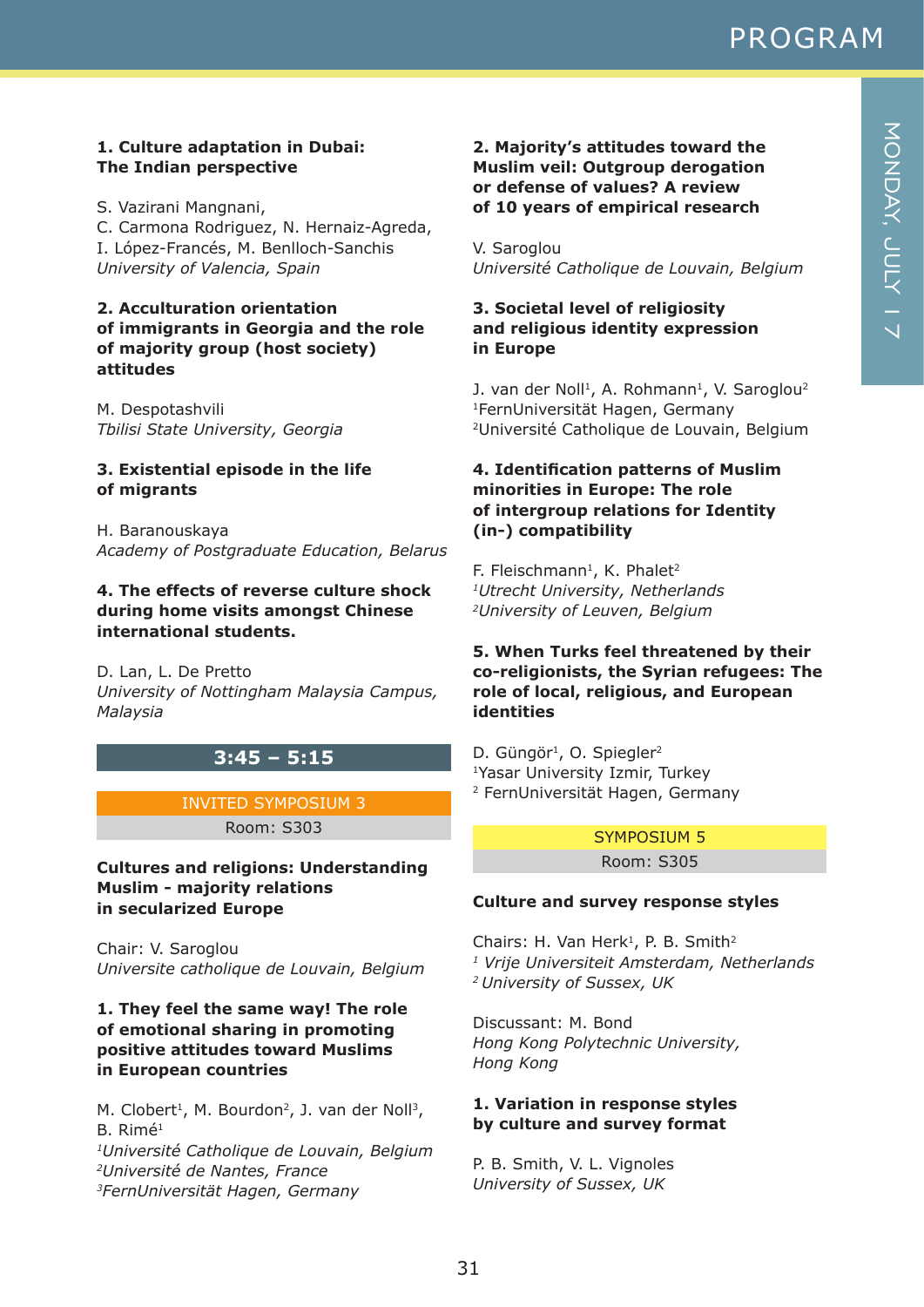J. He Jia, F. J.R. Van de Vijver *Tilburg University, Netherlands*

### **3. Best-worst scaling of values: More substance than style?**

H. Van Herk<sup>1</sup>, J. A. Lee<sup>2</sup> *1Vrije Universiteit Amsterdam, Netherlands 2 University of Western Australia, Australia*

### **4. Middle responding, national cognitive ability, and personality**

M. Minkov *Varna University of Management, Bulgaria*

### SYMPOSIUM 6

Room: S306

**Migration fore- or background? Acculturation strategies in changing (multi-) cultural contexts**

Chair: E. Murdock *University of Luxembourg, Luxembourg* 

Discussant: V. Benet-Martinez *Universitat Pompeu Fabra, Spain*

### **1. Changing (multi-) cultural contexts through the lens of the receiving society**

E. Murdock, I. Albert, D. Ferring *University of Luxembourg, Luxembourg*

### **2. "I feel more Luxembourgish, but Portuguese too…" - "Which country has only one culture anyway?" Cultural identities in a multicultural society**

S. Barros Coimbra, I. Albert, D. Ferring *University of Luxembourg, Luxembourg* 

### **3. A longitudinal view on immigrants' identity profiles**

D. Maehler *GESIS - Leibniz-Institute for the Social Sciences, Germany*

### **4. Identity of Immigrant adolescents in Switzerland: The role of peers and family**

B. Schwarz *ZHAW Angewandte Psychologie, Switzerland*

> SYMPOSIUM 7 Room: S302

### **Attitudes in unsteady times: Context threats, national attitudes and religious identity within and across cultures**

Chairs: D. Boer<sup>1</sup>, K. Hanke<sup>2</sup> *1 University of Koblenz-Landau, Germany 2 GESIS-Leibniz Institute of Social Sciences, Germany*

### **1. Income inequality and fear of crime – A disguised form of prejudice towards foreigners?**

C. Vauclair<sup>1</sup>, B. Bratanova<sup>2</sup> *1University of ISCTE-IUL, Portugal 2University of St Andrews, Scotland*

### **2. I fear, therefore I vote… : Why perceived threat facilitates support for populist radical right parties**

S. Schumann<sup>1</sup>, K. Hanke<sup>2</sup>, D. Boer<sup>3</sup>, J. H. Liu4 *1University of Oxford, United Kingdom 2GESIS-Leibniz Institute for the Social Sciences, Germany 3University of Koblenz-Landau, Germany 4Massey University, New Zealand*

### **3. Indonesia – The case of radical acceptance**

A. Okvitawanli *University of Koblenz-Landau, Germany*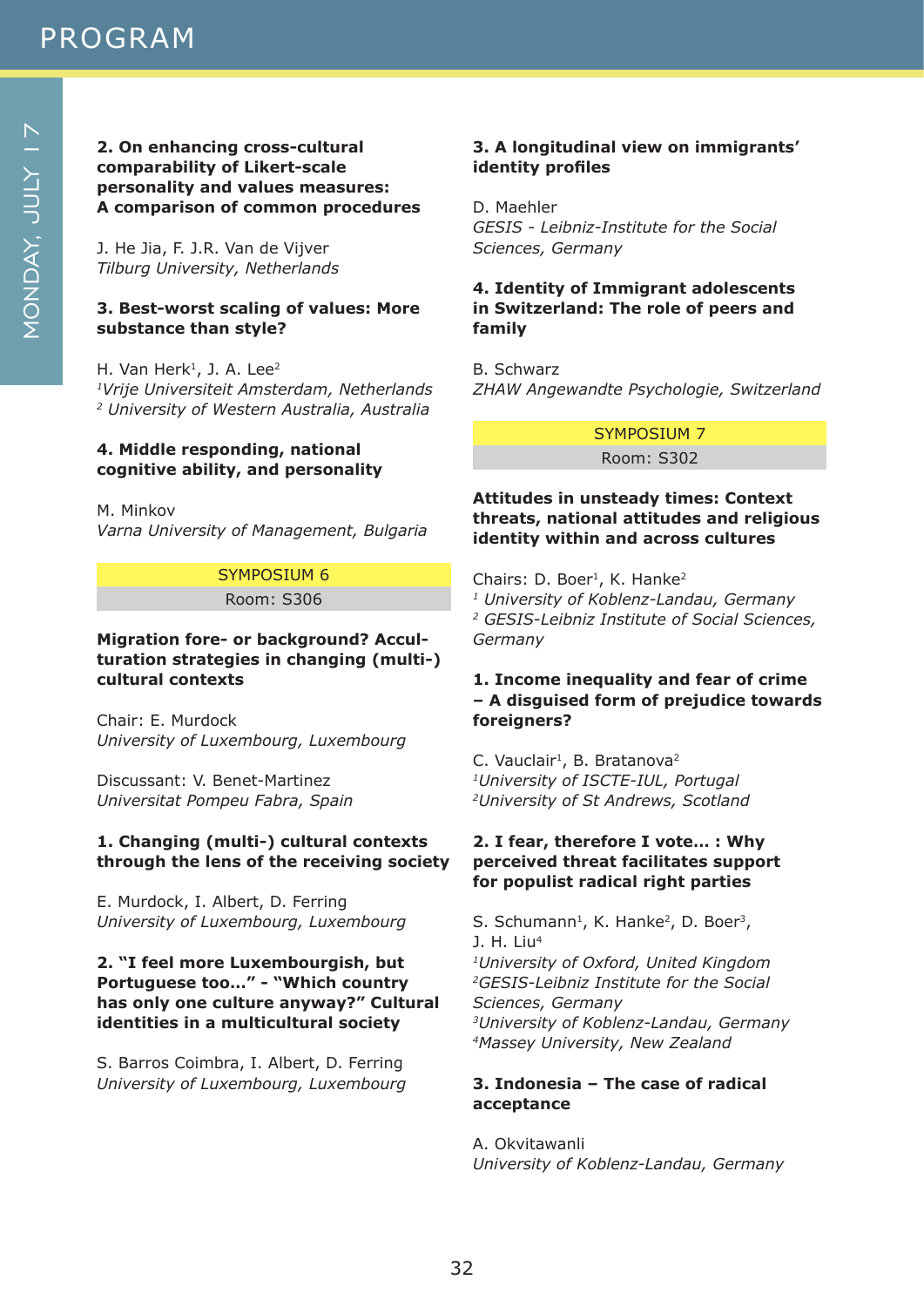### **4. An experimental manipulation of environmental threats: Can thinking of natural disasters increase self-protection and conservative values?**

D. Boer *University of Koblenz-Landau, Germany*

### **5. A systematic comparison of different measurement invariance tests: The case of national pride across 29 countries**

K. Hanke<sup>1</sup>, F. van de Vijver<sup>2</sup> *1GESIS-Leibniz Institute for the Social Sciences, Germany 2University of Tilburg, Netherlands*

### PAPER SESSION 9 Room: S203

### **Acculturation. Part 2**

Chair: V. Chirkov *University of Saskatchewan, Canada*

### **1. An application of a theory of cultural models to study mechanisms of acculturation of minority groups to a Canadian mainstream society.**

V. Chirkov, M. Heimlick, T. Kim *University of Saskatchewan, Canada*

### **2. A 6-month longitudinal investigation of sociocultural adaptation**

J. Williamson, T. Milfont *Victoria University of Wellington, New Zeland*

### **3. Negotiating identities in Europe: the case of Cameroonian diasporans**

C. Ojongnkpot *University of Buea, Cameroon*

### **4. Sociocultural-interdeterminist dialogical metaperspective of migrant's cultural integration**

V. Yanchuk *Belarus State University, Belarus*

> PAPER SESSION 10 Room: S226

### **Multiculturalism and tolerance. Part 2**

Chair: R. Araujol Universidade Federal da Paraiba, Brazil

### **1. Examining the relationship between religious diversity and religion-related social hostilities across 78 nations**

V. Lun<sup>1</sup>, M. Bond<sup>2</sup> *1Lingnan University, Hong Kong 2Hong Kong Polytechnic University, Hong Kong*

### **2. Human values and immigration in Europe: what has changed?**

R. Araujo<sup>1</sup>, V. Gouveia1, R. Vilar<sup>2</sup>, J. Liu<sup>2</sup> *1 Universidade Federal da Paraíba, Brazil 2 Massey University, New Zealand*

### **3. Interculturation and apprehension of the cultural difference in multicultural and/or intercultural environments**

V. El Sayed *University Toulouse Jean Jaures, France*

### **4. The discursive construction of explicit and implicit dimensions of the narrative identities of Arab-Bedouin students-teachers in Southern-Israel**

A. Gribiea<sup>1</sup>, I. Kupferberg<sup>2</sup> *1 The MOFET Institute, KAYE ACADEMIC COLLEGE OF EDUCATION, Israel 2 Levinsky College of Education, Israel*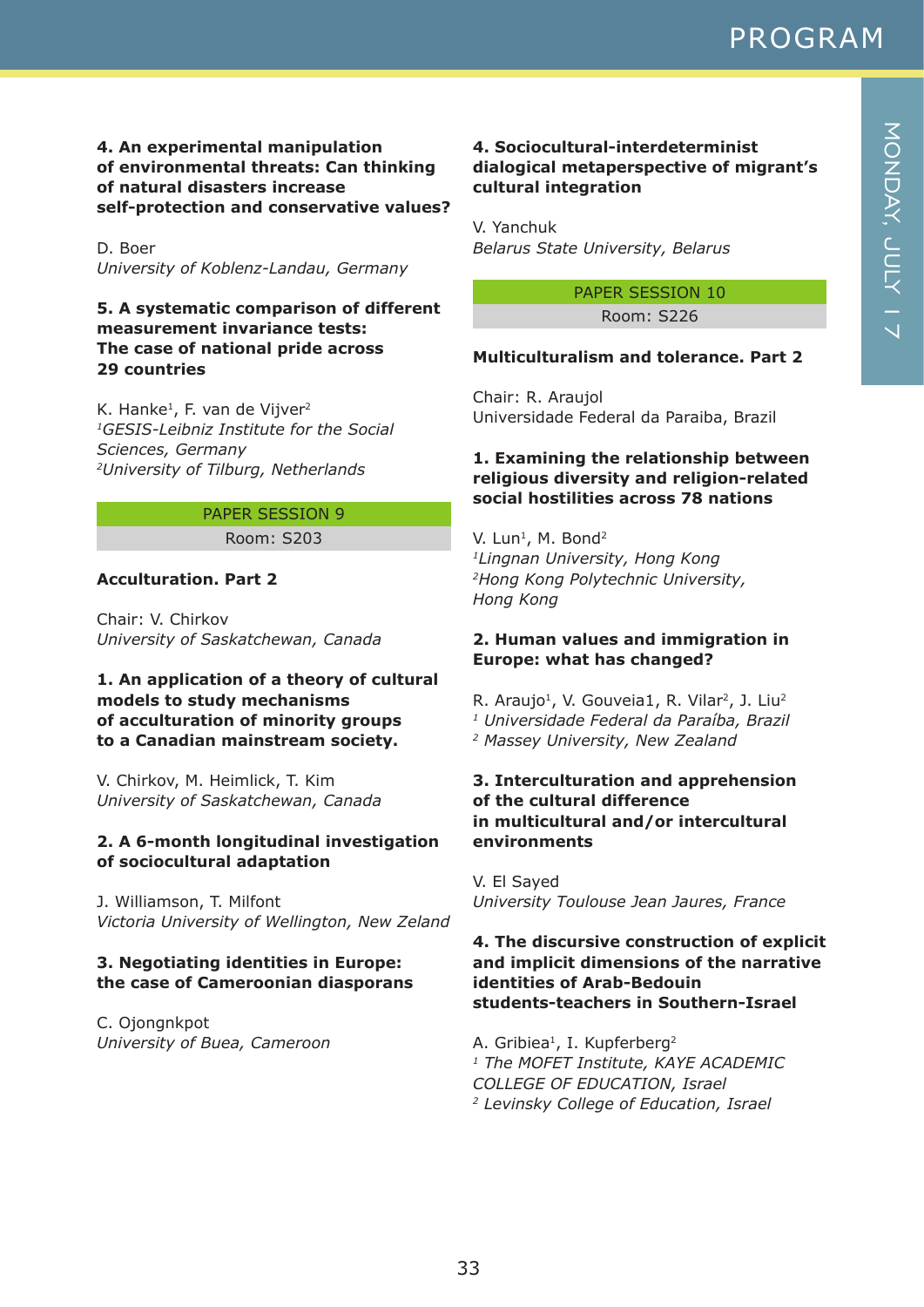### **5:30 – 7:35**

Round table discussion

**What can we do to let cultural psychology have a larger influence on the macro-social reality?**

Convenor: K. Kryś *Polish Academy of Sciences, Poland*

Moderator: F. van de Vijver *Tilburg University, Netherlandas*

Discussants: M. Belka *Former Prime Minister of Poland and former President of Narodowy Bank Polski, Poland*

M. Bennett *Intercultural Development Research Institute, Italy*

J. Berry *Queens University, Canada National Research University Higher School of Economics, Russia*

M. Makarova *Estonian Integration Foundation, Estonia*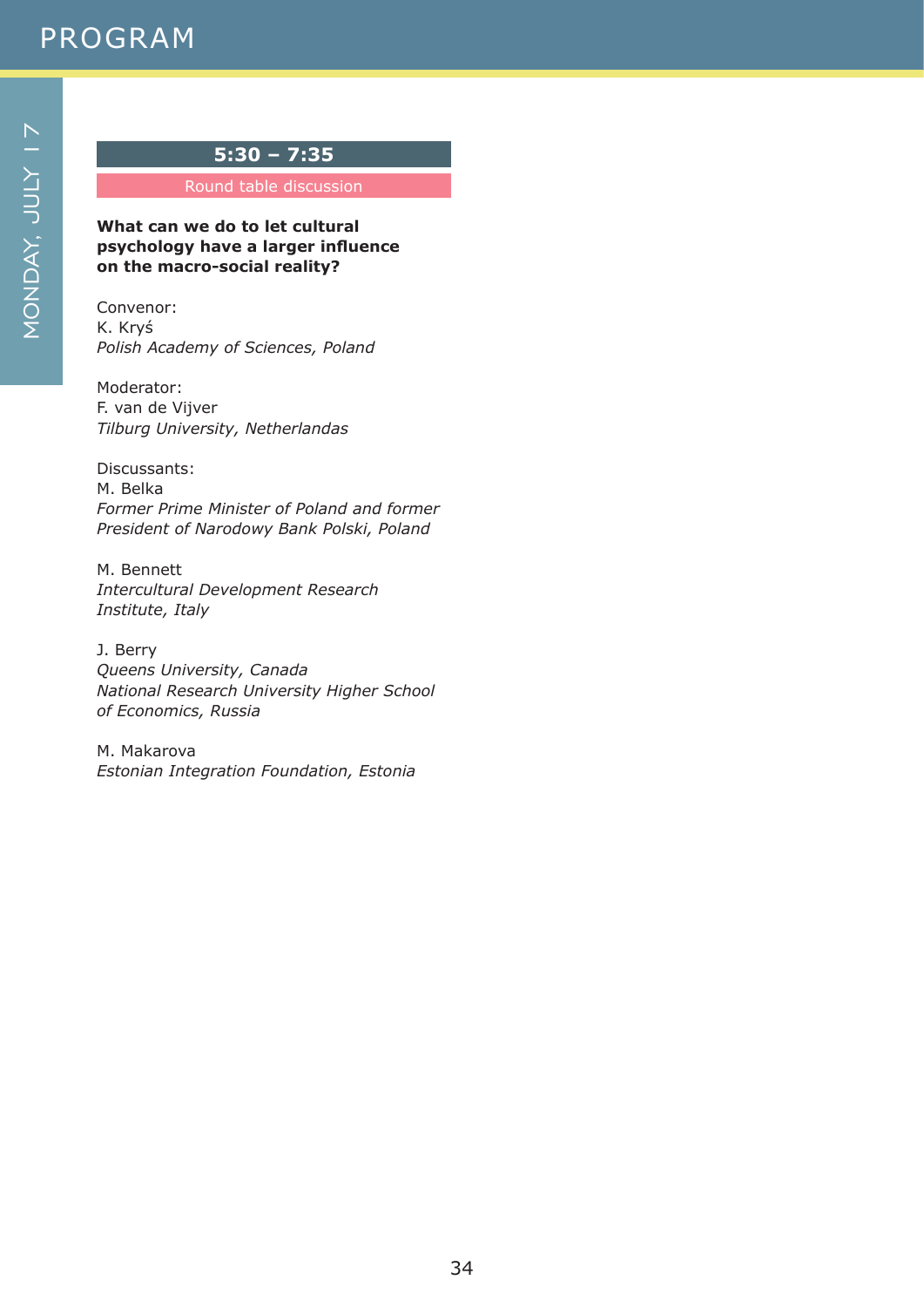

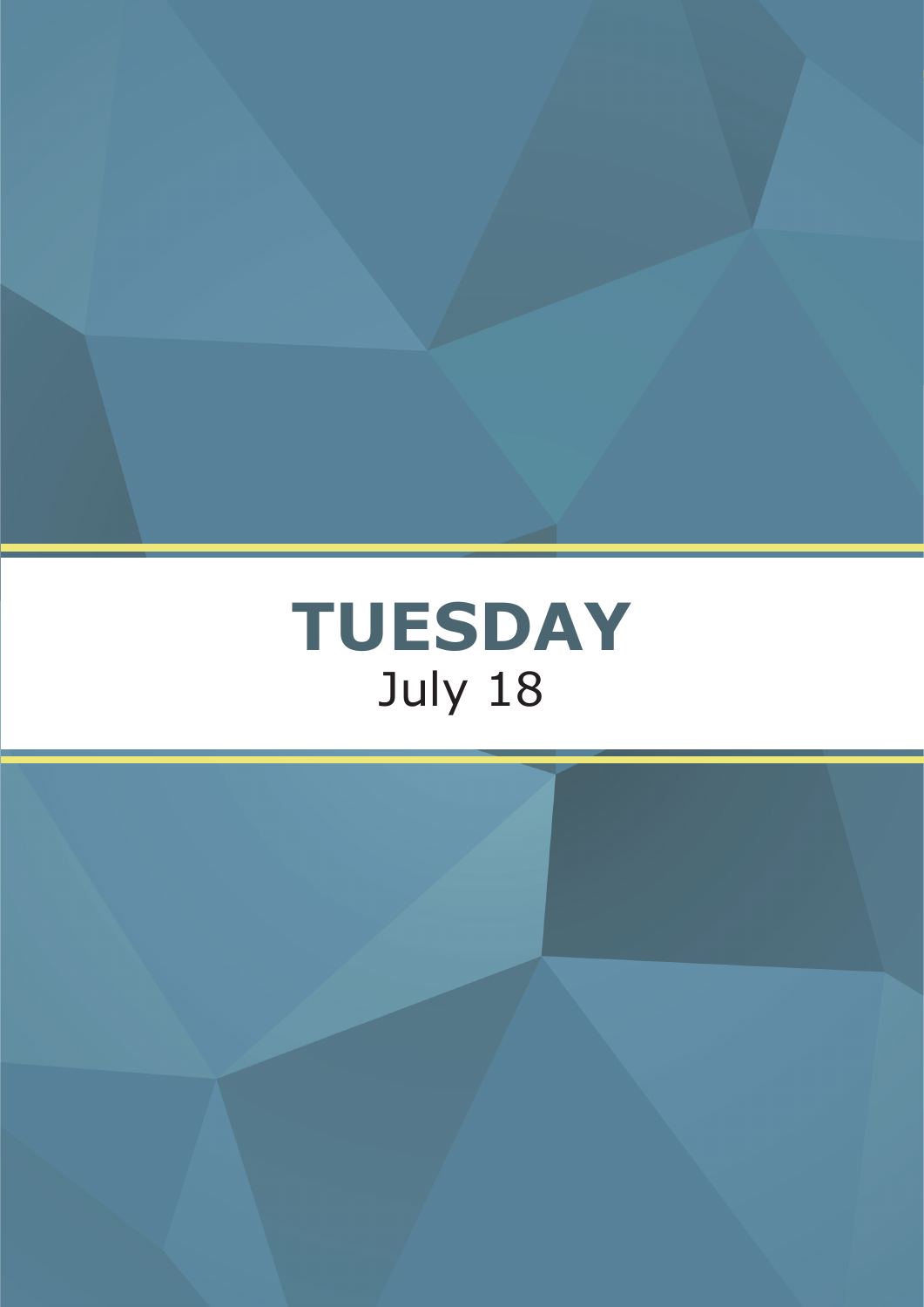|       | Tomaszewski<br>Auditorium 214                                                         | S303                                                       | S305                                                                   | S306                                                              |
|-------|---------------------------------------------------------------------------------------|------------------------------------------------------------|------------------------------------------------------------------------|-------------------------------------------------------------------|
| 8.30  | Keynote 3                                                                             |                                                            |                                                                        |                                                                   |
|       | D. Roberson<br>Chair: P. Boski                                                        |                                                            |                                                                        |                                                                   |
| 9.30  | <b>BREAK</b>                                                                          | <b>BREAK</b>                                               | <b>BREAK</b>                                                           | <b>BREAK</b>                                                      |
| 9.45  |                                                                                       | Symposium 8                                                | Symposium 9                                                            | Symposium 10                                                      |
|       |                                                                                       | Emerging adults'<br>financial competence<br>and well-being | Measures of emo-<br>tions                                              | <b>Educational endea-</b><br><b>vours</b>                         |
|       |                                                                                       | Chair: M. FriedImeier<br>Discussant: M. Fülöp              | Chair: D. Hekiert<br>Discussant:<br>D. Roberson                        | Chairs: C. Vauclair,<br>K. Mazurowska<br>Discussant:<br>S. Glazer |
| 11.15 | <b>BREAK</b>                                                                          | <b>BREAK</b>                                               | <b>BREAK</b>                                                           | <b>BREAK</b>                                                      |
| 11.30 | Keynote 4                                                                             |                                                            |                                                                        |                                                                   |
|       | C. Welzel<br>Chair: A. Realo                                                          |                                                            |                                                                        |                                                                   |
| 12.30 |                                                                                       |                                                            | <b>LUNCH</b>                                                           |                                                                   |
| 2.00  |                                                                                       | <b>Invited Symposium 4</b>                                 | Symposium 11                                                           | Symposium 12                                                      |
|       |                                                                                       | <b>Intercultural</b><br>dialogue between<br>antagonists    | <b>Values and identities</b><br>in Post-Communist<br>World 1           | Refugee crisis<br>in Europe 1                                     |
|       |                                                                                       | Chair: V. Yanchuk                                          | Chairs: N. Lebedeva,<br>T. Ryabichenko<br>Discussant:<br>K. Boehnke    | Chair: M.Penczek                                                  |
| 3.30  | <b>BREAK</b>                                                                          | <b>BREAK</b>                                               | <b>BREAK</b>                                                           | <b>BREAK</b>                                                      |
| 3.45  |                                                                                       | Symposium 15                                               | Symposium 16                                                           | Symposium 17                                                      |
|       |                                                                                       | Political psychology                                       | <b>Values and identities</b><br>in Post-Communist<br>World 2           | Refugee crisis<br>in Europe                                       |
|       |                                                                                       | Chair: W. Gabrenya                                         | Chairs:<br>T. Ryabichenko,<br>N. Lebedeva<br>Discussant:<br>K. Boehnke | Chair: M. Penczek                                                 |
| 5.15  | <b>BREAK</b>                                                                          | <b>BREAK</b>                                               | <b>BREAK</b>                                                           | <b>BREAK</b>                                                      |
| 5.30  | Converse with<br><b>IACCP Senior</b><br>Leaders.<br>Moderators:<br>M. Fülöp, P. Boski |                                                            |                                                                        |                                                                   |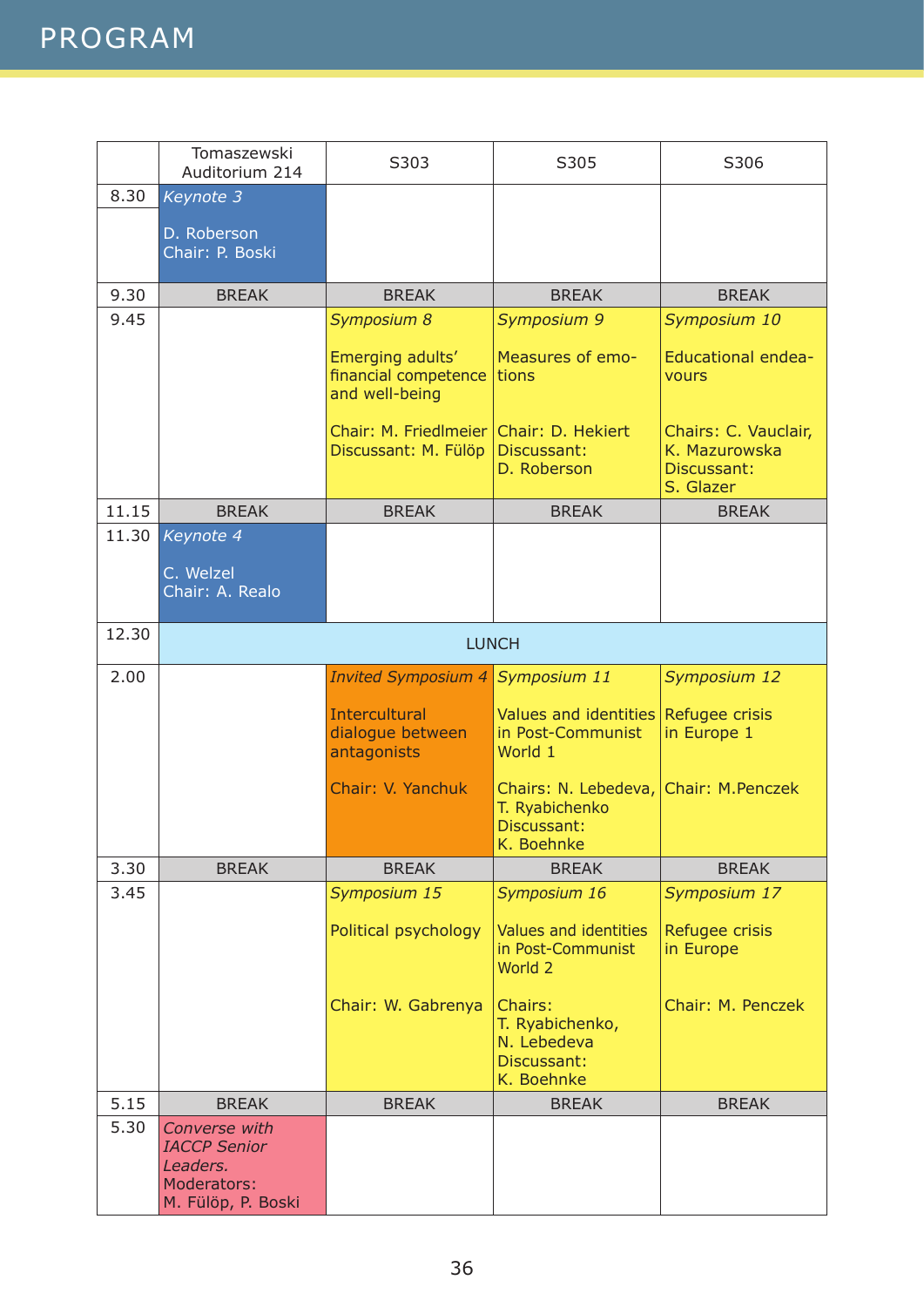| S302                                          | S203                                        | S226                                                        | S202<br>& S227        |       |
|-----------------------------------------------|---------------------------------------------|-------------------------------------------------------------|-----------------------|-------|
|                                               |                                             |                                                             |                       | 8.30  |
|                                               |                                             |                                                             | <b>Poster Session</b> |       |
|                                               |                                             |                                                             |                       |       |
| <b>BREAK</b>                                  | <b>BREAK</b>                                | <b>BREAK</b>                                                |                       | 9.30  |
| Paper Session 11                              | <b>Paper Session 12</b>                     | <b>Paper Session 13</b>                                     |                       | 9.45  |
| <b>Educational</b><br>migration               | Leadership<br>in organizations              | <b>Values and</b><br>society                                |                       |       |
| Chair: A. Migdal                              | Chair: L. Jackson                           | Chair: A. Cisłak                                            |                       |       |
| <b>BREAK</b>                                  | <b>BREAK</b>                                | <b>BREAK</b>                                                |                       | 11.15 |
|                                               |                                             |                                                             |                       | 11.30 |
|                                               |                                             |                                                             |                       |       |
|                                               |                                             | <b>LUNCH</b>                                                |                       | 12.30 |
| <b>Invited Symposium 5</b>                    | Symposium 13                                | Symposium 14                                                |                       | 2.00  |
| Governing<br>and governmental<br>institutions | Intimate<br>relationships<br>and marriage 1 | Joint civic action<br>and community                         |                       |       |
| Chair: M. Bond<br>Discussant:<br>K. Boehnke   | Chairs: A. Filus,<br>J. Roszak              | Chair:<br>O. Braun-Lewensohn<br>Discussant:<br>S. Steinberg |                       |       |
| <b>BREAK</b>                                  | <b>BREAK</b>                                | <b>BREAK</b>                                                | <b>BREAK</b>          | 3.30  |
| <b>Paper Session 14</b>                       | Symposium 18                                | <b>Paper Session 19</b>                                     |                       | 3.45  |
| Youth in cultural<br>perspective 2            | Intimate<br>relationships<br>and marriage 2 | Minorities in the<br>educational systems                    |                       |       |
| Chair:<br>M. Khaghanifard                     | Chairs:<br>A. Filus, J. Roszak              | Chair: R. Araujo                                            |                       |       |
|                                               |                                             |                                                             |                       | 5.15  |
| <b>BREAK</b>                                  | <b>BREAK</b>                                | <b>BREAK</b>                                                | <b>BREAK</b>          | 5.30  |
|                                               |                                             |                                                             |                       |       |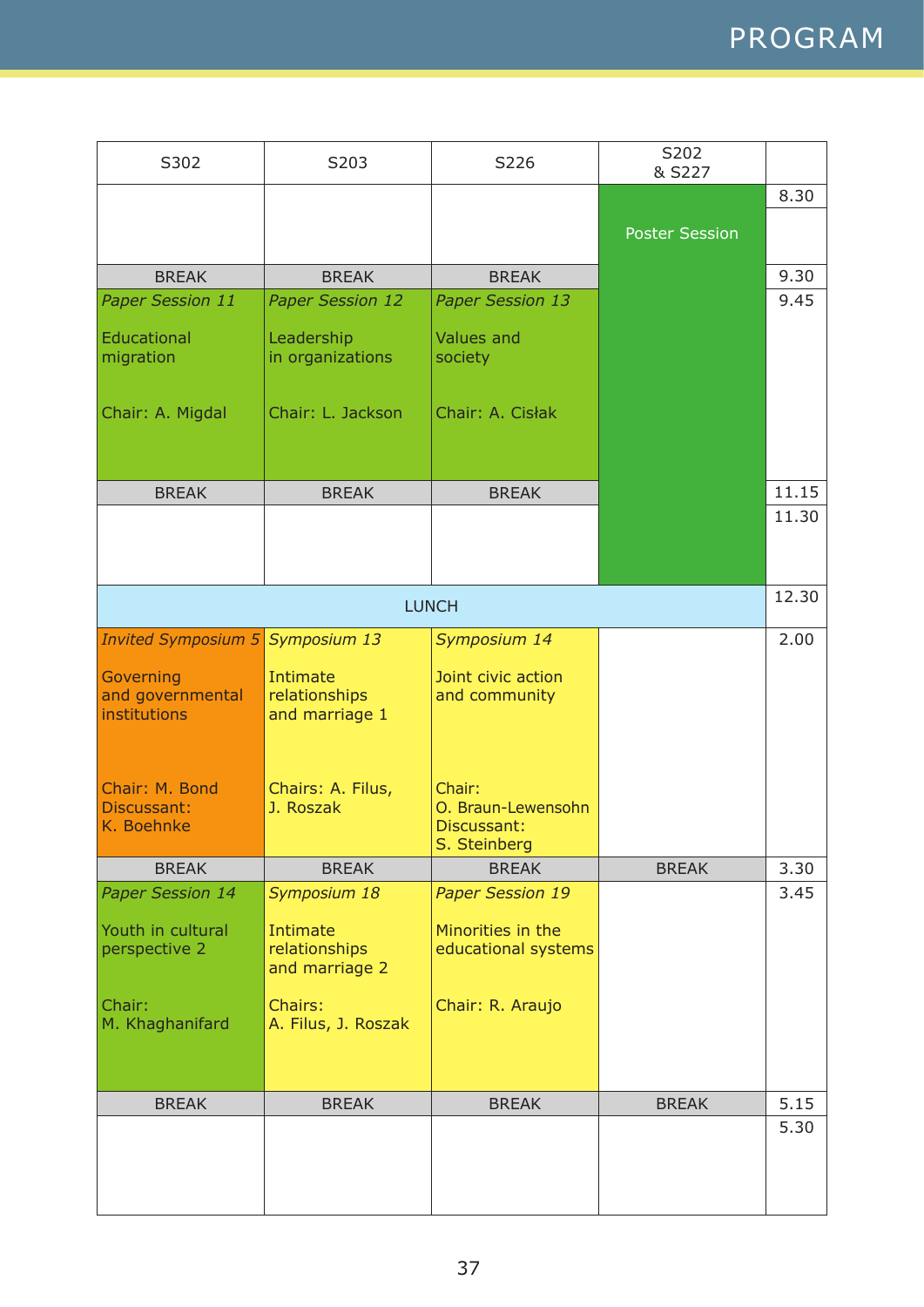### **8:30 - 9:30**

KEYNOTE 3 Tomaszewski Auditorium 214

**50 years on from the first cross-cultural investigations of perceptual categories, is there anything left to learn from this line of research?**

Keynote: D. Roberson *University of Essex, UK*

Chair: P. Boski *SWPS University of Social Sciences and Humanities, Poland*

### **9:45 - 11:15**

### SYMPOSIUM 8 Room: S303

### **Contributors to emerging adults' financial competence and well-being: A cross-national study**

Chair: M. Friedlmeier *Grand Valley State University, USA*

Discussant: M. Fülöp *Hungarian Academy of Sciences, Hungary*

### **1. Financial socialization of adolescents from Switzerland**

S. Gassman Allgäuer, B. Schwartz *Zurich University of Applied Sciences, Switzerland*

### **2. Satisfaction with personal money management in Austrian emerging adult students**

U. Sirsch, C. Reiber, J. Siderits *University of Vienna, Austria*

### **3. Emerging adults' financial satisfaction in the US: A dyadic perspective**

M. Friedlmeier, V. Sanders, M. Flynn *Grand Valley University, USA*

### **4. Predictors of life satisfaction in Slovene emerging adults and their parents**

M. Zupančič, M. Poredoš *University of Ljubljana, Slovenia*

### **5. Financial success: A qualitative analysis on Romanian parent-emerging adult child dyads**

- O. Negru-Subtirica<sup>1</sup>, L. Damian<sup>1</sup>,
- M. FriedImeier<sup>2</sup>
- *1 Babes-Bolyai University, Romania*
- *2 Grand Valley State University, USA*

### SYMPOSIUM 9 Room: S305

### **Challenging measures of emotions across cultures. The attempt of going beyond self-descriptive scales**

Chair: D. Hekiert *SWPS University of Social Sciences and Humanities, Poland*

Discussant: D. Roberson *University of Essex, UK*

### **1. A cross-cultural comparison of the structure of emotion**

M. Kikutani *Doshisha University, Japan*

### **2. An investigation on the structure of emotional concepts: Characteristics of the central and peripheral emotion words**

E. Park *Doshisha University, Japan*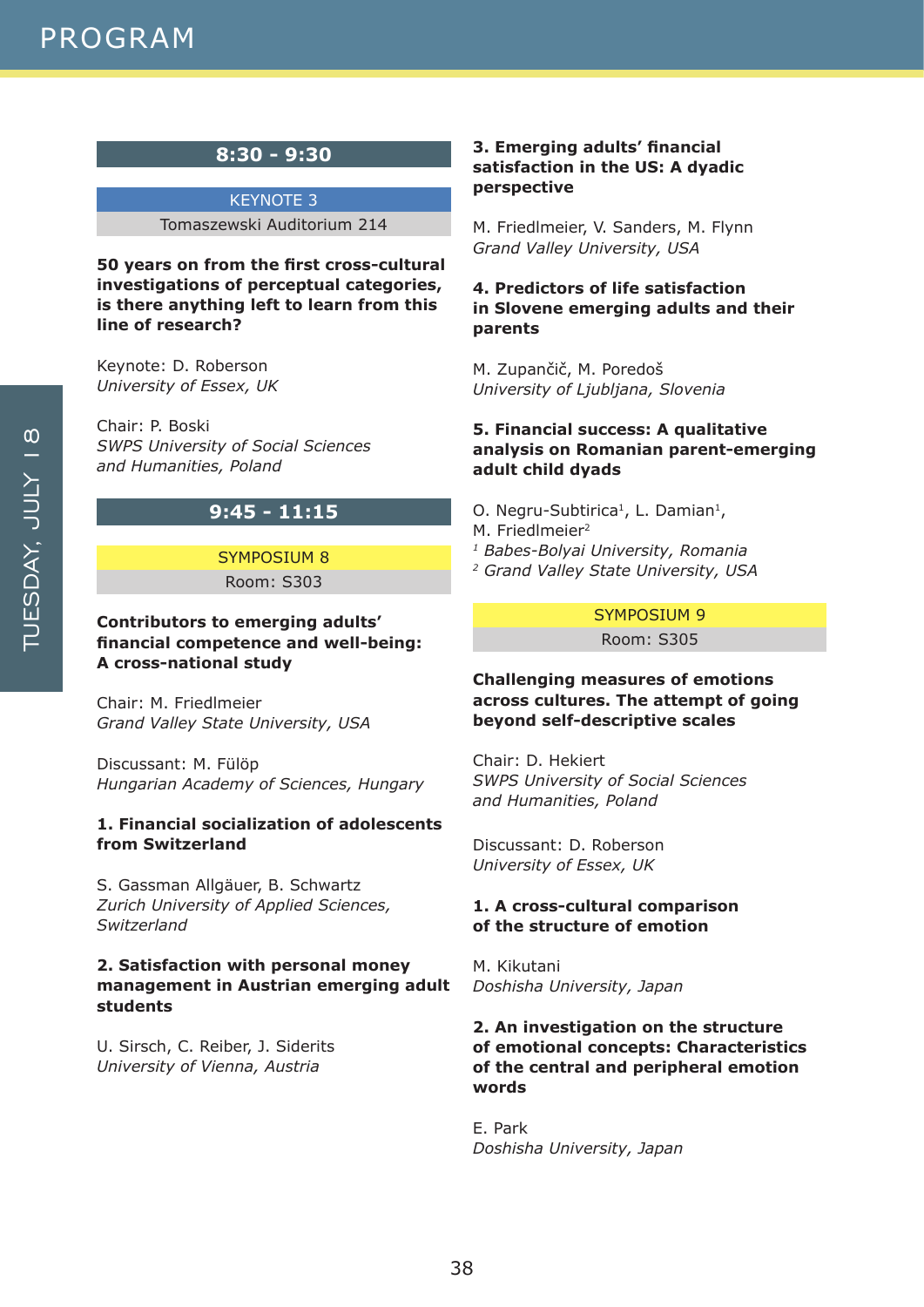### **3. Perception of voice quality from emotional speech: Comparison between the US and Japan**

M. Ikemoto *Doshisha University, Japan*

### **4. MFCC-GMM approach to automatic tracking of emotions in speech**

M. Igras-Cybulska *Akademia Górniczo-Hutnicza, Poland*

### **5. Vocal and mimic expression and self-reported life satisfaction and optimism among Poles and Canadians**

D. Hekiert *SWPS University of Social Sciences and Humanities, Poland*

### SYMPOSIUM 10

Room: S306

### **Educational endeavours in cross-cultural psychology**

Chairs: C. Vauclair<sup>1</sup>, K. Mazurowska<sup>2</sup> *1 ISCTE-IUL, Portugal 2 SWPS University of Social Sciences and Humanities, Poland* Discussant: S. Glazer *University of Baltimore, USA*

### **1. Global-MINDS - A new International master in the psychology of global mobility, inclusion and diversity in Society**

C. Vauclair *ISCTE-IUL, Portugal*

**2. "How to practice what you teach?" Teaching and class management strategies to promote the inclusion of social and cultural diversity in students' work groups**

R. Borges Rodrigues *ISCTE-IUL, Portugal*

### **3. Various methodologies in intercultural teaching and training adapted to Global MINDS students**

K. Mazurowska *SWPS University of Social Sciences and Humanities, Poland*

### **4. Intercultural awareness training for culturally diverse classrooms**

A. Minescu *University of Limerick, Ireland*

PAPER SESSION 11

Room: S302

### **Educational migration**

Chair: A. Migdal *SWPS University of Social Sciences and Humanities, Poland*

### **1. Educational migration to Poland. The role of higher education institutions in cultural adaptation of international students: problems and challenges**

A. Migdal, B. Sułkowski *SWPS University of Social Sciences and Humanities, Poland*

### **2. Which psychological aspects might lead people to aim for an internship abroad? Contributions of human values and personality**

- R. Vilar<sup>1</sup>, J. Liu<sup>1</sup>, R. Araujo<sup>2</sup>, V. Gouveia<sup>2</sup>,
- G. Coelho<sup>3</sup>, P. Hanel<sup>4</sup>, R. Monteiro<sup>2</sup>
- *1 Massey University, New Zealand*
- *2 Universidade Federal da Paraíba, Brazil*
- *3 Cardiff University, UK*
- *4 University of Bath, UK*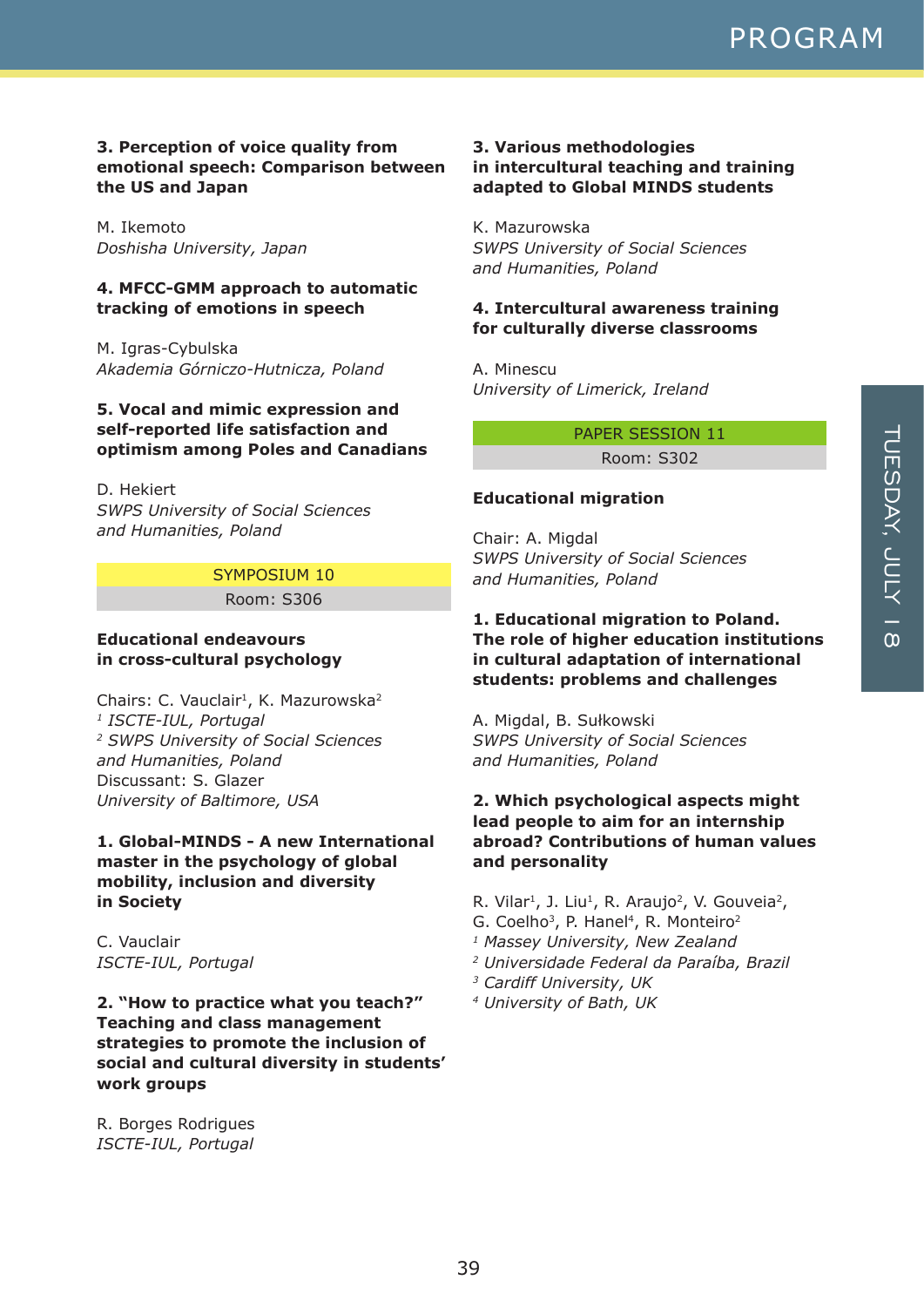**3. The role of personality traits, emotion regulation, and acculturation orientations for psychological adjustment of international students**

M. Bender<sup>1</sup>, J. Taušová<sup>2</sup>, F. van de Vijver<sup>1</sup>, R. Dimitrova3

*1 Tilburg University, Netherlands*

*2 Palacký University, Czech Republic*

*3 Stockholm University, Sweden*

### **4. The consequences of a match or mismatch between acculturation orientations of immigrant students and acculturation orientations of their teachers**

A. Haenni Hoti, C. Wolfgramm, M. Müller, J. Pautasso, A. Buholzer *University of Teacher Education, Switzerland*

### **5. What influences acculturation? Understanding acculturation from the perspective of the theory of planned behavior**

J. Serrano, J. Zimmermann, K. Jonkmann *Fern Universität in Hagen, Germany*

### PAPER SESSION 12 Room: S203

### **Leadership in organizations**

Chair: L. Jackson *North-West University, South Africa*

### **1. Race differences in the mediating role of personal resources in the relationship between transformational leadership and employee attitude**

L. Jackson<sup>1</sup>, R. Steyn<sup>2</sup> *1 North-West University, South Africa 2 University of South Africa, South Africa*

### **2. Leadership style and leader effectiveness: Does cultural intelligence moderate the relationship?**

A. Salomon, R. Steyn *University of South Africa, South Africa*

### **3. What matters more? The impact of cultural and individual values on leadership outcomes**

U. Poethke, J. Rowold *TU Dortmund, Germany*

### **4. Cross-cultural study of attitude of company employees to manipulations of managers**

L. Ryumshina *Southern Federal University, Russia*

> PAPER SESSION 13 Room: S226

### **Values and society**

Chair: A. Cisłak *Nicolaus Copernicus University, Poland*

### **1. Social structure, subjective power and basic human values**

A. Wójcik, A. Cisłak *Nicolaus Copernicus University, Poland*

### **2. Social trust and income inequality: Two sides of the same cultural values coin**

K. Jamro *University of Massachusetts, USA*

### **3. Social antagonism as an isomorphic axiom about zero-sum competition**

- J. Różycka-Tran<sup>1</sup>, G. Alessandri<sup>2</sup>, P. Jurek<sup>1</sup>
- *<sup>1</sup> Gdańsk University, Poland*
- *2 University of Rome, Sapienza, Italy*

### **4. Can you have too much of a good thing? Maximalist and moderate utopias**

P. Bain<sup>1</sup>, M. Hornsey<sup>2</sup> *1 Queensland University of Technology, Australia 2 University of Queensland, Australia*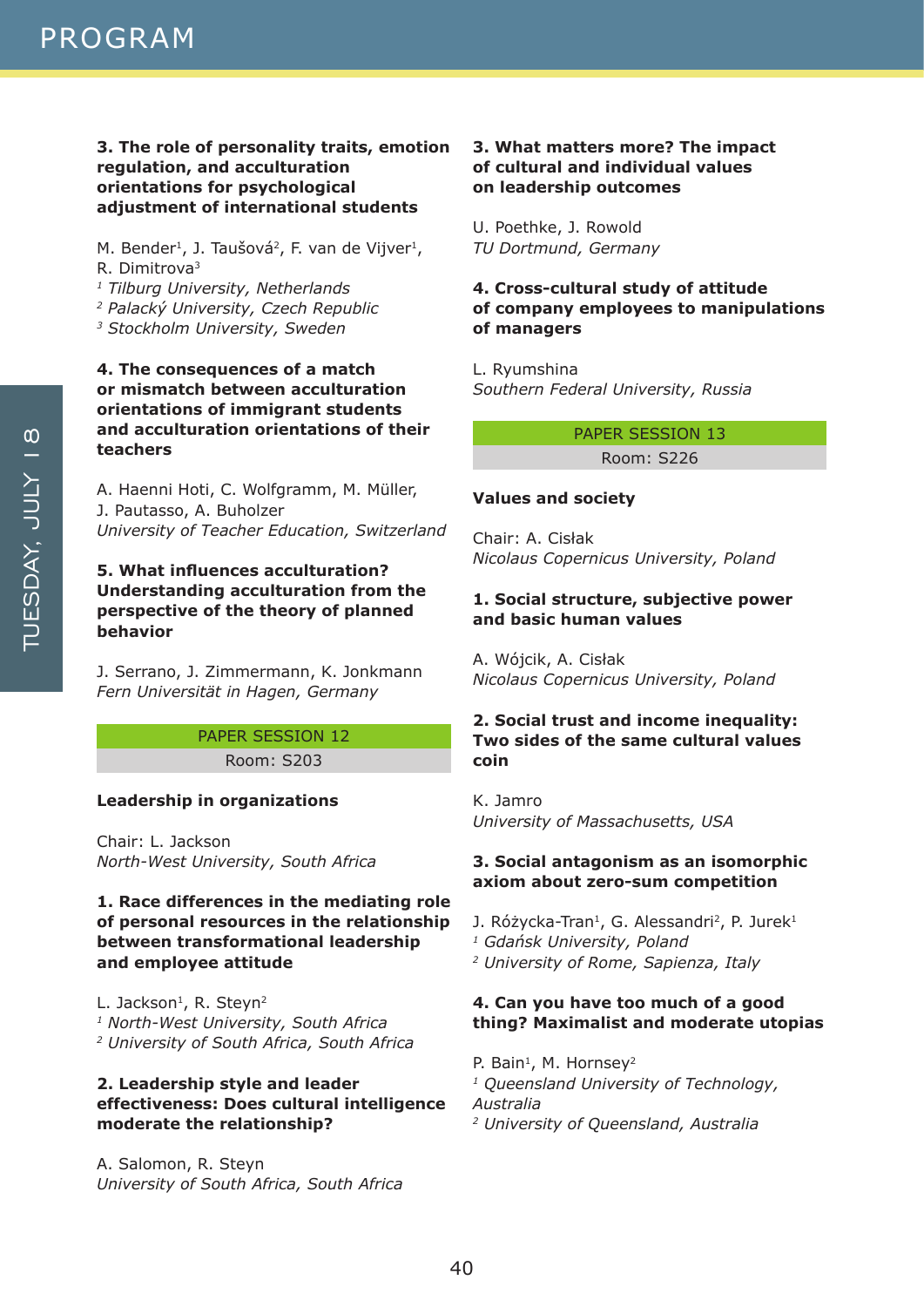**5. From economic and political to a cultural union: the consolidation of societal values among EU-members and candidates after Berlin Wall's fall**

P. Akaliyski *University of Oslo, Norway*

### **11:30 - 12:30**

KEYNOTE 4 Tomaszewski Auditorium 214

Keynote: C. Welzel *Leuphana University, Germany*

Chair: A. Realo *University of Warwick, UK*

### 12:30 – 2:00 LUNCH BREAK

### **2:00 - 3:30**

INVITED SYMPOSIUM 4 Room: S303

### **Intercultural dialogue between antagonists: Is it possible?**

Chair: V. Yanchuk *Belarus State University, Belarus*

### **1. An analysis of the discourses on conflict and peace in the societies of Ukraine and Russia (2014-2015)**

I. Brunova-Kalisetska<sup>1</sup>, K. Cheremnykh<sup>2</sup>, V. Cherevatenko<sup>3</sup>, C. Druey<sup>4</sup>, *1 NGO "Integration and Development Center for Information and Research", Ukraine 2independent researcher, Ukraine 3Coordination Council of the Women of the Don Union, Russia 4 Swisspeace, Switzerland*

### **2. Psychology of the intergroup adaptation as a possible platform of the transformation of the relationships between Russians and Ukrainians**

A. Bulgakov *Russian State University for the Humanities, Russia*

### **3. Mass-media influence on national polarization in existential episodes' discussion**

O. Deyneka *Sankt-Petersburg State University, Russia*

### **4. Application of coping strategies in problematic intercultural interactions**

V. Khotients *Udmurt State University, Russia*

### **5. Psychological reefs of division and intercultural compromise predictors**

V. Lefterov *National University, Odessa Law Academy, Ukraine*

> SYMPOSIUM 11 Room: S305

### **Changing values and identities in Post-Communist world. Part 1**

Chairs: N. Lebedeva, T. Ryabichenko *National Research University Higher School of Economics, Russia*

Discussant: K. Boehnke *Jacobs University Bremen, Germany*

### **1. Changing values among three generations in Latvia and Azerbaijan: comparative analysis**

E. Bushina, T. Ryabichenko, N. Lebedeva *National Research University Higher School of Economics, Russia*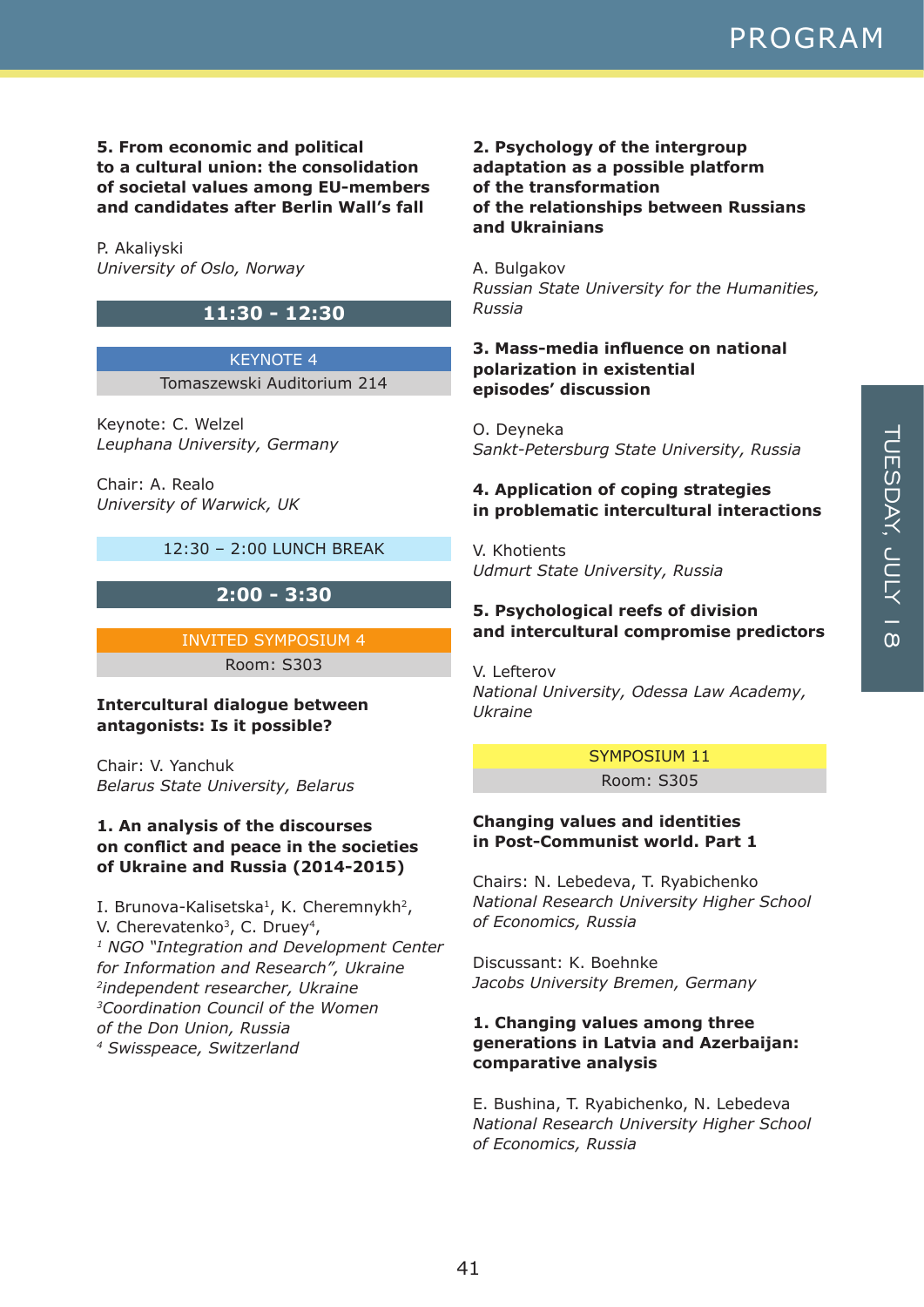### **2. Psychopolitical values & attitudes in the post-communist region: The incidence of traditionalists, cynics, democrats and radicals**

M. Klicperova-Baker, J. Kostal *Czech Academy of Sciences, Czech Republic*

### **3. The role of family climate and value similarity with mothers and peers in well-being of ethnic minority youth: the case of Latvia**

T. Ryabichenko<sup>1</sup>, N. Lebedeva<sup>1</sup>, I. Plotka<sup>2</sup> *1 National Research University Higher School of Economics, Russia 2 Baltic International Academy, Latvia*

### **4. Intergenerational transmission of values in urban and rural area: The role of perceived psychological closeness (the case of Russia)**

D. Dubrov, A. Tatarko *National Research University Higher School of Economics, Russia*

### **5. The relationships of individual values with prosocial behavior among Azerbaijani, Belarusian and Russian students**

Y. Kovaleva<sup>1</sup>, V. Gritsenko<sup>2</sup> *1 Smolensk State University, Russia 2 Smolensk University of Humanities, Russia*

### SYMPOSIUM 12

Room: S306

### **Refugee crisis in Europe. (Situation of refugees). Part 1**

Chair: M. Penczek *SWPS University of Social Sciences and Humanities, Poland*

### **1. Images of Germany and their development - examined at a sample of refugees and locals**

A. Utler *University of Bayreuth, Germany*

### **2. Studying refugees in Germany: Methodological, cross-cultural, and ethical challenges**

D. Schiefer *Expert Council of German Foundations on Integration and Migration, Germany*

### **3. Providing psychotherapy for refugees in rural Germany**

S. Schmid, A. Utler *Stiftung Welten Verbinden, Germany*

### **4. Je [ne] suis [pas] Charlie - Endorsement of religious caricatures and its consequences for intergroup violence**

P. Boski *SWPS University of Social Sciences and Humanities, Poland*

### INVITED SYMPOSIUM 5 Room: S302

### **Governing and governmental institutions in cross-cultural perspective**

Chair: M. Bond *Hong Kong Polytechnic University, Hong Kong*

Discussant: K. Boehnke *Jacobs University, Germany*

### **1. Linking a citizen's trust of regulatory institutions and of out-groups to moral attitudes through socialization goals for children in representative populations from 64 nations**

M. Bond *Hong Kong Polytechnic University, Hong Kong*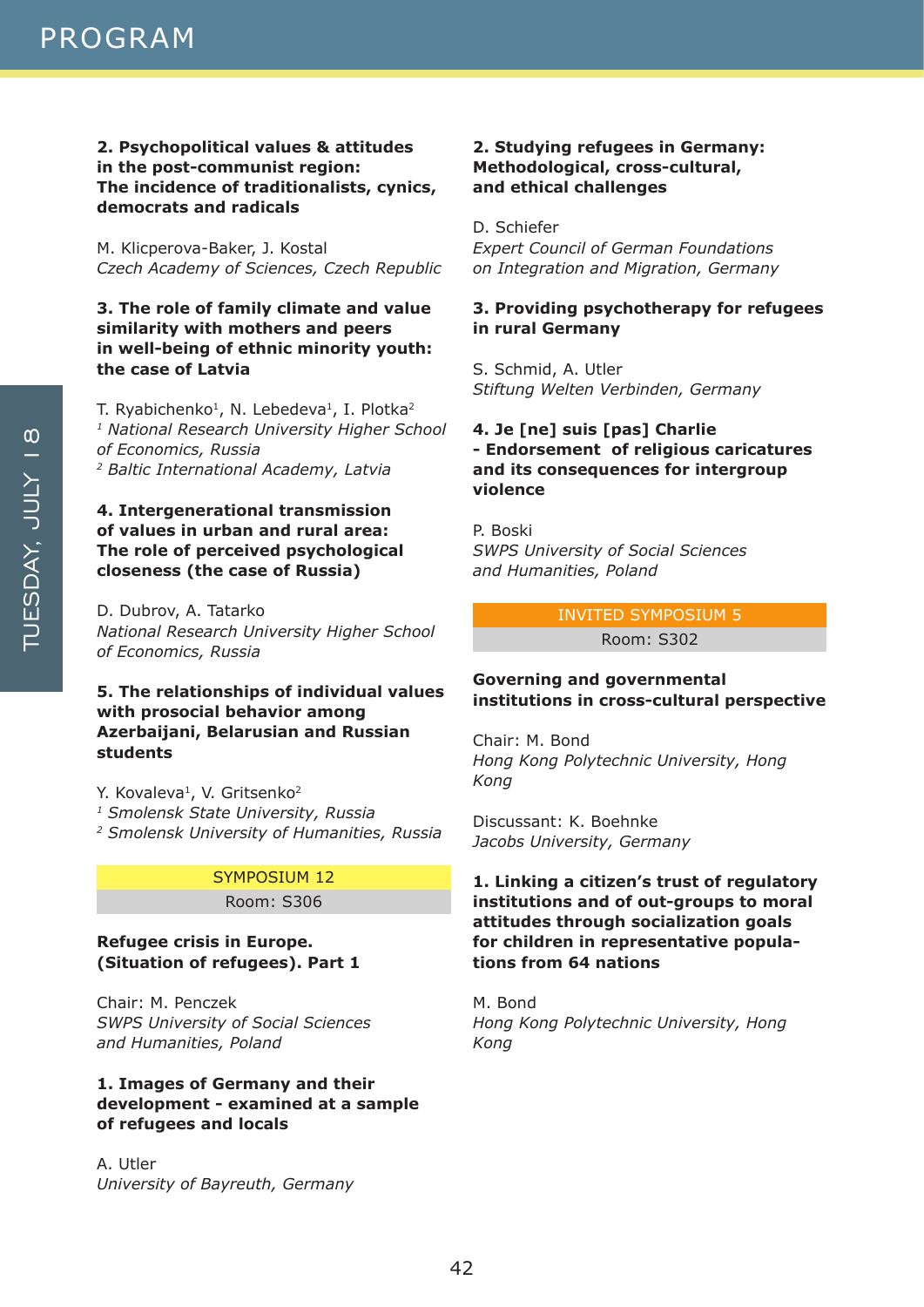### **2. Developing the intercultural skills to lead a Post-Soviet country: Estonia's prime ministers after 1991**

M. Peterson<sup>1</sup>, M. Vaadi<sup>2</sup>, M. Saks<sup>2</sup> *1 Maastrict University, Netherlands 2 University of Tartu, Estonia*

### **3. Political participation, stereotypes about parliamentarians and behavioral contagion: Brazil vs. Sweden**

C. Torres<sup>1</sup>, T. Carneiro<sup>2</sup>, J. Ekman<sup>3</sup> *1 University of Brasilia, Brazil 2 Brazilian Chamber of Deputies, Brazil 3 Södertörn University, Sweden*

### SYMPOSIUM 13

Room: S203

### **Intimate relationships and marriage in intra- and cross-cultural perspectives: Results from quantitative and qualitative studies. Part 1**

Chairs: A. Filus<sup>1</sup>, J. Roszak<sup>2</sup> *1 University of Southern California, USA 2 SWPS University of Social Sciences and Humanities, Poland*

### **1. Antecedents of the fear of intimacy among Australian, Iranian and Polish adults: Remembered parental rejection in childhood**

J. Roszak<sup>1</sup>, A. Filus<sup>2</sup>, Z. Izadikhah<sup>3</sup>, S. Dansehmandi<sup>4</sup>, S. Harris<sup>3</sup> *1 SWPS University of Social Sciences and Humanities, Poland 2 University of Southern California, USA 3 University of Southern Queensland, Australia 4 The University of Shiraz, Iran*

### **2. Exploring how intercultural couple partners configure their cultural and couple identities together**

M. Yampolsky<sup>1</sup>, H. Sibai<sup>2</sup>, R. Lalonde<sup>2</sup> *1 Université Laval, Canada 2 York University, Canada*

### **3. Comparison of relationship standards in Chinese, Western, and intercultural couples Living in Australia versus China**

K. Halford<sup>1</sup>, P. Leung<sup>2</sup>, H. Chan<sup>2</sup>, C. Lau<sup>2</sup>, D. Hiew<sup>1</sup>, F. van de Vijver<sup>3</sup> *1 University of Queensland, Australia 2 Chinese University of Hong Kong, Hong Kong 3 Tilburg University, Netherlands*

### **4. Parent choice vs. own choice marriages in Pakistan**

C. Hill<sup>1</sup>, S. Bano<sup>2</sup>, R. Saddul<sup>2</sup> *1 Whittier College, USA 2 University of the Punjab, Pakistan*

### **5. Attitudes of young Bangladeshis towards arranged and love marriages**

E. Rahman<sup>1</sup>, P. Szarota<sup>1</sup>, K. Cantarero<sup>2</sup> *1 Polish Academy of Sciences, Poland 2 SWPS University of Social Sciences and Humanities, Poland*

### SYMPOSIUM 14 Room: S226

**"Pass it On" Joint civic action as a way to enhance community coherence and collaboration between Bedouin and Jewish Youth in Israel**

Chair: O. Braun-Lewensohn Ben-Gurion University of the Negev, Israel

Discussant: S. Steinberg *Ben-Gurion University of the Negev, Israel*

### **1. How do Bedouin-Arab and Jewish youth in Israel interact?**

O. Braun-Lewensohn *Ben-Gurion University of the Negev, Israel*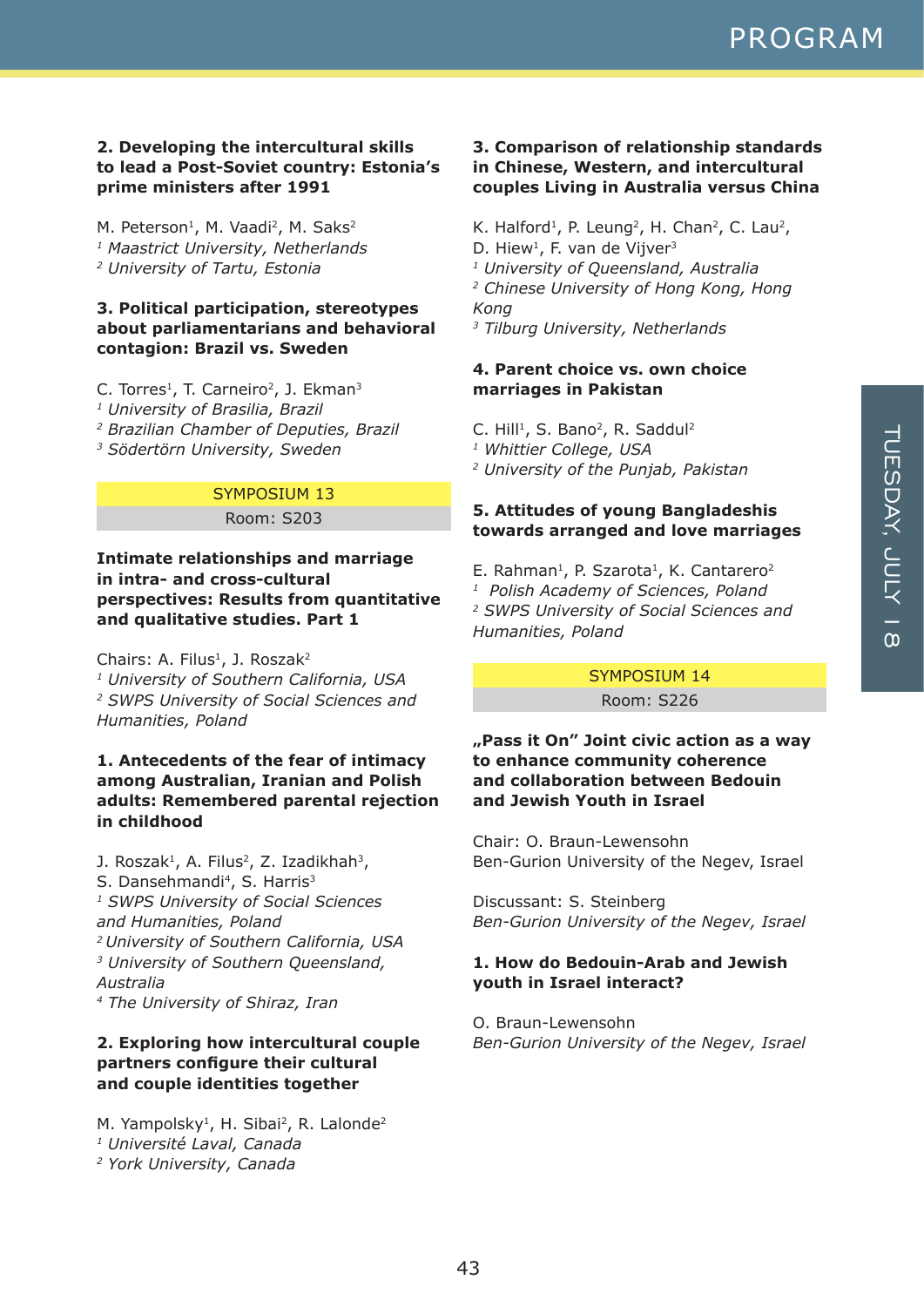### **2. Using arts as transitional space within an mixed Arab Jewish youth group in Israel**

E. Huss *Ben-Gurion University of the Negev, Israel*

### **3. What's happened during the meetings themselves: main themes and processes**

T. Litvak-Hirsch *Ben-Gurion University of the Negev, Israel*

### **4. Bedouin-Arab - Jewish youth encounters: The implications on emotions, attitudes, and openness toward the other**

S. Abu-Kaf *Ben-Gurion University of the Negev, Israel*

### **3:45 - 5:15**

SYMPOSIUM 15 Room: S303

### **Political psychology and culture: National identity, nationalism, and the rise of authoritarian political attitudes**

Chair: W. Gabrenya *Florida Institute of Technology, USA*

### **1. Ethnocentrism and American national identity: Effects of identity priming on reward allocations in a simulated business context**

W. Gabrenya<sup>1</sup>, S. Turner<sup>2</sup> *1 Florida Institute of Technology, USA 2 Deloitte, USA*

### **2. Greek teachers' and students' attitudes towards Greek and European identity as related to socio-economic and political matters**

P. Panagiotopoulou<sup>1</sup>, A. Gari<sup>2</sup> *1 University of Patras, Greece 2 University of Athens, Greece*

### **3. Knowledge matters – On the impact of socio-political knowledge on home and host country identity of German high school exchange students**

R. Arant *Jacobs University, Germany*

### **4. Democracy misunderstood: Authoritarian Notions of democracy around the Globe**

C. Welzel<sup>1</sup>, H. Kirsch<sup>2</sup> *1 Leuphana University, Germany 2 London School of Economics, UK*

### SYMPOSIUM 16 Room: S305

### **Changing values and identities in post-communist world. Part 2**

Chairs: T. Ryabichenko, N. Lebedeva *National Research University Higher School of Economics, Russia* Discussant: K. Boehnke *Jacobs University, Germany*

### **1. The role of groups' disidentification in acculturation preferences of ethnic majority and minority members in Kabardino-Balkar Republic**

Z. Lepshokovan, N. Lebedeva *National Research University Higher School of Economics, Russia*

### **2. Intergenerational similarities and differences of the relationships between collective identities of Russians and Ossetians in RNO-A**

V. Galyapina, N. Lebedeva *National Research University Higher School of Economics, Russia*

### **3. Russian and russophone identities in Uzbekistan: the same language but different ethnicities**

K. Isaeva, F. van de Vijver, B. Adams *Tilburg University, Netherlands*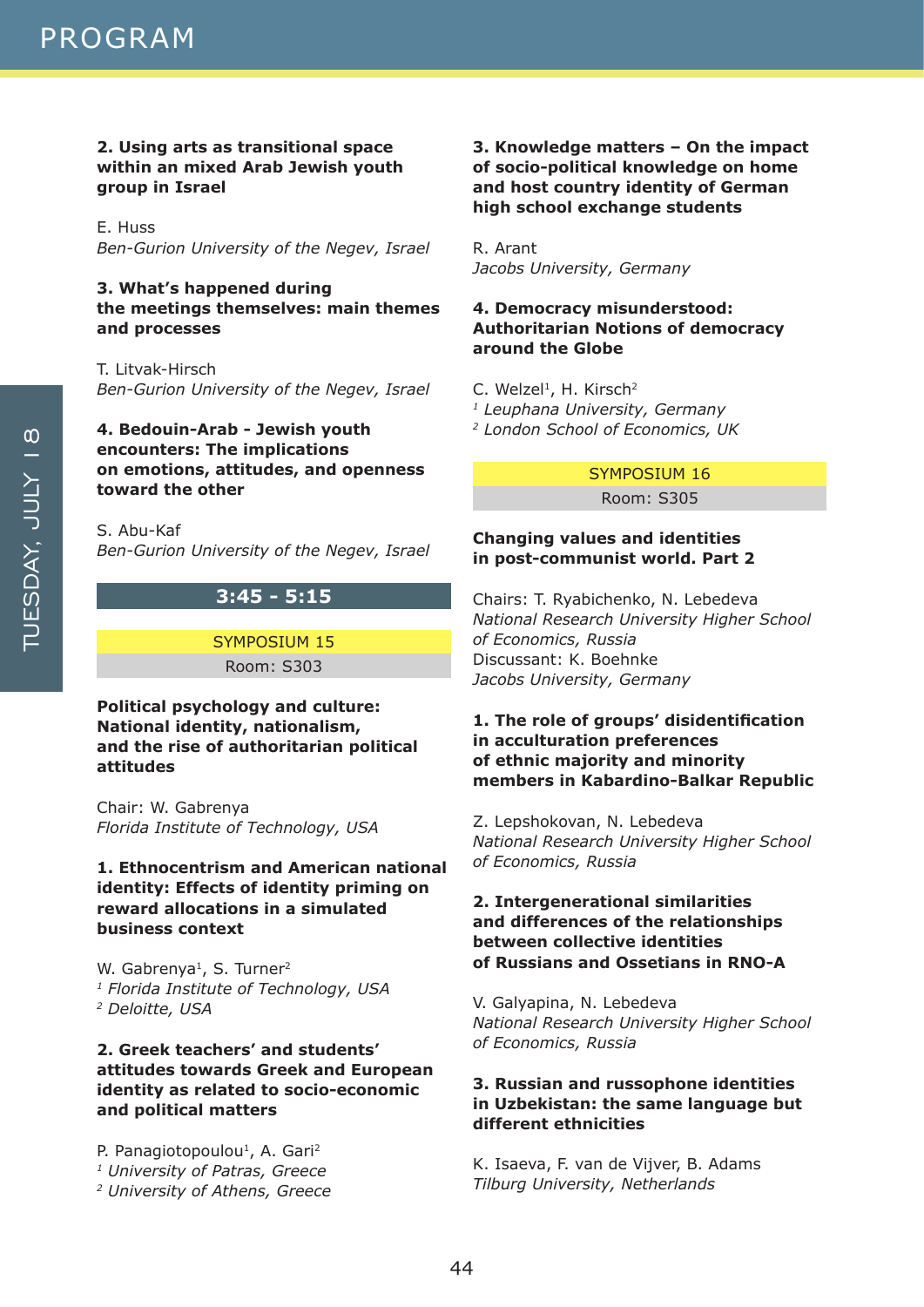### **4. Social and personal identity and work ethics in the context of post-soviet socio-economic transformations**

M. Kozlova, O. Simonova *National Research University Higher School of Economics, Russia*

### **5. «For Faith, Tsar and Motherland». How religious identity predict patriotism (study of Buddhists, Muslims and Orthodox Christians in Russia**)

O. Khukhlaev, V. Shorohova *Moscow State University of Psychology and Education, Russia*

### SYMPOSIUM 17

Room: S306

#### **Refugee crisis in Europe. (Receiving societies perspective) Part 2**

Chair: M. Penczek *SWPS University of Social Sciences and Humanities, Poland*

### **1. Numinous constructs as predictors of accepting refugees**

J. Piotrowski<sup>1</sup>, M. Żemojtel-Piotrowska<sup>2</sup>, T. Baran3 *1 SWPS University of Social Sciences and Humanities, Poland 2 Cardinal Stefan Wyszynski University, Poland 3 University of Warsaw, Poland*

### **2. Perception of threat from refugees, the Lithuanian identity and human values**

R. Sargautytė, K. Kupscytė *Vilnus University, Lithuania*

### **3. In the eyes of the beholder: Poles on current refugee crisis**

M. Penczek, M. Baran *SWPS University of Social Sciences and Humanities, Poland*

### PAPER SESSION 14

Room: S302

#### **Youth in cultural perspective. Part 2**

Chair: M. Khaghanifard *Islamic Azad University, Iran*

**1. Iranian University Youth life style (A comparative study between boys\' and girls\' single students of Payam-e Noor university, Shahr-e Ray Branch)**

M. Khaghanifard, M. Hakami, M. Khaghanifard *Islamic Azad University, Iran*

### **2. Self-narratives of minority Chinese youth and majority Hungarian youth**

K. Borsfay, L. Nguyen Luu *Eotvos Lorand University, Hungary*

### **3. Effort in cultural transition: cultural patterns of effort among Chinese, Hungarian and Chinese immigrant students living in Hungary**

N. Sebestyén<sup>1</sup>, M. Fülöp<sup>2</sup> *1 Eötvös Loránd University, Hungary 2 Hungarian Academy of Sciences, Hungary*

### **4. Relationships between majority and minority: A case study of identity formations among Arab-Bedouin youth in in Southern Israel**

A. Gribiea<sup>1</sup>, I. Abu-Saad<sup>2</sup>

*1 Kaye Academic College of Education, Israel 2 Ben-Gurion University of the Negev, Israel*

### **5. Cross-national differences in emotional responsivity to young children: A comparison of American and Turkish college students**

S. Abuhamdeh<sup>1</sup>, V. Raval<sup>2</sup>, A. Jain<sup>2</sup>, F. Aydin<sup>1</sup>, D. Cabalo<sup>1</sup>, A. Hajraj<sup>1</sup>, A. Tahiri<sup>1</sup> *1 Istanbul Sehir University, Turkey 2 Miami University, USA*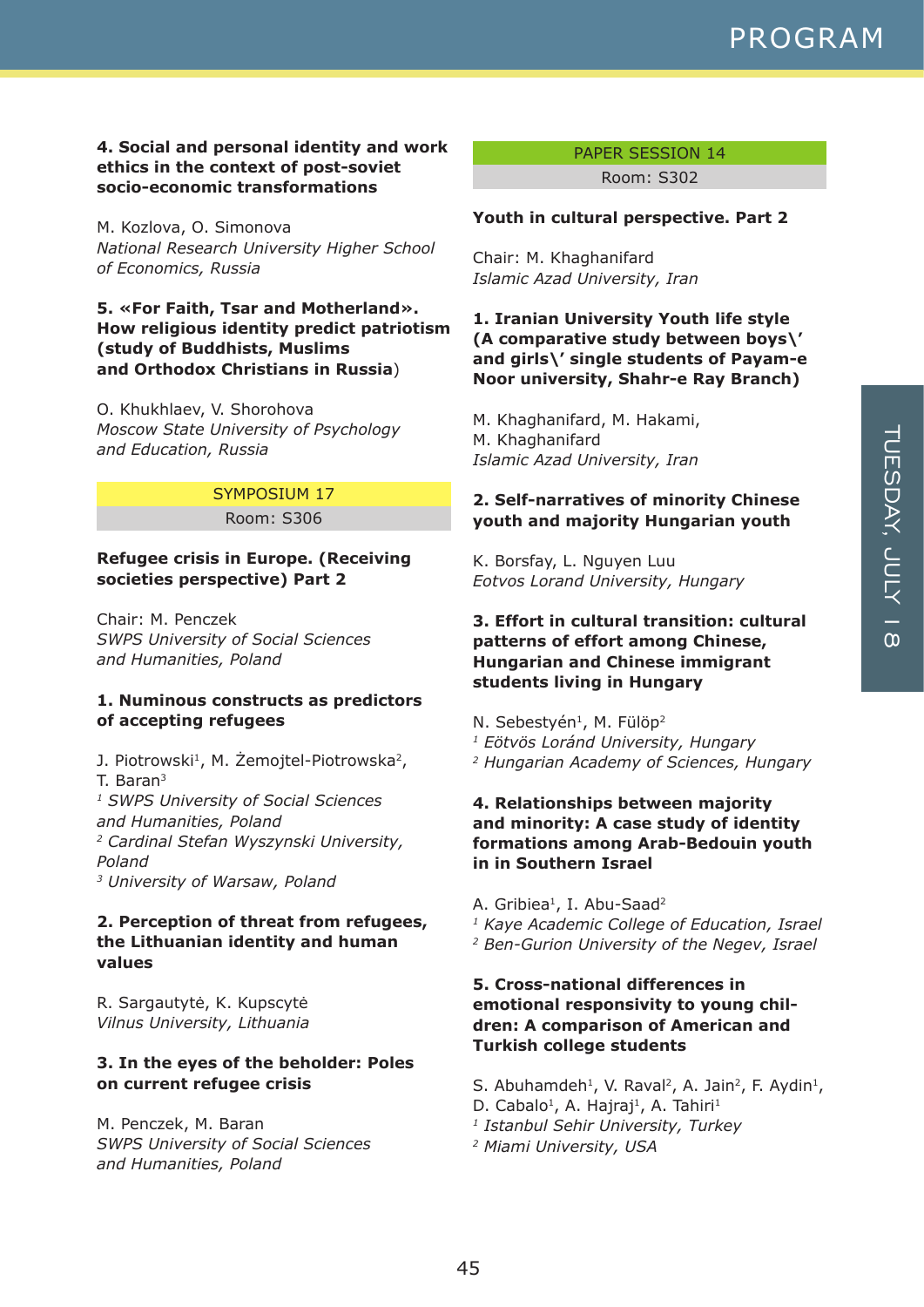### SYMPOSIUM 18

Room: S203

### **Intimate relationships and marriage in intra- and cross-cultural perspective. Part 2**

Chair: A. Filus<sup>1</sup>, J. Roszak<sup>2</sup> *1 University of Southern California, USA 2 SWPS University of Social Sciences and Humanities, Poland*

### **1. Love as romantic suffering (LRS): Cross-cultural comparisons and regulations**

P. Boski *SWPS University of Social Sciences and Humanities, Poland*

### **2. Romantic love in European context**

V. Karandashev *Aquinas College, USA*

### **3. The role of humour in intimate intercultural relationships**

G. Aleksic *University of Luxembourg, Luxembourg*

### **4. Sensory preferences in romantic physical attraction: A cross-cultural study in four European countries**

E. Zarubko<sup>1</sup>, V. Karandashev<sup>2</sup>, F. Neto<sup>3</sup>, C. Feybesse<sup>3</sup>, L. Surmanidze<sup>4</sup>, V. Artemeya<sup>5</sup> *1 Tyumen State University , Russia 2 Aquinas College, USA 3 Universidade do Porto, Portugal 4 Tbilisi State University, Georgia 5 Saint-Petersburg State University of Architecture & Civil Engineering, Russia*

### **5. When is gratitude beneficial to relational well-being? The moderating role of sincerity and obligation.**

S. Chen *Hong Kong Polytechnic University, Hong Kong*

### SYMPOSIUM 19

Room: S226

### **Opportunities and risks for minorities in the educational systems: The case of Arabs in Israel**

Chair: J. Kurman *University of Haifa, Israel*

### **1. Bedouin adolescents in and not in high school: A comparison of epistemologies and values**

M. Weinstock<sup>1</sup>, T. Abu Aleon<sup>1</sup>, A. Manago<sup>2</sup>, P. Greenfield<sup>3</sup>

- *1 Ben-Gurion University of the Negev, Israel*
- *2 Western Washington University, USA*
- *3 University of California, Los Angeles, USA*

### **2. Achievement goals as a function of social discrimination**

M. Karkabi *University of Haifa, Israel*

### **3. Stereotype threat and reactance: Palestinian Citizens of Israel (PCI) and their level of performance in psychometric test**

C. Hakim *University of Glasgow, UK*

### **4. Extended group encounter in the context of an intractable ethnonational conflict: The case of bilingual Jewish- -Arabic schools in Israel**

J. Kurman, M. Karkabi *University of Haifa, Israel*

### **8:30 - 12:30**

### Poster SESSION

Room: S202 & S227

### **1. Luxembourgish national identity and natives' perception of immigrants**

S. Barros Coimbra *University of Luxembourg, Luxembourg*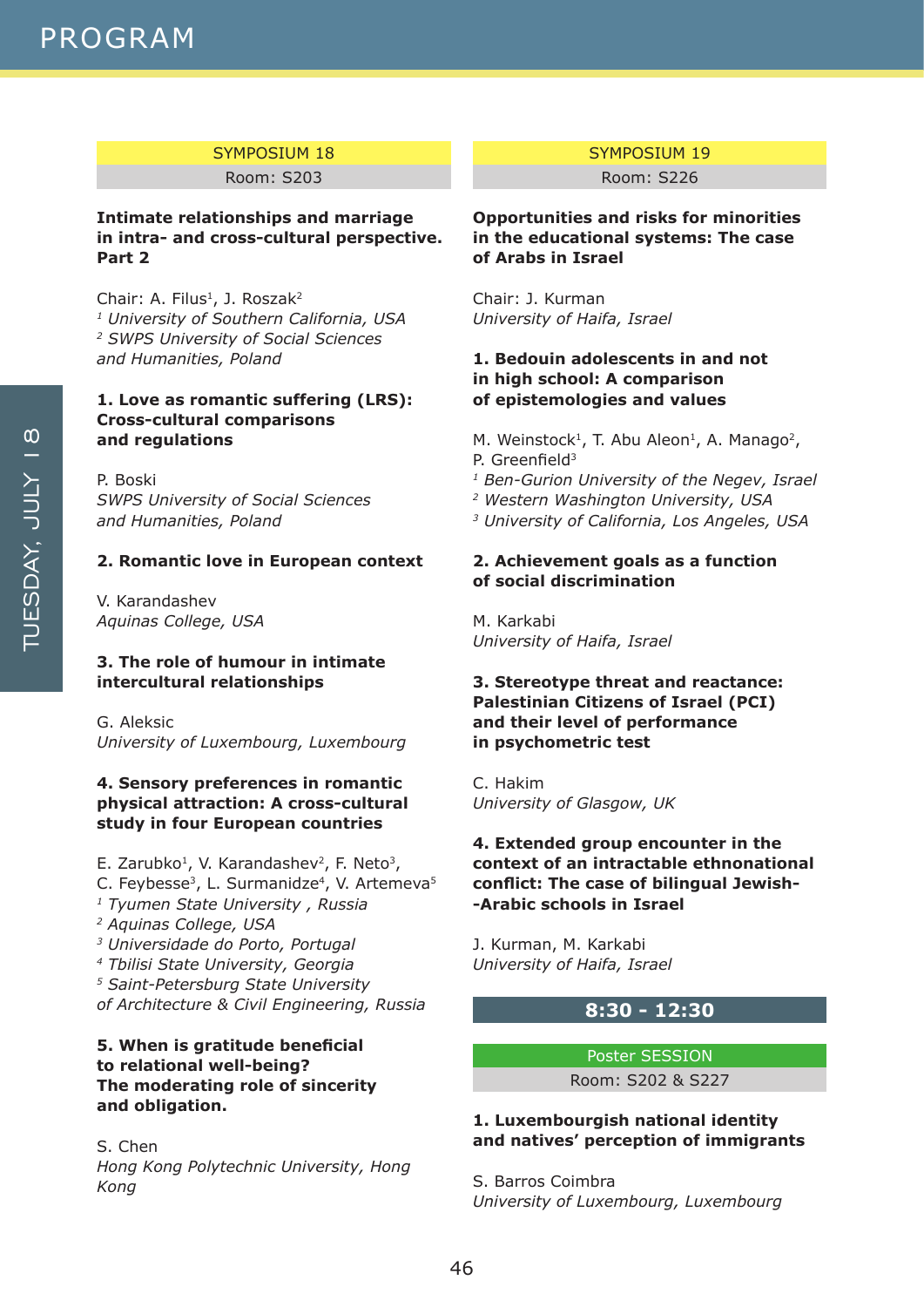**2. Irrational belief and country-level human functioning: A cross-cultural extension of the cognitive-behavioral model**

M. Bartucz, D. David *Babes-Bolyai University, Romania*

### **3. Health promoting leadership: Leader behavior and followers' wellbeing in the Spanish and U.S. health care sector**

R. Berger<sup>1</sup>, S. Glazer<sup>2</sup>, D. Leiva<sup>1</sup>, P. Criado<sup>1</sup>,  $E.$  Sanchez<sup>1</sup> *1 University of Barcelona, Spain 2 University of Baltimore, USA*

### **4. A cross-cultural perspective on phubbing phenomenon**

A. Błachnio, A. Przepiórka *The John Paul II Catholic University of Lublin, Poland*

### **5. Loneliness and a type of relationships as predictors of Facebook use: A cross-cultural comparison**

A. Błachnio<sup>1</sup>, A. Przepiórka<sup>1</sup>, J. Holdos<sup>2</sup>, A. Mahmoud<sup>3</sup>, M. Wołonciej<sup>1</sup>, E. Yafi<sup>4</sup> *1 The John Paul II Catholic University of Lublin, Poland 2 Catholic University in Ruzomberok, Slovakia 3 University of Liverpool, UK 4 Universiti Kuala Lumpur, Malaysia*

### **6. Acculturation strategies in young male refugees living in Frankfurt / Germany**

J. Chantah, E. Frankenberg, S. Bongard *Goethe-University Frankfurt, Germany*

### **7. Value assessment in the process of value transmission: The portrait socialization values questionnaire – children's perceptions (PSVQ-CP)**

F. Danioni<sup>1</sup>, D. Barni<sup>2</sup>

*1 Catholic University of Milan, Italy*

*2 LUMSA University of Rome, Italy*

### **8. Filipino parenting in the U.S.: The experiences of Filipino mothers in California, Nebraska, and Nevada**

A. Garcia, M. de Guzman *University of Nebraska-Lincoln, USA*

### **9. Measurement invariance in personality characteristics across 13 countries using the CAQ**

G. Gardiner, K. Sauerberger, D. Funder *University of California, USA*

### **10. Responding to diversity and inclusion: Cooperative extension in Nebraska**

J. Guzman, C. Johnston, M. de Guzman *University of Nebraska, USA*

### **11. Linguistic changes in cultural psychology publications from 1970 to 2014**

P. Holtz<sup>1</sup>, E. Deutschmann<sup>2</sup>, H. Dobewall<sup>3</sup> *1 Leibniz-Institut für Wissensmedien, Germany*

*2 Bremen International Graduate School of Social Sciences, Germany 3 University of Helsinki, Finland*

### **12. Role of temperament and socialization factors in predicting toddlers' emotion competence in five countries**

- H. Hunter<sup>1</sup>, W. Friedlmeier<sup>1</sup>, T. Kathuria<sup>2</sup>,
- F. Corapci<sup>3</sup>, O. Benga<sup>4</sup>, J. Kurman<sup>5</sup>
- *1 Grand Valley State University, USA*
- *2 Maharaja Sayajirao University, India*
- *3 Bogazici University, Turkey*
- *4 Babes-Bolyai University, Romania*
- *5 University of Haifa, Israel*

### **13. Different but equal: 18-month-olds' amount of joint engagement varies with family set but not with migration background**

S. Jeschonek-Seidel1, U. Liszkowski1 *University Hamburg, Germany*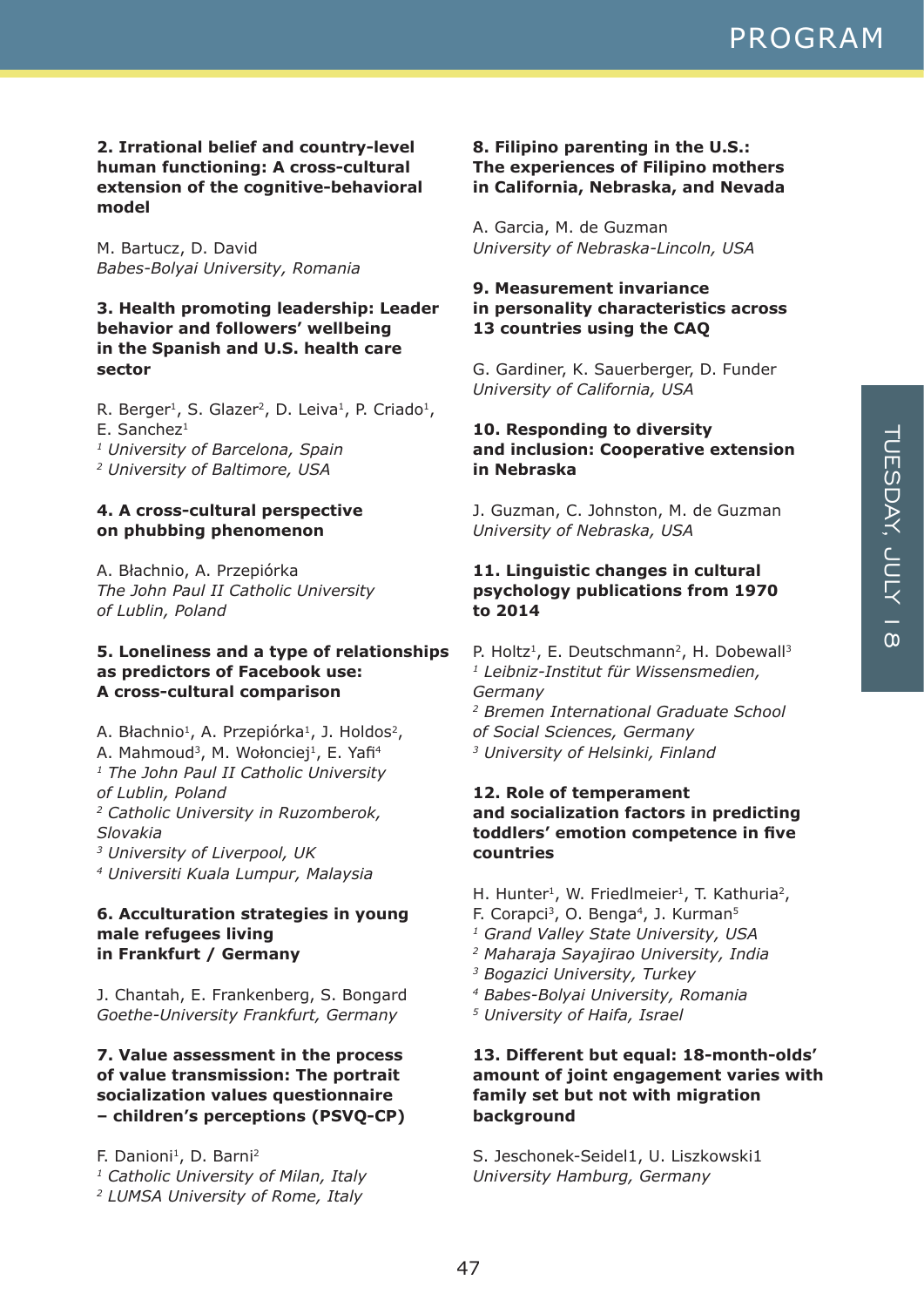### **14. 'Money makes the world go round…' – Causes and consequences of financial skills in emerging adulthood**

A. Kapias, U. Sirsch, Y. Jung, A. Ghamrawi *University of Vienna, Austria*

### **15. Conflict management strategies and empathy and values: A cross-cultural comparison (Poland – Uganda)**

A. Kawula *University of Cardinal Stefan Wyszynski, Poland*

### **16. Global mindset: What does that mean?**

M. Kossowska *The John Paul II Catholic University of Lublin, Poland*

### **17. Cooperation among ethnic groups from cultural norms perspective**

A. Landowska *SWPS University of Social Sciences and Humanities, Poland*

### **18. Anomia as a factor predicting subjective well-being in Latvian and Lithuanian populations**

K. Martinsone<sup>1</sup>, G. Navaitis<sup>2</sup>, J. Levina<sup>1</sup>, D. Caica<sup>1</sup> *1 Riga Stradins University, Latvia 2 Mykolas Romeris University, Lithuania*

### **19. The convergent validity of four self-construal measures in Romanian and American samples: A confirmatory factor-analytic approach**

D. Moza<sup>1</sup>, S. Lawrie<sup>2</sup>, A. Gavreliuc<sup>1</sup>, H. Kim<sup>2</sup> *1 West University of Timisoara, Romania 2 University of California, USA*

### **20. Correlates of loneliness among Ukrainian migrants living in Portugal**

F. Neto, J. Neto *Universidade do Porto, Portugal*

### **21. German non-professional and professional drivers' experience and expression of driving anger – validation of measures and cross-cultural comparison**

M. Oehl<sup>1</sup>, S. Brandenburg<sup>2</sup> *1 Leuphana University Lueneburg, Germany 2 Technische Universitaet Berlin, Germany*

### **22. The promotion of autonomy and relatedness in mother-child interactions during the preschool period: Observations across three cultural groups**

J. Quan<sup>1</sup>, J. Bureau<sup>1</sup>, A. Rifkin-Graboi<sup>2</sup> *1 University of Ottawa, Canada 2 Singapore Institute for Clinical Sciences, Singapore*

### **23. Early social interaction across different sociocultural groups**

J. Ruether, M. Jarto, U. Liszkowski *Universitaet Hamburg, Germany*

### **24. A cross-cultural analysis of daily situational cues and experiences they elicit**

B. Sanchez *University of California, USA*

### **25. Affective integration. Emotional correlates of male and female refugees acceptance**

M. Skrodzka, M. Bilewicz *Warsaw University, Poland*

### **26. "We are approaching vacation": Time representations metaphor**

M. Sobol-Kwapińska<sup>1</sup>, A. Gut<sup>1</sup>, N. Siu Yat Fan<sup>2</sup>, J. Hirsch<sup>3</sup> *1 John Paul II Catholic University of Lublin, Poland 2 Hong Kong Shue Yan University, Hong Kong 3 East Tennessee State University, USA*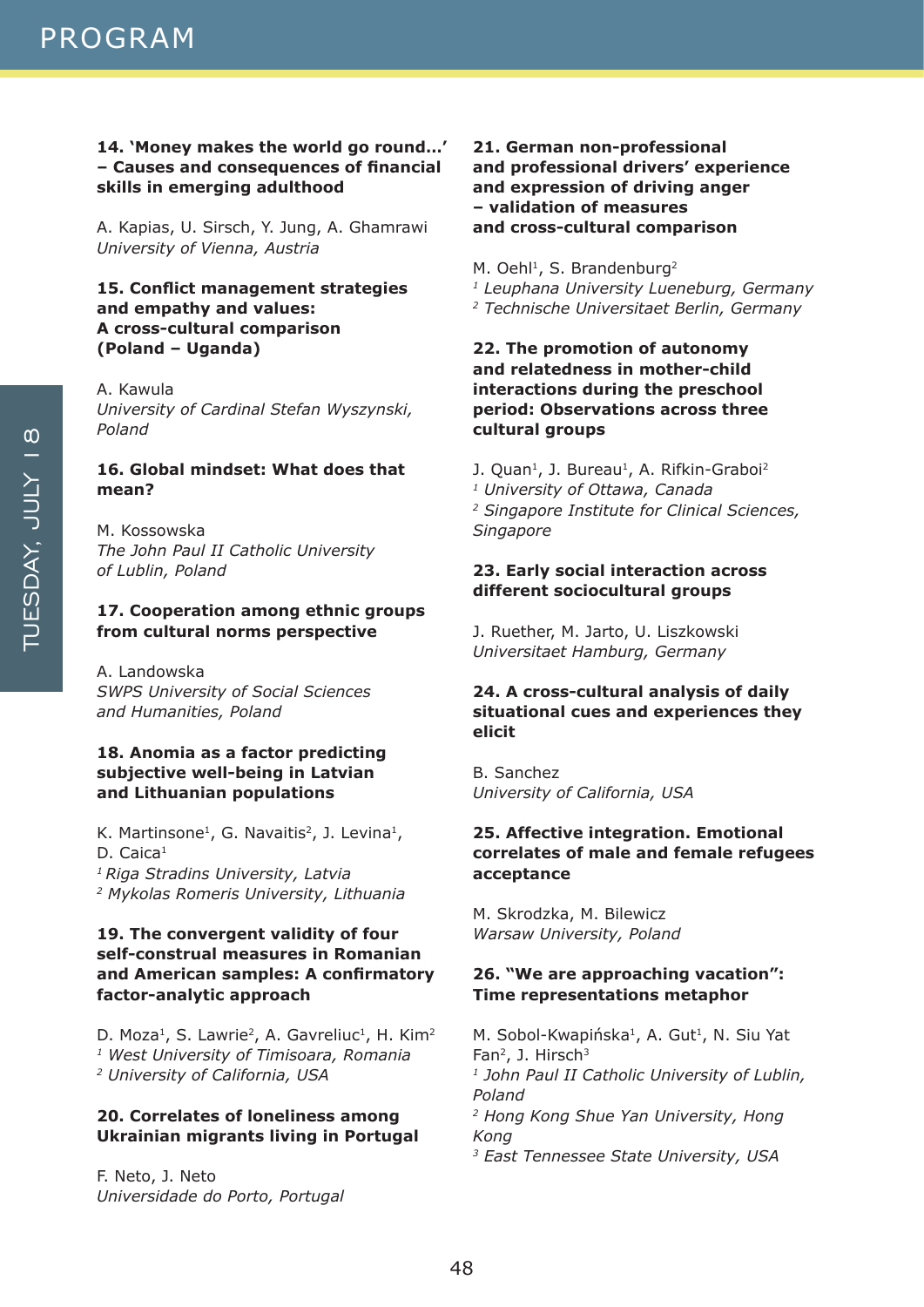### **27. How do we live in a present? The relationship between present time orientation and clock-based structure of time**

M. Sobol-Kwapińska, A. Przepiórka, M. Meisner *John Paul II Catholic University of Lublin, Poland*

### **28. Understanding immigrants with trauma: Personality, ethnic density, and adjustment in a community sample of visible minority immigrants in Canada**

M. Sunohara<sup>1</sup>, T. Jurcik<sup>2</sup>, E. Yakobov<sup>3</sup>, R. Ahmed<sup>3</sup>, A. Ryder<sup>1</sup> *1 Concordia University, Canada 2 National Research University - Higher School of Economics, Russia 3 McGill University, Canada*

### **29. Chinese in Poland: Coping with socially challenging situations**

A. Trembińska, K. Adamska, P. Pawlicka *Gdańsk University, Poland*

### **30. Subordinate's leader-subordinate relational identity and outcomes in Taiwan context**

S. Tsai<sup>1</sup>, L. Chou<sup>2</sup> *1 National Taipei University of Education, Taiwan 2 National Cheng Kung University, Taiwan*

### **31. Chronic illness and chronic stress: An assessment of hair cortisol patterns in a cross-cultural sample of breast cancer survivors**

C. Wan<sup>1</sup>, M. Zuchowski<sup>1</sup>, C. Moyes<sup>1</sup>, V. Huang<sup>2</sup>, A. Fiocco<sup>2</sup>, R. Clément<sup>1</sup>,  $C.$  Bielajew<sup>1</sup> *1 University of Ottawa, Canada 2 Ryerson University, Canada*

### **32. Mental representations of trustworthy faces in the Turkish culture: Exploring gender differences**

S. Yalcintas<sup>1</sup>, B. Urganci<sup>2</sup>, E. Selcuk<sup>1</sup>, G. Gunaydin2 *1 Middle East Technical University, Turkey 2 Bilkent University, Turkey*

### **33. Integrative acculturation and creativity: The role of person-environment value fit**

G. Yildiz, M. Çavdan, D. Güngör *Yasar University, Turkey*

### **34. Intrusive parenting and well-being among transracial adoptees and immigrants: The moderating role of bicultural identity integration**

L. Ferrari, R. Rosnati, C. Manzi, F.Danioni *Catholic University, Italy*

### **35. Values among Poles and Vietnamese: Intergenerational vs. intercultural differences**

M.Górecka *SWPS University of Social Sciences and Humanities, Poland*

49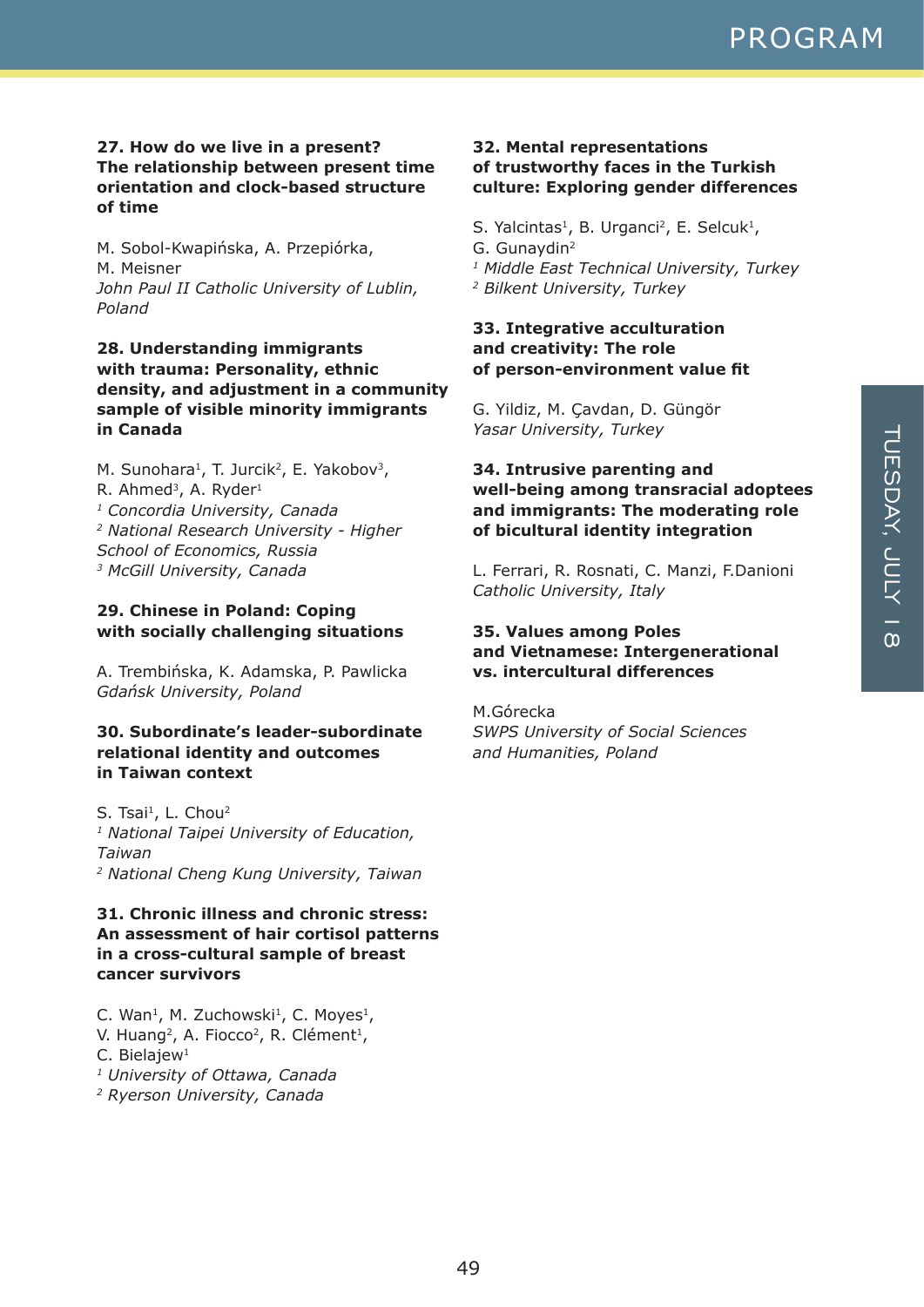### **5:30 - 7:00**

Converse with IACCP Senior Leaders Tomaszewski Auditorium 214

### **Cross-Cultural Psychology at 50 years of age. Lessons from the past, and possible future directions**

Moderators: M. Fülöp<sup>1</sup>, P. Boski<sup>2</sup> *1Hungarian Academy of Sciences, Hungary 2SWPS University of Social Sciences and Humanities, Poland*

Discussants: P. Greenfield *UCLA, USA*

J. Berry, *Queens University, Canada National Research University Higher School of Economics, Russia*

M. Bond, *Hong Kong Technical University, Hong Kong*

F. van de Vijver, *Tilburg University, Netherlandas*

W. Gabrenya, *Florida Institute of Technology, USA*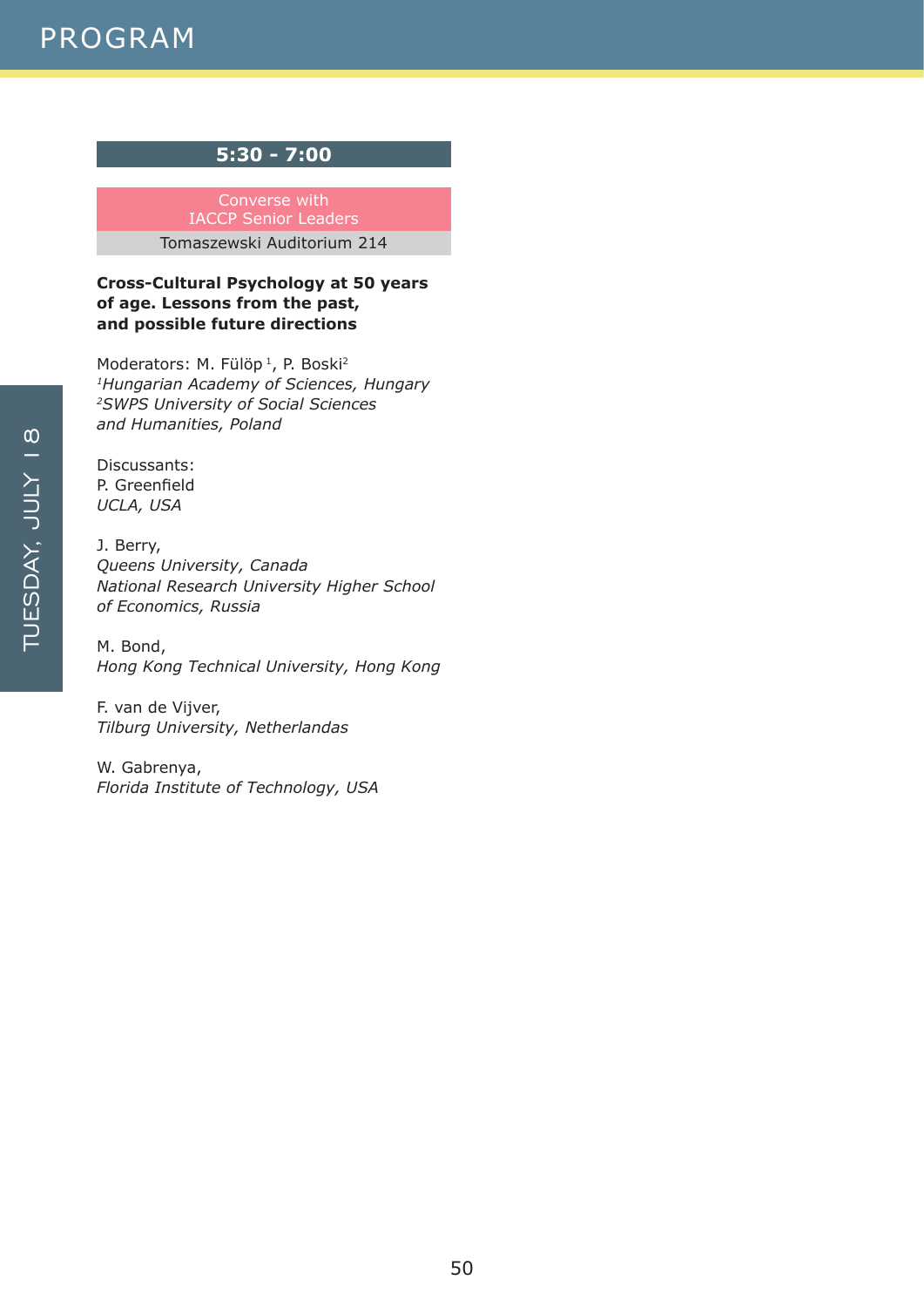

TUESDAY, JULY 1889, 1889, 1889, 1889, 1889, 1889, 1889, 1889, 1889, 1889, 1889, 1889, 1889, 1889, 1889, 1889, 1889, 1889, 1889, 1889, 1889, 1889, 1889, 1889, 1889, 1889, 1889, 1889, 1889, 1889, 1889, 1889, 1889, 1889, 1889

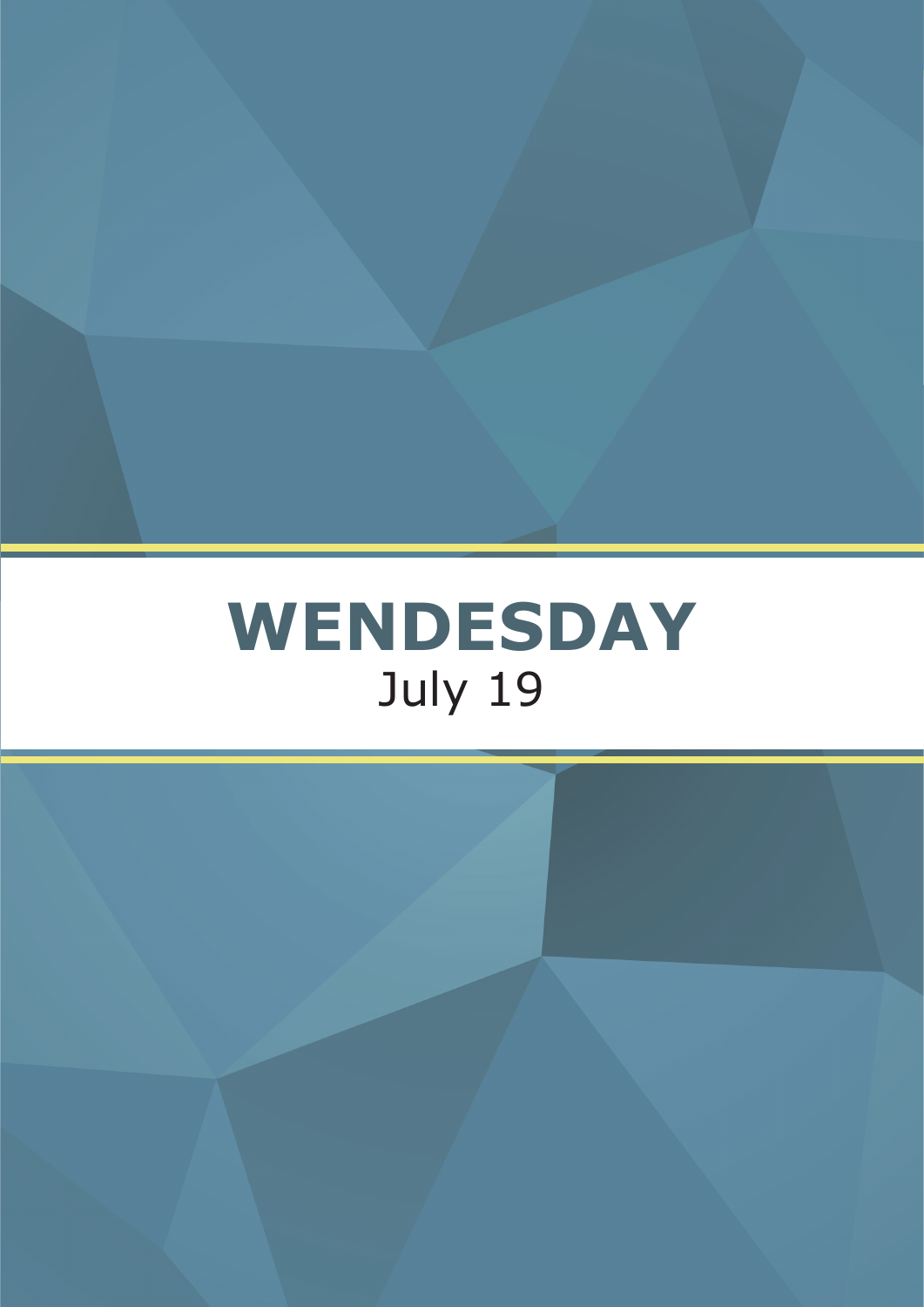|       | Tomaszewski<br>Auditorium 214      | S303                                                            | S305                                                                     | S306                                                        |  |  |
|-------|------------------------------------|-----------------------------------------------------------------|--------------------------------------------------------------------------|-------------------------------------------------------------|--|--|
| 8.30  | Keynote 5                          |                                                                 |                                                                          |                                                             |  |  |
|       | C. Sedikides<br>Chair: V. Saroglou |                                                                 |                                                                          |                                                             |  |  |
| 9.30  | <b>BREAK</b>                       | <b>BREAK</b>                                                    | <b>BREAK</b>                                                             | <b>BREAK</b>                                                |  |  |
| 9.45  |                                    | <b>Invited Symposium</b><br>6                                   | Symposium 20                                                             | Symposium 21                                                |  |  |
|       |                                    | The impact of history<br>on current<br>psychological<br>process | Autobiographical<br>memory                                               | <b>Multiculturalism</b><br>and intercultural<br>relations 1 |  |  |
|       |                                    | Chair: M. Bilewicz                                              | Chair: M. Bender                                                         | Chair: A. Tatarko<br>Discussant:<br>F. van de Vijver        |  |  |
| 11.15 | <b>BREAK</b>                       | <b>BREAK</b>                                                    | <b>BREAK</b>                                                             | <b>BREAK</b>                                                |  |  |
| 11.30 | Keynote 6                          |                                                                 |                                                                          |                                                             |  |  |
|       | J. Reykowski<br>Chair: K. Boehnke  |                                                                 |                                                                          |                                                             |  |  |
| 12.30 |                                    |                                                                 |                                                                          |                                                             |  |  |
|       |                                    | <b>LUNCH</b>                                                    |                                                                          |                                                             |  |  |
| 2.00  |                                    | Symposium 22                                                    | Symposium 23                                                             | Symposium 24                                                |  |  |
|       |                                    | Negotiating<br>multiple identities                              | <b>Ethnic and cultural</b><br>groups from Eastern<br>Europe 1            | <b>Multiculturalism</b><br>and intercultural<br>relations 2 |  |  |
|       |                                    | Chairs:<br>N. Kossakowska-<br>-Berezecka,<br>K. Chan            | Chair: A Stanciu<br>Discussant:<br>K. Boehnke                            | Chair: A. Tatarko<br>Discussant:<br>F. van de Vijver        |  |  |
| 3.30  | <b>BREAK</b>                       | <b>BREAK</b>                                                    | <b>BREAK</b>                                                             | <b>BREAK</b>                                                |  |  |
| 3.45  |                                    | Symposium 27                                                    | Symposium 28                                                             | <b>Paper Session 21</b>                                     |  |  |
|       |                                    | Competitive<br>encounters<br>Chair: M. Fülöp                    | <b>Ethnic and cultural</b><br>groups from Eastern<br>Europe <sub>2</sub> | <b>Cultural values</b><br>Chair: R. Pearce                  |  |  |
|       |                                    |                                                                 | Chair: A Stanciu<br>Discussant:<br>F. van de Vijver                      |                                                             |  |  |
| 5.30  | <b>BREAK</b>                       | <b>BREAK</b>                                                    | <b>BREAK</b>                                                             | <b>BREAK</b>                                                |  |  |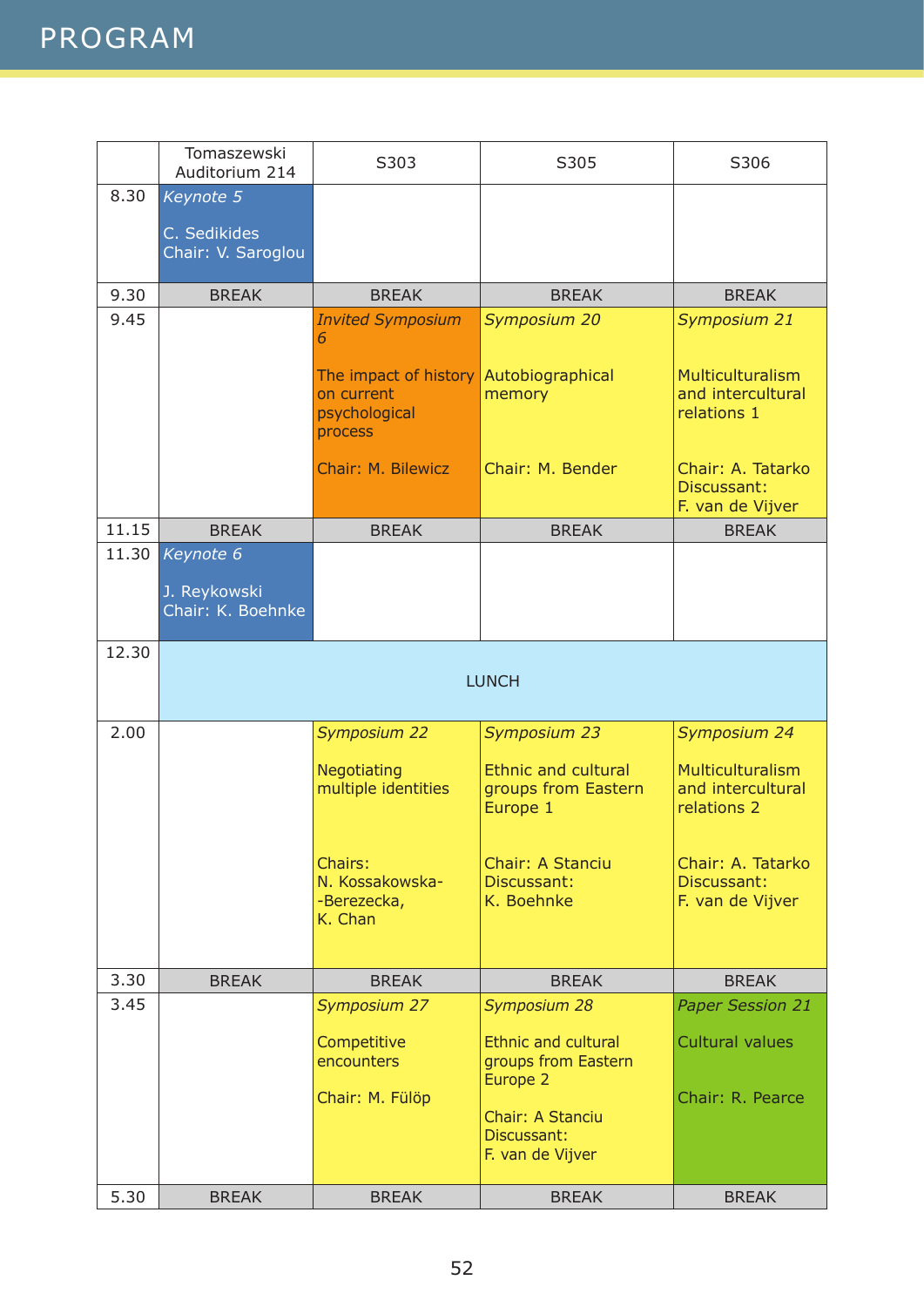| S302                    | S203                                                                                   | S226                    | S202                    |       |
|-------------------------|----------------------------------------------------------------------------------------|-------------------------|-------------------------|-------|
|                         |                                                                                        |                         |                         | 8.30  |
|                         |                                                                                        |                         |                         |       |
|                         |                                                                                        |                         |                         |       |
|                         |                                                                                        |                         |                         |       |
| <b>BREAK</b>            | <b>BREAK</b>                                                                           | <b>BREAK</b>            | <b>BREAK</b>            | 9.30  |
| <b>Paper Session 15</b> | <b>Paper Session16</b>                                                                 | <b>Paper Session 17</b> | <b>Paper Session 18</b> | 9.45  |
| Intergroup relations    | Immigrants and<br>society                                                              | Cognition 1             | Clinical psychology     |       |
| Chair: M. Kozlova       | Chair: J. Eisenrieder Chair: P. Maciaszek                                              |                         | Chair: A. Maercker      |       |
| <b>BREAK</b>            | <b>BREAK</b>                                                                           | <b>BREAK</b>            | <b>BREAK</b>            | 11.15 |
|                         |                                                                                        |                         |                         | 11.30 |
|                         |                                                                                        |                         |                         |       |
|                         |                                                                                        |                         |                         | 12.30 |
|                         |                                                                                        | <b>LUNCH</b>            |                         |       |
| Symposium 25            | Symposium 26                                                                           | <b>Paper Session 19</b> | <b>Paper Session 20</b> | 2.00  |
| Conflicts in culture    | Self-enhacement                                                                        | Migration               | Well-being              |       |
| Chair: T. Tuason        | Chairs:<br>M. Zemojtel-<br>-Piotrowska,<br>J. Piotrowski<br>Discussant:<br>J. Cieciuch | Chair: S. Gurieva       | Chair: S. Lawrie        |       |
| <b>BREAK</b>            | <b>BREAK</b>                                                                           | <b>BREAK</b>            | <b>BREAK</b>            | 3.30  |
| <b>Paper Session 22</b> | <b>Paper Session 23</b>                                                                | <b>Paper Session 24</b> |                         | 3.45  |
| Immigrants at work      | Aggression                                                                             | Cognition 2             |                         |       |
| Chair: L. Moore         | Chair: A. Frączek                                                                      | Chair: S. Becke         |                         |       |
| <b>BREAK</b>            | <b>BREAK</b>                                                                           | <b>BREAK</b>            | <b>BREAK</b>            | 5.30  |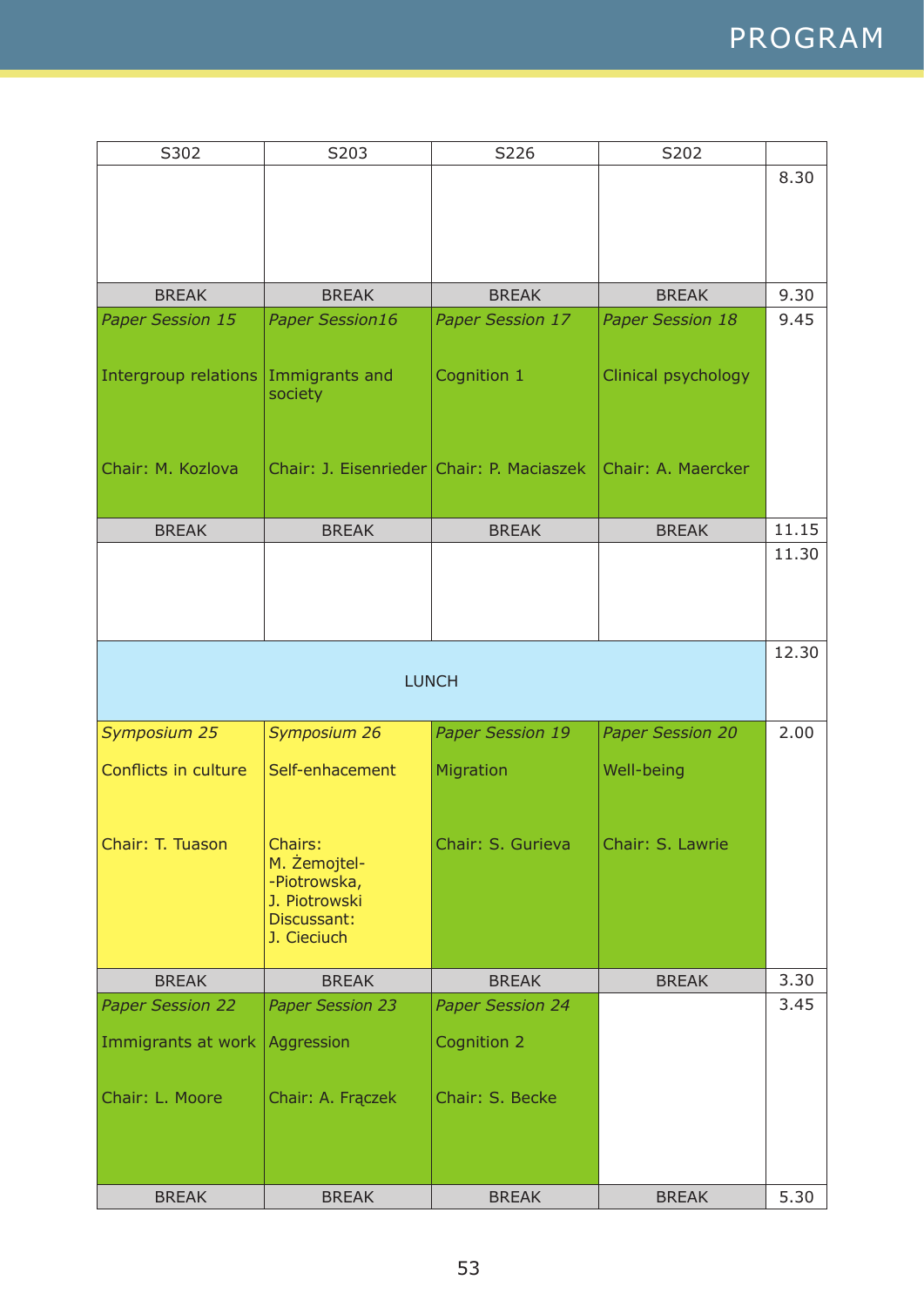### **8:30 - 9:30**

KEYNOTE 5 Tomaszewski Auditorium 214

### **Christian self-enhancement in cultural context**

Keynote: C. Sedikides *University of Southampton, UK*

Chair: V. Saroglou *University of Louvain, Belgium*

### **9:45 - 11:15**

### INVITED SYMPOSIUM 6 Room: S303

### **The impact of history and it's representations on current psychological processes**

Chair: M. Bilewicz *Warsaw University, Poland*

**1. When our hero is your villain: Shared, divided and not shared memory in Eastern Europe and its consequences for the present. Findings from Poland, Ukraine and Lithuania**

M. Lewicka *Nicolaus Copernicus University in Toruń, Poland*

### **2. History as the narrative of a people: From function to structure and content**

D. Hilton<sup>1</sup>, J. Liu<sup>2</sup> *1 University of Toulouse, France 2 Massey University, New Zealand*

### **3. Social psychological theory of intergroup relations and the teaching of history**

C. Psaltis *University of Cyprus, Cyprus*

### **4. Historia est Magistra Vitae. How past victimization affects contemporary societal processes?**

M. Bilewicz *Warsaw University, Poland*

### SYMPOSIUM 20 Room: S305

### **Autobiographical Memory – A treasure trove of scents, first occurrences, and directive episodes**

Chair: M. Bender *Tilburg University, Netherlands*

### **1. Olfactory cues trigger autobiographic memories – evidence from lab and self-report studies**

M. Bender, M. de Bruijn *Tilburg University, Netherlands*

### **2. Self-construct in change? First memories and self descriptions of adults and children in a changing society**

P. Tõugu, T. Tulviste, L. Mengel *University of Tartu, Estonia*

### **3. Directive autobiographical recall as a self-affirming mechanism under identity threat**

L. Tavitian<sup>1</sup>, M. Bender<sup>1</sup>, A. Chasiotis<sup>1</sup>,

- F. van de Vijver<sup>1</sup>, C. Harb<sup>2</sup>
- *1 Tilburg Univeristy, Netherlands*
- *2 American University Beirut, Lebanon*

WENDESDAY, JULY 19

WENDESDAY, JULY I

 $\Omega$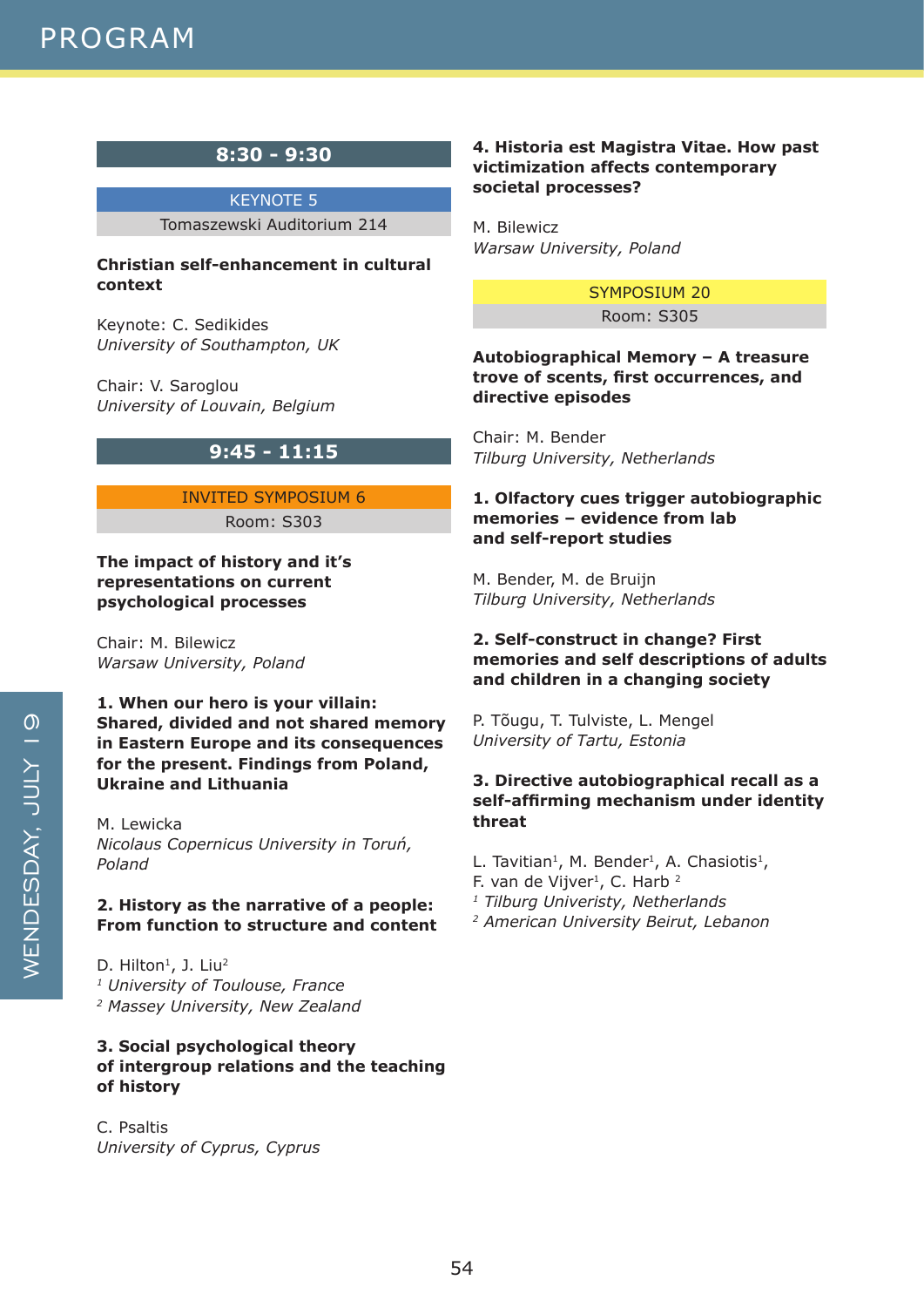### **4. Positive reminiscence functions and successful aging in diverse cultural contexts**

J. Hofer<sup>1</sup>, H. Busch<sup>1</sup>, I. Poláčková Šolcová<sup>2</sup>, P. Tavel<sup>3</sup>, A. Au<sup>4</sup> *1 University of Trier, Germany*

*2 The Academy of Sciences of the Czech Republic, Czech Republic*

*3 Palacky University, Czech Republic 4 Hong Kong Polytechnic University, Hong Kong*

#### SYMPOSIUM 21

Room: S306

### **Multiculturalism and intercultural relations. Part 1**

Chair: A. Tatarko *National Research University Higher School of Economics, Russia*

Discussant: F. van de Vijver *Tilburg University, Netherlands*

### **1. Mutual intercultural relations in plural societies**

J. Berry *Queen's University, Canada National Research University Higher School of Economics, Russia*

### **2. Testing the three hypotheses of intercultural relations: Acculturation of the Russian ethnic minority in Lithuania**

T. Ryabichenko *National Research University Higher School of Economics, Russia*

### **3. Intercultural relations in the Republic of Dagestan**

V. Galyapina, N. Lebedeva, Z. Lepshokova, T. Ryabichenko *National Research University Higher School of Economics, Russia*

### PAPER SESSION 15

Room: S302

### **Intergroup relations: from general to specific context**

Chair: M. Kozlova *National Research University Higher School of Economics, Russia*

### **1. What is 'ethnic group'? Different ways of understanding it among American, British, Mexican and Polish students - a cross-cultural research project**

K. Hamer<sup>1</sup>, T. Jułkowski<sup>2</sup>, M. Łużniak-Piecha<sup>3</sup>, L. Manrique Cadena<sup>4</sup>, A. Golińska<sup>4</sup>, B. Czarnecka<sup>5</sup>, S. McFarland<sup>6</sup> *1 Polish Academy of Sciences, Poland 2 SWPS University of Social Sciences and Humanities, Poland 3 Warsaw Management University, Poland 4Tecnologico de Monterrey,Mexico 5 University of Bedfordshire,UK 6 Western Kentucky University, USA*

### **2. Russian social imaginary: The image of empire in post-Soviet Russian fiction**

O. Orisheva *Maxim Tank Belarusian State Pedagogical University, Belarus*

### **3. The Psychology of the Intergroup adaptation as a possible platform of the Transformation of the relationships between Russian and Ukrainians**

A. Bulgakov *Russian State University for the Humanities, Russia*

### **4. Psychological reefs of division and intercultural compromise predictors**

V. Lefterov *Odessa Law Academy, Ukraine*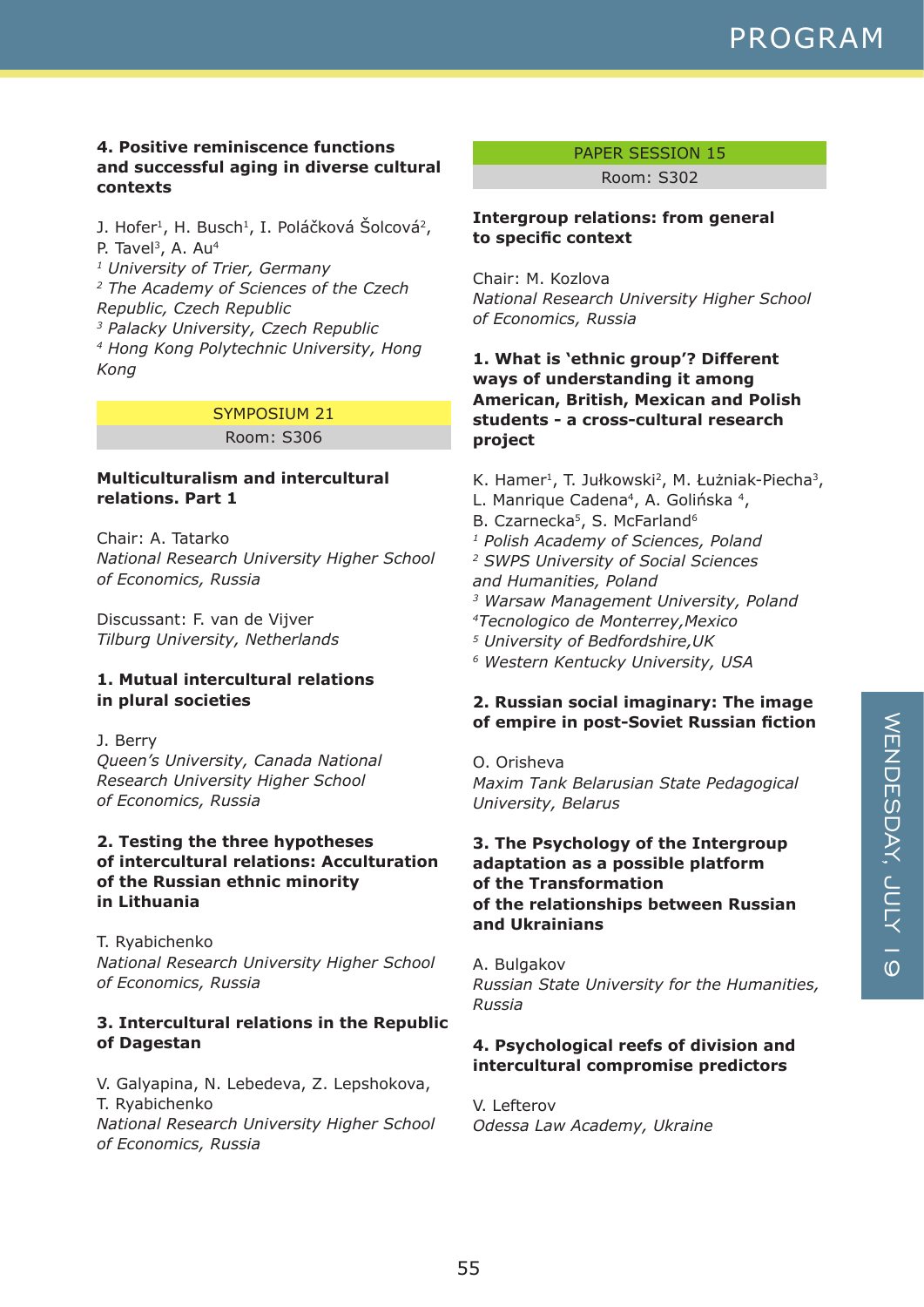### **5. Moral emotions as a mechanism of social cohesion: the case of volunteers from Russia to Eastern Ukraine**

M. Kozlova *National Research University Higher School of Economics, Russia*

### PAPER SESSION 16

Room: S203

### **Immigrant and society**

Chair: J. Eisenrieder *Goethe-University Frankfurt am Main, Germany*

### **1. Muslim migrants' perception of their inclusion: scale development study**

Z. Farahani<sup>1</sup>, E. Hennessy<sup>1</sup>, E. Polek<sup>2</sup> *1 University College Dublin, Ireland 2 University of Cambridge, U*K

### **2. Assessing transnational attachment networks of Cameroonian migrants in Germany**

J. Eisenrieder, S. Bongard, S. Becke *Goethe-University Frankfurt am Main, Germany*

### **3. Cultural distance and the complex nature of migrants' co-ethnic ties: The case of Filipinos in Poland**

M. De Guzman, A. Garcia *University of Nebraska-Lincoln, USA*

### **4. Georgian immigrants and receiving society in Portugal: Cultural similarities and differences**

E. Pirtskhalava *Ivane Javakhishvili Tbilisi State University, Georgia*

### **5. Acculturation orientation of immigrants in Georgia and the role of majority group (host society) attitudes**

M. Despotashvili *Tbilisi State University, Georgia*

> PAPER SESSION 17 Room: S226

**Cognition in cross-cultural perspective. Part 1**

Chair: P. Maciaszek *SWPS University of Social Sciences and Humanities, Poland*

### **1. Memory gone wrong: cross-cultural comparison of memory mistakes**

P. Maciaszek *SWPS University of Social Sciences and Humanities, Poland*

### **2. The culturally prototypical view of gifted person in China and in Hungary**

J. Gyori *Eotvos Lorand University, Hungary*

### **3. Mindfulness meditation impairs task motivation but not performance**

A. Hafenbrack<sup>1</sup>, K. Vohs<sup>2</sup> *1 UCP - Católica Lisbon School of Business & Economics, Portugal 2 University of Minnesota, USA*

### **4. Dialogical approach to research of cultural identity construction in everyday interactions**

A. Akulenko *Academy of Postdiploma Education, Belarus*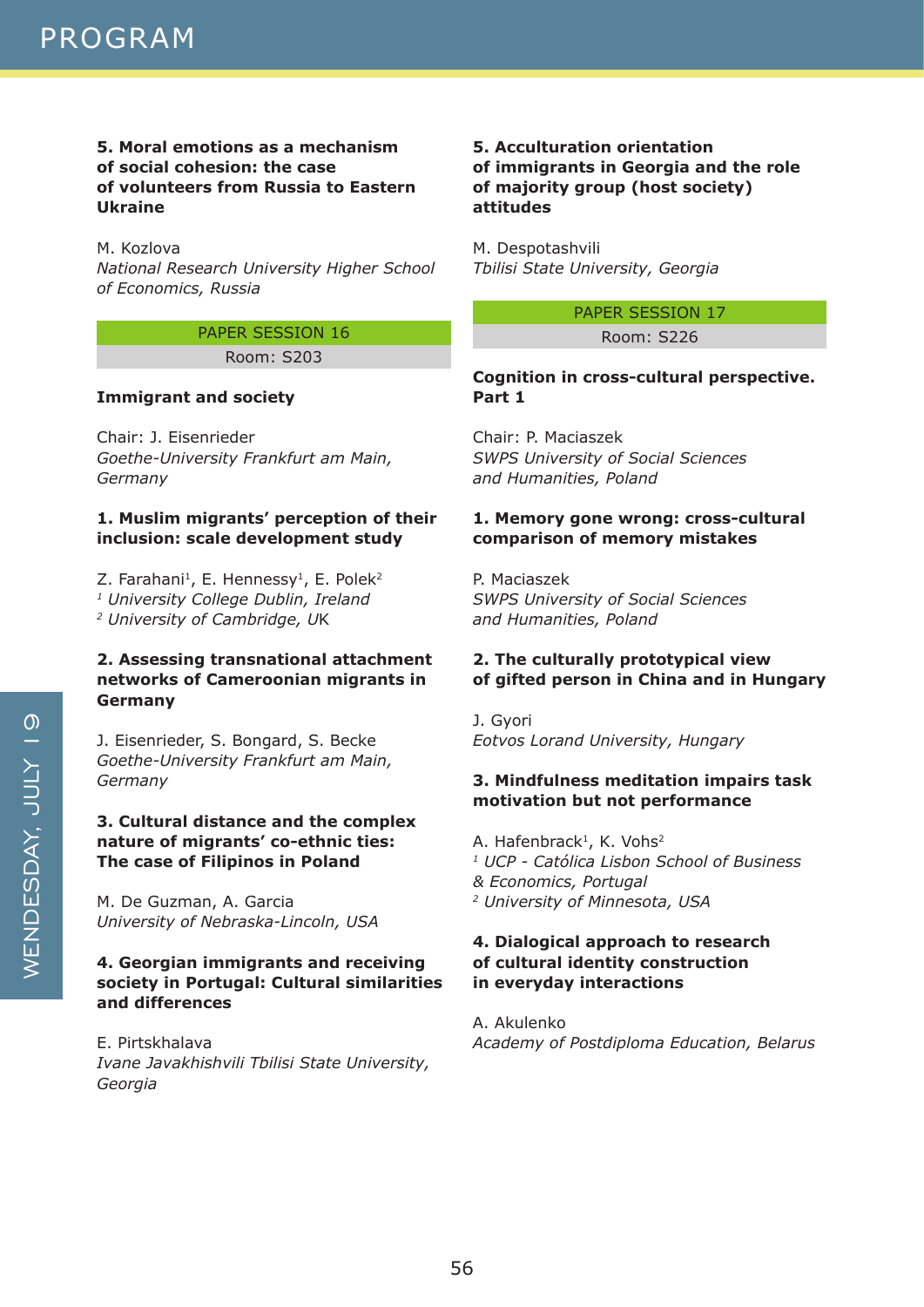### PAPER SESSION 18

Room: S202

### **Clinical psychology**

Chair: A. Maercker *University of Zurich, Switzerland*

### **1. The general factor of well-being: multinational evidence using bifactor ESEM on the Mental Health Continuum - Short Form (MHC-SF)**

Y. Longo<sup>1</sup>, V. Jonvanović<sup>2</sup>, J. Sampaio de Carvalho<sup>3</sup>, D. Karaś<sup>4</sup> *1University of Nottingham, UK 2University of Novi Sad, Serbia 3University of Lisbon, Portugal <sup>4</sup> Stefan Wyszyński University in Warsaw, Poland*

### **2. Value orientations and mental health: Literature review and secondary data analysis**

E. Heim, A. Maercker *University of Zurich, Switzerland*

**3. South African psychological ownership questionnaire: Measurement invariance across three diverse cultural groups** 

C. Olckers, A. Nel *Univeristy of Pretoria, South Africa*

### **4. Prolonged grief disorder in two cultures: Symptomatology, and a new culturaly sensitive intervention**

A. Maercker<sup>1</sup>, D. Xiu<sup>1</sup>, X., Jia<sup>2</sup>, L. He<sup>3</sup> *1 University of Zurich, Switzerland*

- *2 Beijing Institute of Technology, China*
- *3 Beijing Union University, China*

### **11:30 - 12:30**

KEYNOTE 6

Tomaszewski Auditorium 214

### **Violence as the means of attaining societal goals**

Keynote: J. Reykowski *Polish Academy of Sciences, Poland*

Chair: K. Boehnke *Jacobs University, Germany*

12:30 – 2:00 LUNCH BREAK

### **2:00 - 3:30**

SYMPOSIUM 22

Room: S303

### **Negotiating multiple identities and their impact on sense of self, interpersonal relationships, and psychosocial well-being**

Chairs: N. Kosakowska-Berezecka<sup>1</sup>, K. Chan<sup>2</sup> *1 University of Gdansk, Poland 2 University of Ottawa, Canada*

### **1. When mere multiple group memberships are not enough: Individual self-expansion through involvement in social groups and self-efficacy belief**

- T. Besta<sup>1</sup>, N. Kosakowska-Berezecka<sup>1</sup>,
- E. Bäck<sup>2</sup>, A. Vazquez<sup>3</sup>
- *1 University of Gdansk, Poland*
- *2 University of Gothenburg, Sweden*
- *3 UNED, Spain*

### **2. Parental autonomy support and parental relationship satisfaction: Does bicultural identity matter?**

K. Chan, M. Young, M. Perron, S. Kim *University of Ottawa, Canada*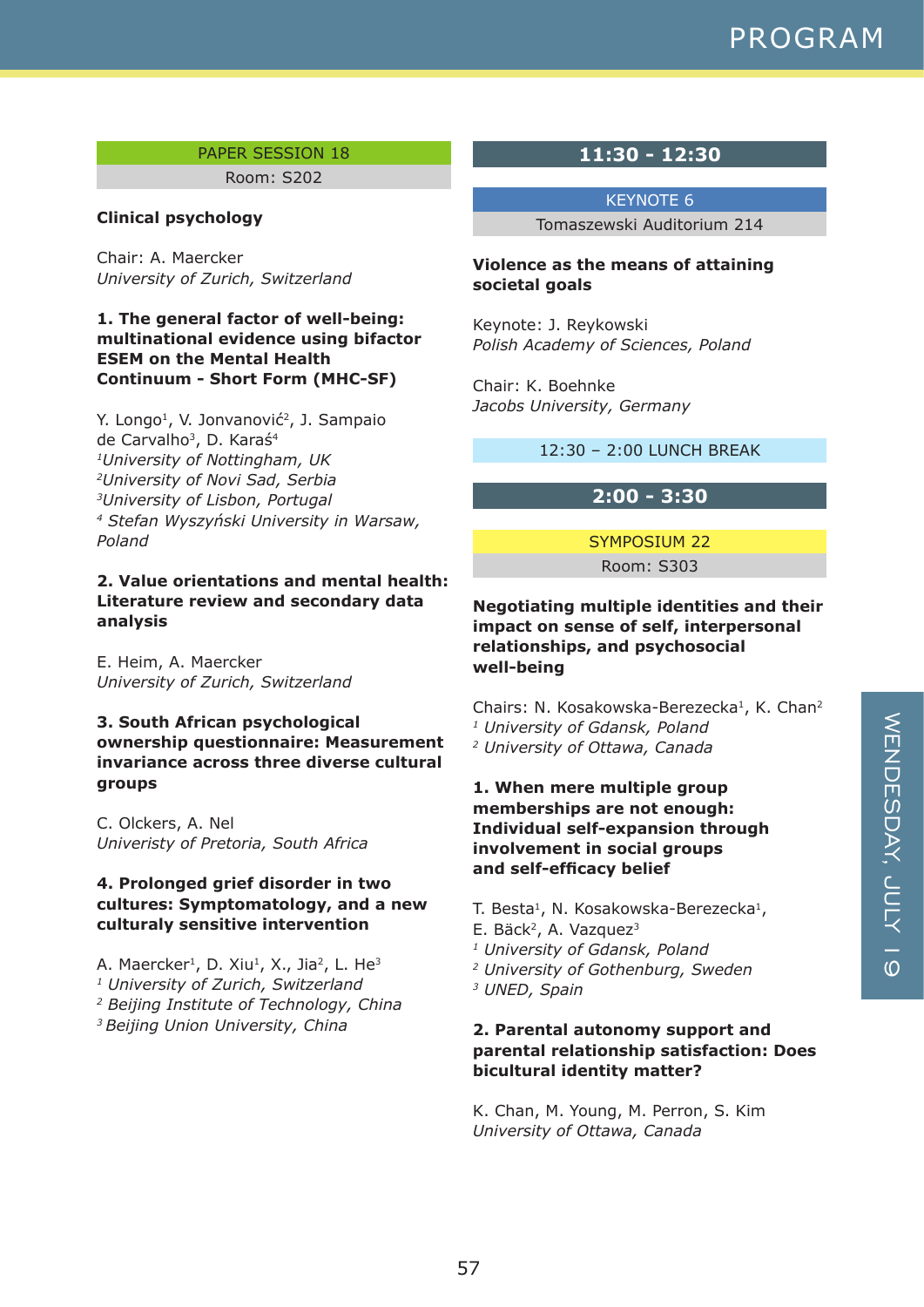### **3. Interrelation of national and supranational identities: social rituals and intergroup relations**

A. Włodarczyk<sup>1</sup>, L. Zumeta<sup>2</sup>, F. Hatibovic Díaz<sup>2</sup>, N. Basabe<sup>2</sup>, D. Páez<sup>2</sup> *1 Universidad Católica del Norte, Chile 2 Universidad del País Vasco / Euskal Herriko Unibertsitatea, Spain*

### **4. Multicultural discrimination experiences and identity configurations: A narrative approach**

M. Yampolsky<sup>1</sup>, C. Amiot<sup>2</sup> *1 Université Laval, Canada 2 Université du Québec à Montréal, Canada*

### **5. Extending the MIDA model of cultural adaptation: Predicting psychosocial outcomes with the inclusion of values and axioms**

K. Hennig<sup>1</sup>, S. Calvez<sup>2</sup>, S. Safdar<sup>1</sup> *1 University of Guelph, Canada 2 University of Saskatchewan, Canada*

### SYMPOSIUM 23

Room: S305

### **Under-represented ethnic and cultural groups from the Eastern-European context: A research incubator for young academics. Part 1**

Chair: A. Stanciu *Jacobs University, Germany*

Discussant: F. van de Vijver *Tilburg University, Netherlands*

### **1. Why Eastern Europe is worth a look**

D. Simunovic *Bremen International Graduate School of Social Sciences (BIGSSS), Germany*

### **2. Overall and contextually-bound well-being: a suggestion of life satisfaction and psychological adaptation as different facets of migrants' well-being**

A. Stanciu *Jacobs University, Germany*

### **3. Diversity as a predictor of identity and well-being**

J. Karl<sup>1</sup>, V. Fetvadijev<sup>1</sup>, R. Dimitrova<sup>2</sup>,

C. Ward<sup>1</sup>, C. Buzea<sup>3</sup>, V. Jordanov<sup>4</sup>,

E. Jordanov<sup>5</sup>

*1 Victoria University of Wellington, New Zealand 2 Stockholm University, Sweden*

*3 Transilvania University of Brasov, Romania 4 University of World and National Economy, UWNE, Bulgaria*

*5 Ivan Rilski University, Bulgar*ia

### **4. Beyond the majority's perspective: mutual perceptions and inter-ethnic ties among six ethnic groups in Russia**

L. Grigoryan *Bremen International Graduate School of Social Sciences (BIGSSS), Germany*

### SYMPOSIUM 24 Room: S306

### **Multiculturalism and intercultural relations. Part 2**

Chair: A. Tatarko *National Research University Higher School of Economics, Russia*

Discussant: F. van de Vijver *University of Tilburg, Netherlands*

### **1. Testing integration hypotheses in Dagestan: the mediational role of individual social capital**

A. Tatarko *National Research University Higher School of Economics, Russia*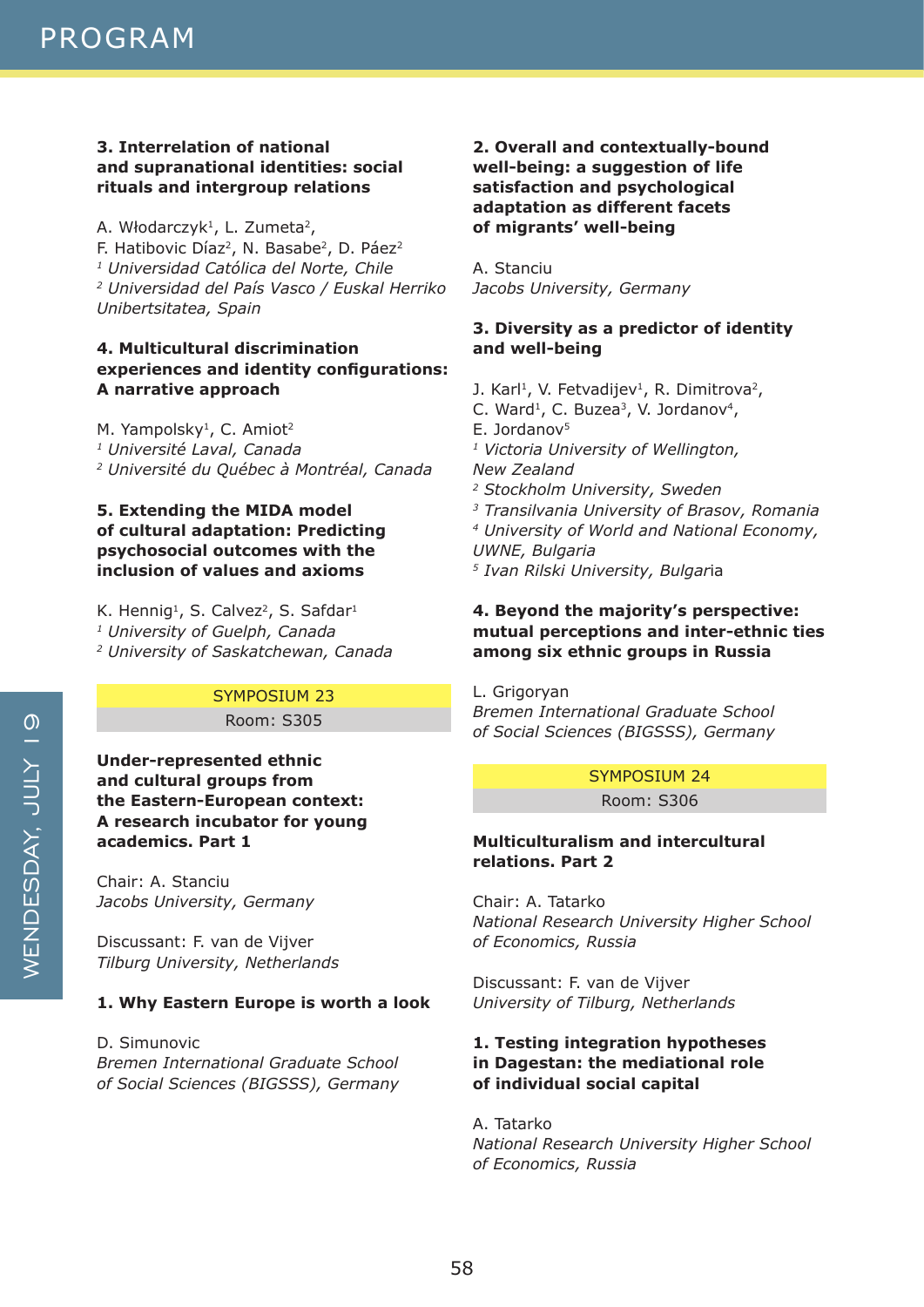### **2. When integration hypothesis is not confirmed: the role of trust of the host population**

D. Dubrov, A. Tatarko *National Research University Higher School of Economics, Russia*

### **3. Intercultural relations in the post-Soviet era: The role of sociocultural context**

N. Lebedeva, A. Tatarko *National Research University Higher School of Economics, Russia*

### SYMPOSIUM 25

Room: S302

**Macro, exo, meso, micro conflicts in culture and how they can be transformed**

Chair: T. Tuason *University of North Florida, USA*

### **1. Perceptions of the Russian-Ukrainian and Israeli-Palestinian conflict**

C. Güss *University of North Florida, USA*

### **2. Student learning portfolios: A useful study tool to enhance reflection skills of students with diverse educational and cultural backgrounds?**

B. Wolf *Touro College Berlin, Germany*

### **3. Urban mindfulness as a tool to creating attachment beyond restorative effects**

M. Bieniok *Universität Potsdam, Germany*

### **4. Transforming conflict within for counseling competence**

T. Tuason *University of North Florida, USA*

> SYMPOSIUM 26 Room: S203

### **New perspectives on the universality or cultural specificity of self-enhancement**

Chairs: M. Żemojtel-Piotrowska1, J. Piotrowski2 *1 University of Cardinal Stefan Wyszynski/ University of Gdansk, Poland 2 University of Social Sciences and Humanities, Poland*

Discussant: J. Cieciuch *University of Cardinal Stefan Wyszynski, Poland*

### **1. Buddhist self-enhancement**

C. Sedikides<sup>1</sup>, J. Gebauer<sup>2</sup> *1 University of Southampton, UK 2 University of Mannheim, Germany*

### **2. Psychological entitlement across 40 countries: Invariance, isomorphism and theoretically relevant correlates**

W. K. Campbell *University of Georgia, USA*

### **3. The social biogeography of the Dark Triad traits**

- P. Jonason<sup>1</sup>, E. Patch<sup>2</sup>, A.J. Figueredo<sup>2</sup>
- *1 Western Sydney University, Australia*
- *2 University of Arizona, USA*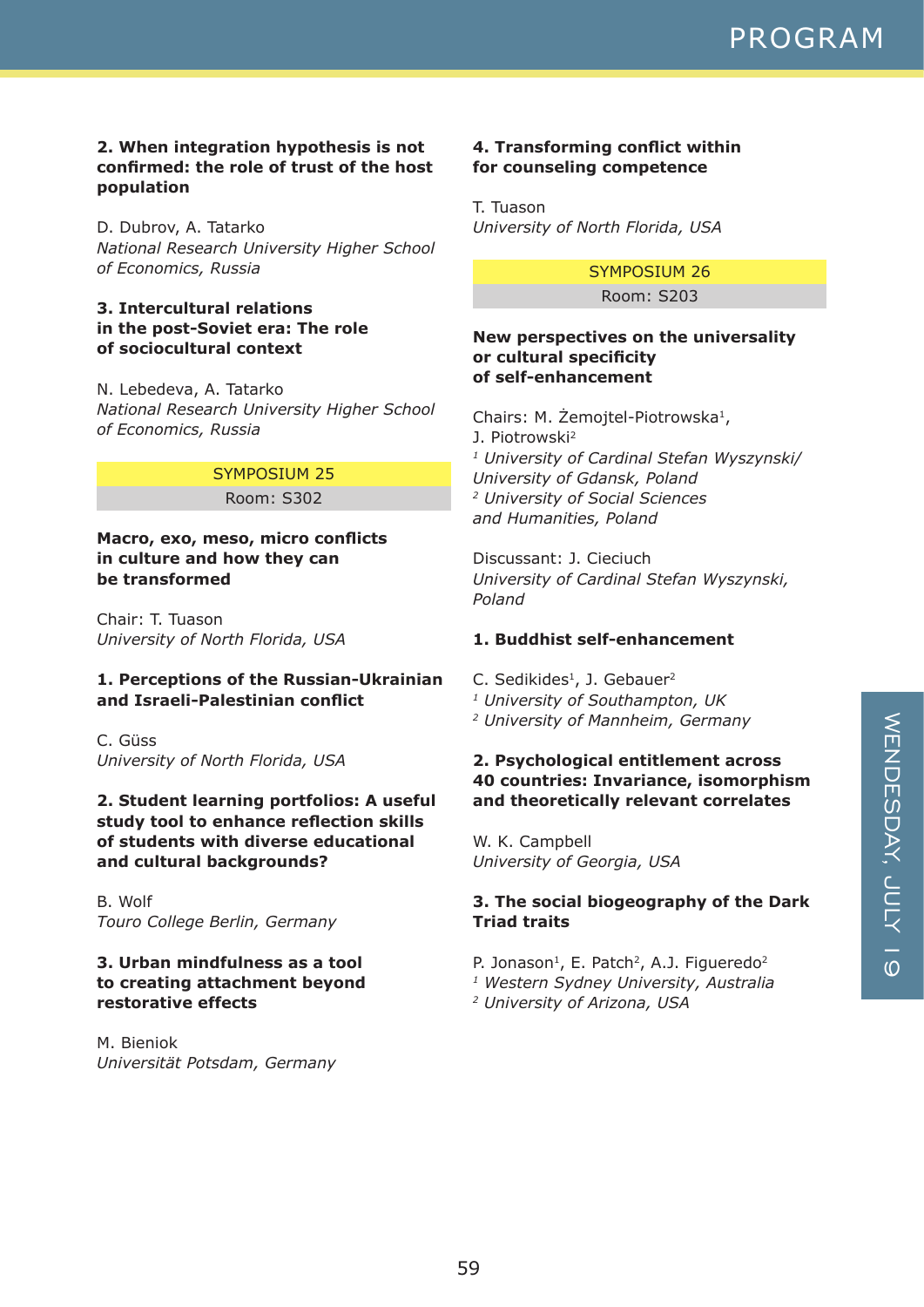### **4. Individual and collective narcissism, and their cultural correlates**

M. Żemojtel-Piotrowska<sup>1</sup>, J. Piotrowski<sup>2</sup>, J. Gebauer<sup>3</sup>, C. Sedikides<sup>4</sup>, R. Rogoza<sup>5</sup> *1 University of Cardinal Stefan Wyszynski/ University of Gdansk, Poland 2 University of Social Sciences and Humanities, Poznań, Poland 3 University of Mannheim, Germany 4 University of Southampton, UK*

*5 University of Cardinal Stefan Wyszynski, Poland*

### PAPER SESSION 19

Room: S226

### **Migration**

Chair: S. Gurieva *Saint Petersburg State University, Russia*

### **1. Migration as an indicator of social mobility of labour migrants**

S. Gurieva *Saint Petersburg State University, Russia*

### **2. Exploring intercultural personality traits as moderators of contact effects in sojourners**

K. Bierwiaczonek<sup>1</sup>, S. Waldzus<sup>1</sup>, K. van der Zee2 *1 University Institute of Lisbon, Portugal 2 VU University Amsterdam, Netherlands*

### **3. Factors affecting emigration intentions in the diaspora population: The case of Russian Jews**

E. Tartakovsky<sup>1</sup>, E. Patrakov<sup>2</sup>, M. Nikulina<sup>3</sup>

*1 Tel Aviv University, Israel*

*2 Ural Federal University, Russia*

*3 Southern Federal University, Russia*

### **4. Should I stay or should I go? Exploring peer-group and local community influences on young Poles' decisions to migrate**

A. Zdrodowska, I. Grabowska *SWPS University of Social Sciences and Humanities, Poland*

### PAPER SESSION 20

Room: S202

### **Well-being**

Chair: S. Lawrie *University of California, USA*

### **1. Cultural variability in the link between aging and well-being**

S. Lawrie<sup>1</sup>, K. Eom<sup>1</sup>, D. Moza<sup>2</sup>, A. Gavreliuc<sup>2</sup>,  $H.$  Kim<sup>1</sup>

<sup>1</sup> *University of California, USA* 

*2 West University of Timisoara, Romania*

### **2. Cross cultural analysis of social activity and life satisfaction**

R. Shamionov *Saratov State University, Russia*

### **3. The relationship between honor and self-esteem in six countries**

Y. van Osch<sup>1</sup>, M. Bender<sup>1</sup>, J. He<sup>1</sup>, B. Adams<sup>1</sup>, F. Künüroğlu<sup>2</sup>, I. Benítez-Baena<sup>3</sup>, R. Tillman<sup>4</sup> <sup>1</sup> Tilburg University, Netherlands

- <sup>2</sup> İzmir Katip Çelebi University, Turkey
- 3 Universidad Loyola Andalucía, Spain
- 4 University of Memphis, USA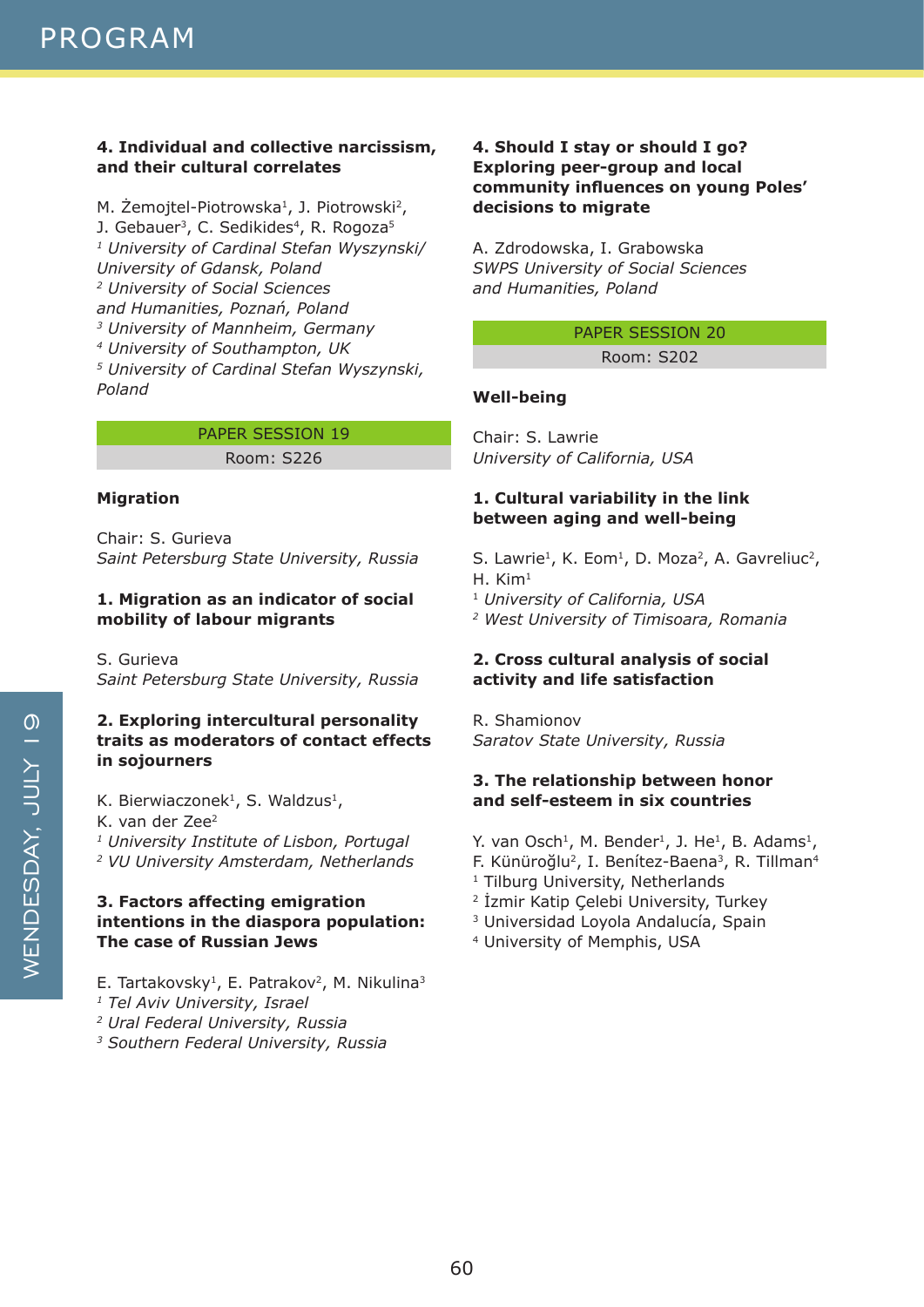### **4. Putting the 'We' in wellbeing: Comparing individual and family happiness across cultures**

K. Kryś<sup>1</sup>, J. Park<sup>2</sup>, C. Capaldi<sup>3</sup>, J. Zelenski<sup>3</sup>, W. van Tilburg<sup>4</sup>, Y. van Osch<sup>5</sup>, B. Haas<sup>6</sup>, A. Dominguez-Espinoza<sup>7</sup>, C. Xing<sup>8</sup>, D. Igbokwe<sup>9</sup>, A. Kwiatkowska<sup>1</sup>, M. Luzniak-Piecha<sup>10</sup>, M. Nader<sup>11</sup>, M. Rizwan<sup>12</sup>, Z. Zhu<sup>8</sup> *1 Polish Academy of Sciences, Poland 2 Nagoya University of Commerce and Business, Japan 3 Carleton University, Canada <sup>4</sup> King's College London, UK 5 Tilburg University, Netherlands 6 University of Georgia, USA 7 Mexico University, Mexico 8 Renmin University of China, China 9 Covenant University, Nigeria 10 Vistula University, Poland 11 Universidad ICESI, Colombia 12 University of Karachi, Pakistan*

### **3:45 - 5:30**

SYMPOSIUM 27 Room: S303

**Competitive encounters: different competitive attitudes and coping with winning and losing: do they mean the same for different social and cultural groups**

Chair: M. Fülöp *Hungarian Academy of Sciences, Hungary*

### **1. Are competitive attitudes and coping with winning and losing the same in different social groups in a homogenous society? The case of Hungary**

M. Fülöp<sup>1</sup>, B. Varga<sup>2</sup> *1 Hungarian Academy of Sciences, Hungary 2 Eötvös Loránd University, Hungary*

### **2. Experience of constructive and destructive competition among Brazilian immigrants living in Hungary**

R. Atzingen<sup>1</sup>, A. Conde<sup>1</sup>, M. Fülöp<sup>2</sup> *1 Portucalense University, Porto, Portugal 2 Hungarian Academy of Sciences, Hungary*

### **3. Subjective meaning of competition, winning and losing among Chinese, Hungarian and Chinese immigrant students in Hungary**

N. Sebestyén <sup>1</sup>, M. Fülöp <sup>2</sup> *1 Eötvös Loránd University, Hungary 2 Hungarian Academy of Sciences, Hungary*

### **4. How Polish and Hungarian high school students cope with winning and losing?**

- N. Kosakowska-Berezecka<sup>1</sup>, M. Fülöp<sup>2</sup>
- *1 University of Gdansk, Poland*
- *2 Hungarian Academy of Sciences, Hungary*

### SYMPOSIUM 28

Room: S305

### **Under-represented ethnic and cultural groups from the Eastern-European context: A research incubator for young academics. Part 2**

Chair: A. Stanciu *Jacobs University, Germany*

Discussant: F. van de Vijver *Tilburg University, Netherlands*

### **1. Sex, culture, cognition & career choice: investigating the influence of culture on Baron-Cohen**

T. King *Brunel University, UK*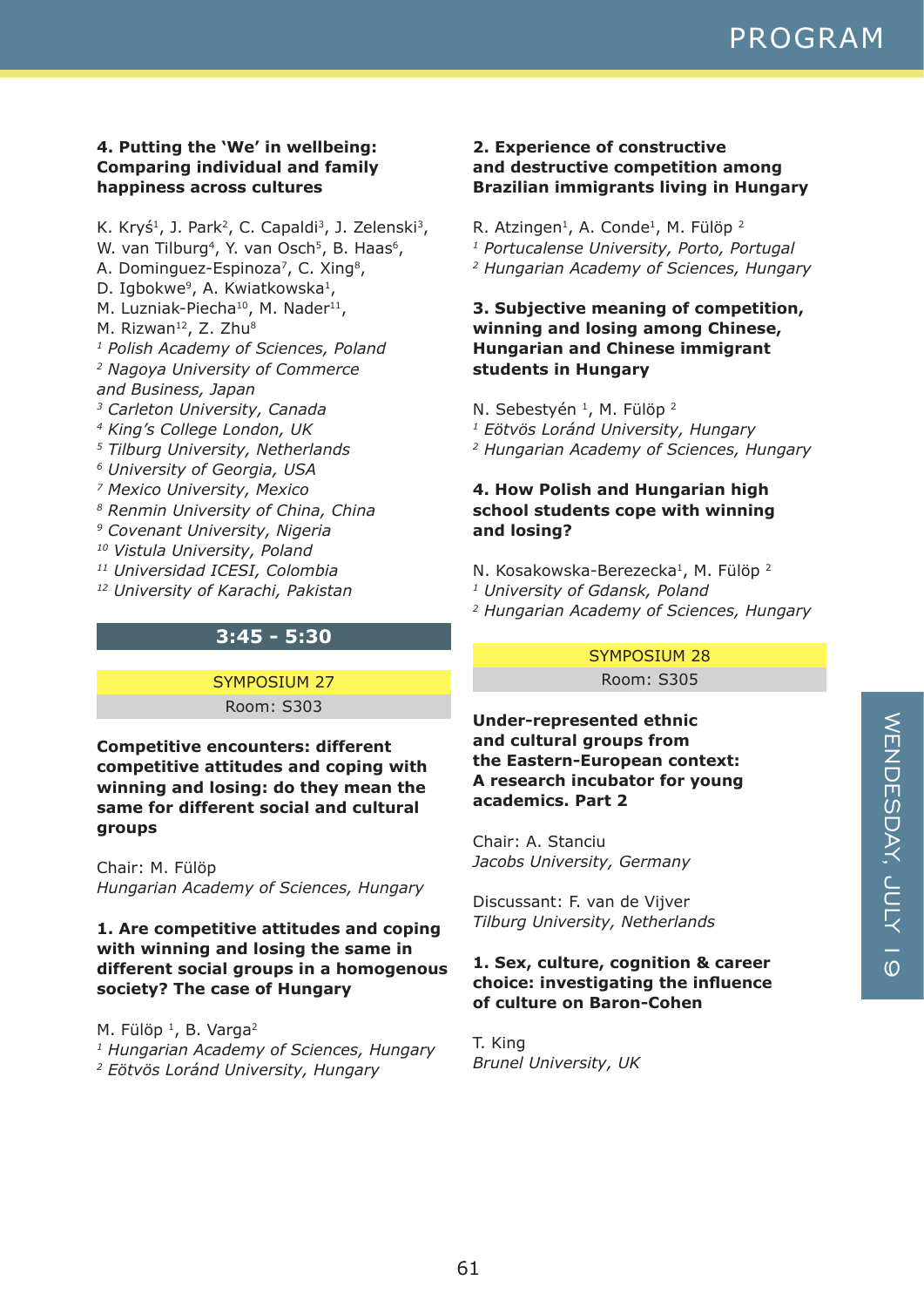**2. Negotiating integration orientations through social media: Young adults with a Turkish migration background living in Germany**

A. Mittelstaedt *Bremen International Graduate School of Social Sciences (BIGSSS), Germany*

**3. Did the 'migration crisis' affect evaluations of unrelated ethnic and cultural groups? Attitudes towards Sinti and Roma, German repatriates from Russia, and Turks living in Germany as a function of intergroup contact with asylum seekers in the neighborhood of a newly set up initial reception center**

P. Kotzur, U. Wagner *University of Marburg*

#### PAPER SESSION 21

Room: S306

### **Cultural values**

Chair: R. Pearce *Independent consultant, UK*

### **1. Indexes of societies' growth should reflect cultural diversity of developmental goals**

K. Kryś<sup>1</sup>, M. Bond<sup>2</sup>, V. Lun<sup>2</sup>, A. Domínguez-Espinosa<sup>3</sup>, C. Vauclair<sup>4</sup>, C. Capaldi<sup>5</sup> *1 Institute of Psychology, Polish Academy of Sciences, Poland 2 Hong Kong Polytechnic University, Hong Kong 3 Mexico University, Mexico 4 Instituto Universitário de Lisboa, Portugal*

*5 Carleton University, Canada*

### **2. A synthetic approach to multilevel theorizing about cultural value system**

R. Pearce *independent consultant, UK*

### **3. Individual human values and attitude toward guns and its influence on fear of crime in brazil**

C. Torres, F. Macedo *University of Brasilia, Brasil*

**4. Construct-superiority, domain-superiority, and culture-relevance of dual autonomies on personal adaptations: A cross-cultural comparison.**

K. Yeh, C. Wu *National Taiwan University, Taiwan*

> PAPER SESSION 22 Room: S302

#### **Immigrants at work**

Chair: L. Moore *Florida Institute of Technology, USA*

### **1. Acculturative stress and expatriate job performance: An examination of a mediator and moderators**

R. Alzaidalsharief<sup>1</sup>, L. Moore<sup>2</sup>, T. Dieguez<sup>2</sup>, W. Gabrenya<sup>2</sup> *1 Aramco Services Company, USA 2 Florida Institute of Technology, USA*

#### **2. Does a fair work environment improve the work experience of immigrants?**

M. Adamovic, P. Gahan, B. Harley, J. Healy, J. Olsen, M. Theilacker *The University of Melbourne, Australia*

### **3. The role of acculturation strategies on the psychosocial hazards perception at the workplace: A Spanish glance**

A. Gruia Anghel<sup>1</sup>, A. Brabete<sup>2</sup> *1 Universidad a Distancia de Madrid, Spain 2 University of Montreal, Canada*